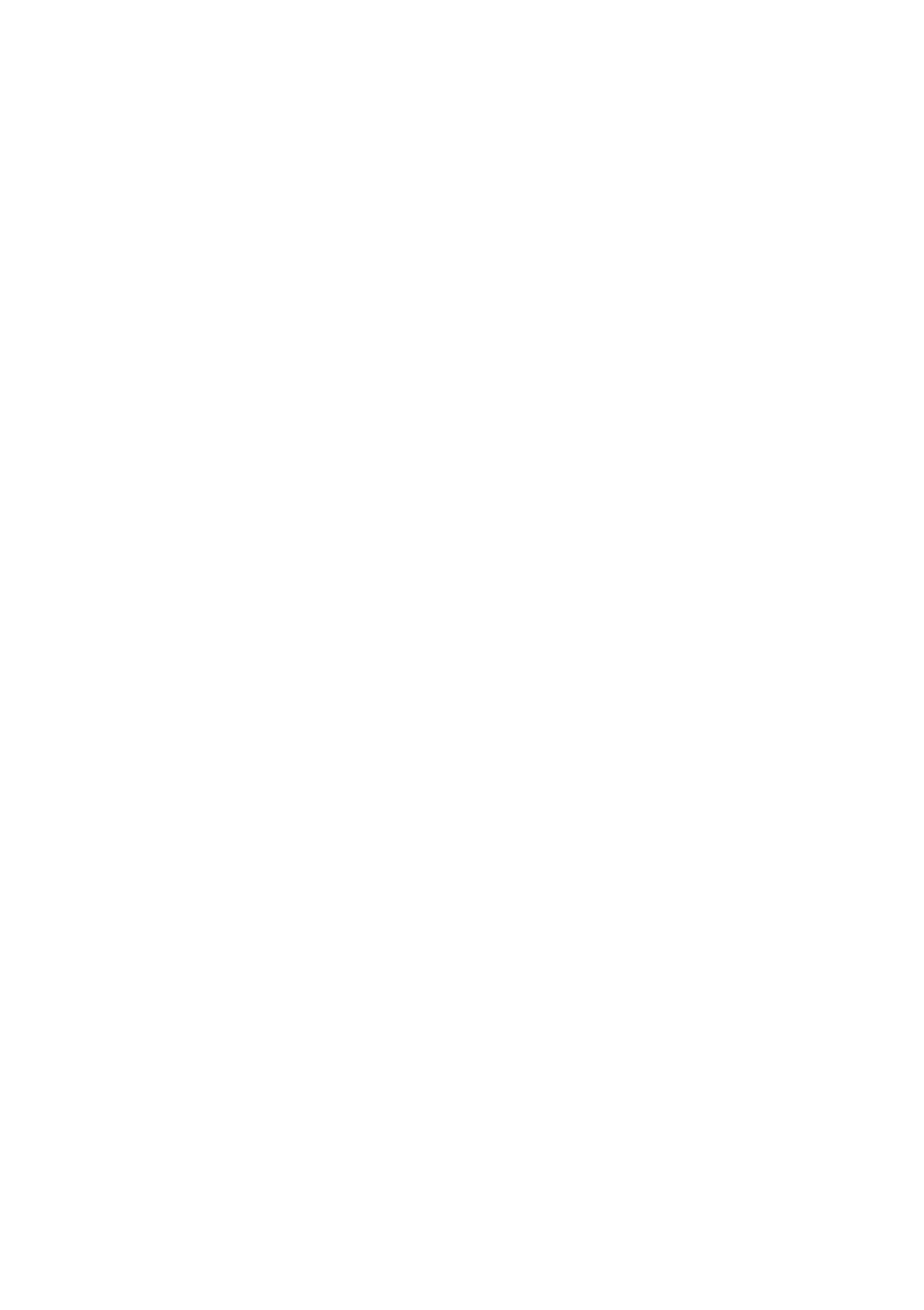

# Book of Rules

June 2021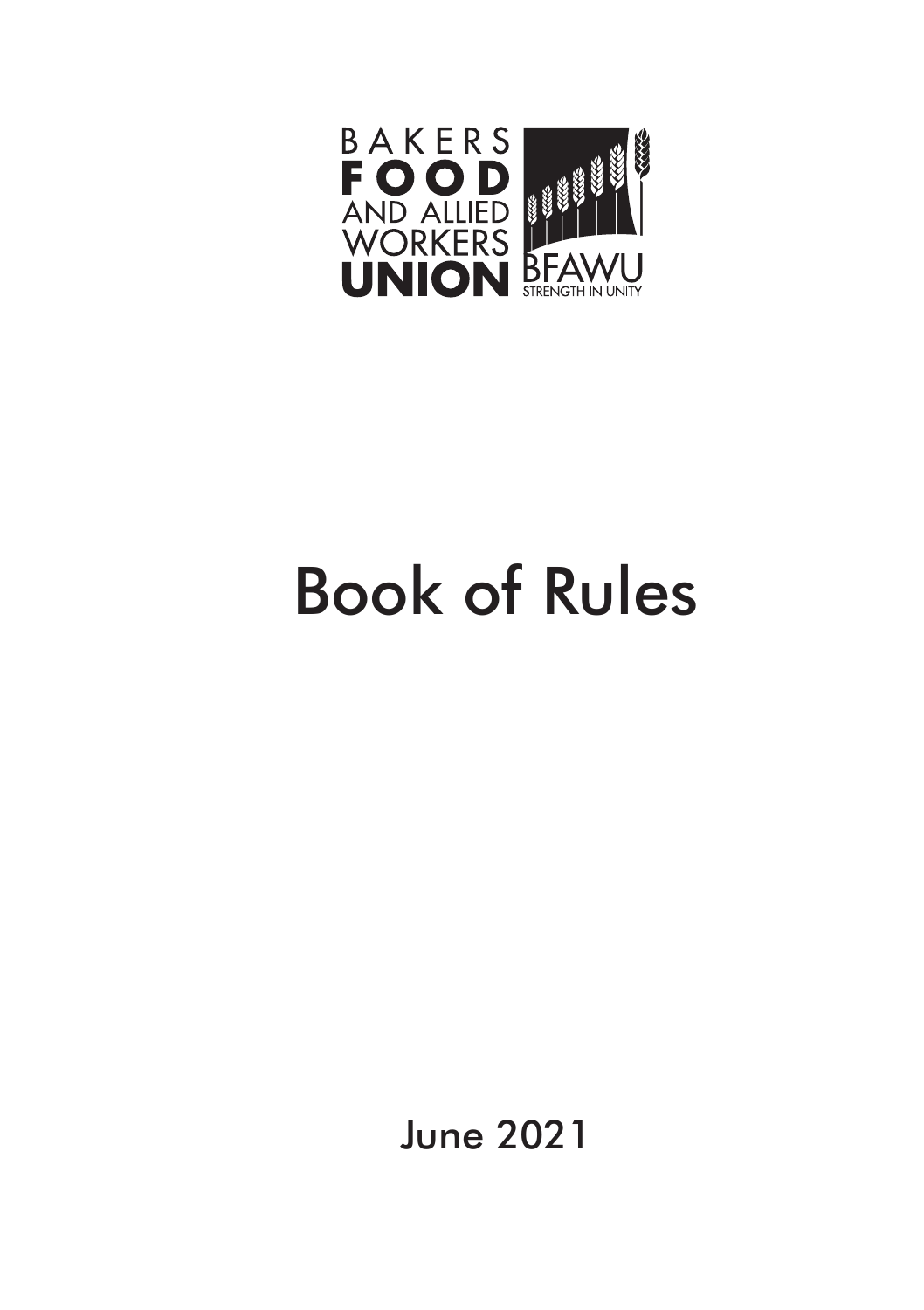## **Index**

| Rule 1                                                                                                                | 7                                                  |
|-----------------------------------------------------------------------------------------------------------------------|----------------------------------------------------|
| 1.1                                                                                                                   |                                                    |
| 1.2                                                                                                                   |                                                    |
| 1.3                                                                                                                   |                                                    |
| 1.4                                                                                                                   |                                                    |
| 1.5                                                                                                                   |                                                    |
| Rule 2                                                                                                                | 9                                                  |
| 2.1                                                                                                                   |                                                    |
| Rule 3                                                                                                                | 10                                                 |
| 31                                                                                                                    |                                                    |
| 3.2                                                                                                                   |                                                    |
| 3.3                                                                                                                   |                                                    |
| 3.4                                                                                                                   |                                                    |
| Rule 4                                                                                                                | 11                                                 |
| 4.1                                                                                                                   |                                                    |
| Rule 5<br>5.1<br>5.2<br>5.3<br>5.4<br>5.5<br>5.6<br>5.7<br>5.8<br>5.9<br>5.10<br>5.11<br>5.12<br>5.13<br>5.14<br>5.15 | 12<br>Sickness or Temporary Disablement Benefits13 |
| Rule 6                                                                                                                | 16                                                 |
| 6.1                                                                                                                   |                                                    |
| 6.2                                                                                                                   |                                                    |
| Rule 7                                                                                                                | 18                                                 |
| 7.1                                                                                                                   |                                                    |
| 7.2                                                                                                                   |                                                    |
| 7.3                                                                                                                   |                                                    |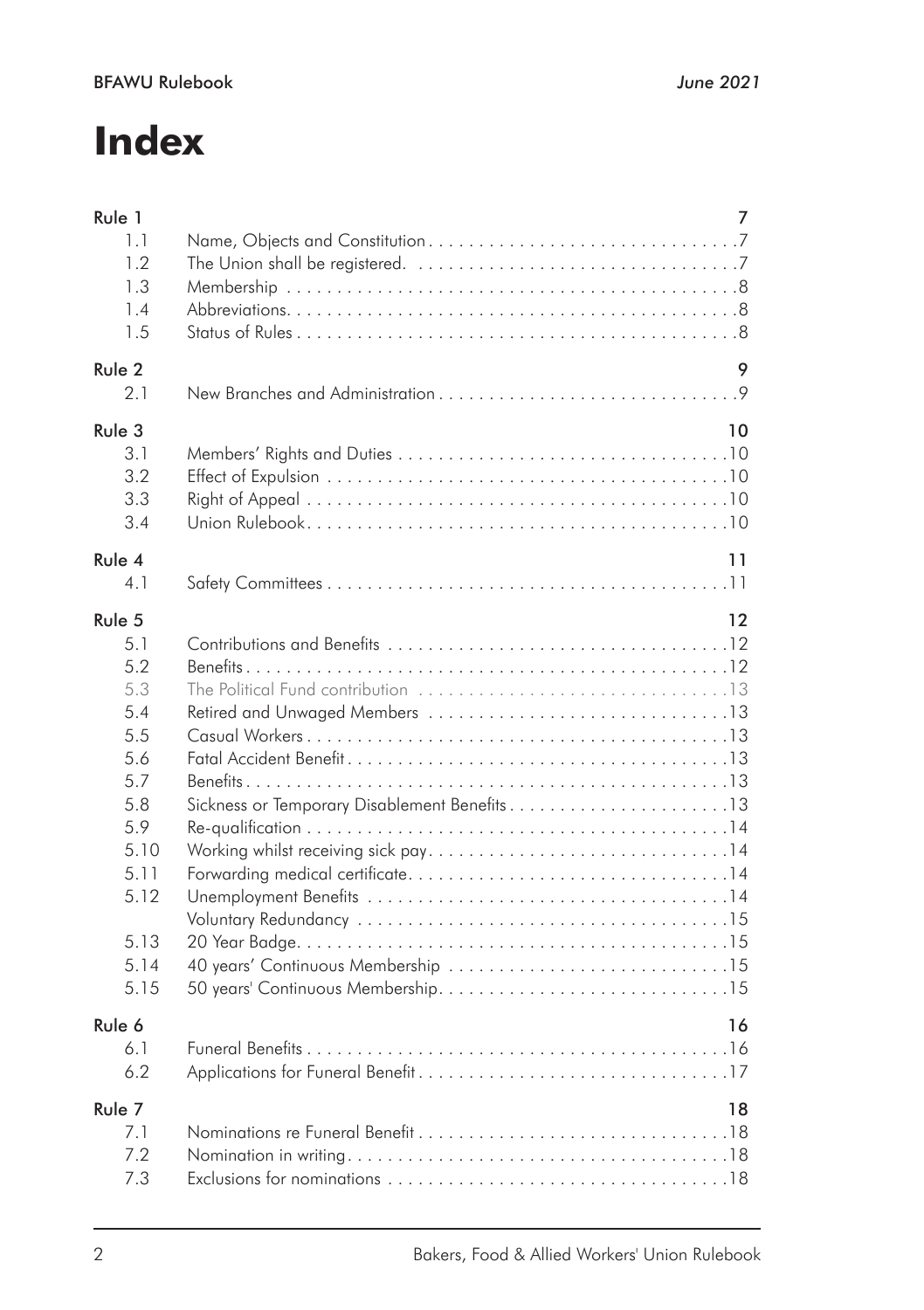| 7.4<br>7.5<br>7.6                                                                                                                     |                                                          |    |
|---------------------------------------------------------------------------------------------------------------------------------------|----------------------------------------------------------|----|
| Rule 8<br>8.1                                                                                                                         |                                                          | 19 |
| Rule 9<br>9.1<br>9.2<br>9.3                                                                                                           |                                                          | 20 |
| Rule 10<br>10.1<br>10.2                                                                                                               | Members' Clearing Nights and Default of Contributions 21 | 21 |
| Rule 11<br>11.1<br>11.2<br>11.3<br>11.4                                                                                               |                                                          | 22 |
| Rule 12<br>12.1                                                                                                                       | Temporary Transfer of Membership 24                      | 24 |
| Rule 13<br>13.1<br>13.2<br>13.3<br>13.4<br>13.5<br>13.6<br>13.7                                                                       | Approval of legal representation schemes 26              | 25 |
| Rule 14<br>14.1<br>14.2<br>14.3<br>14.4<br>14.5<br>14.6<br>14.7<br>14.8<br>14.9<br>14.10<br>14.11<br>14.12<br>14.13<br>14.14<br>14.15 |                                                          | 27 |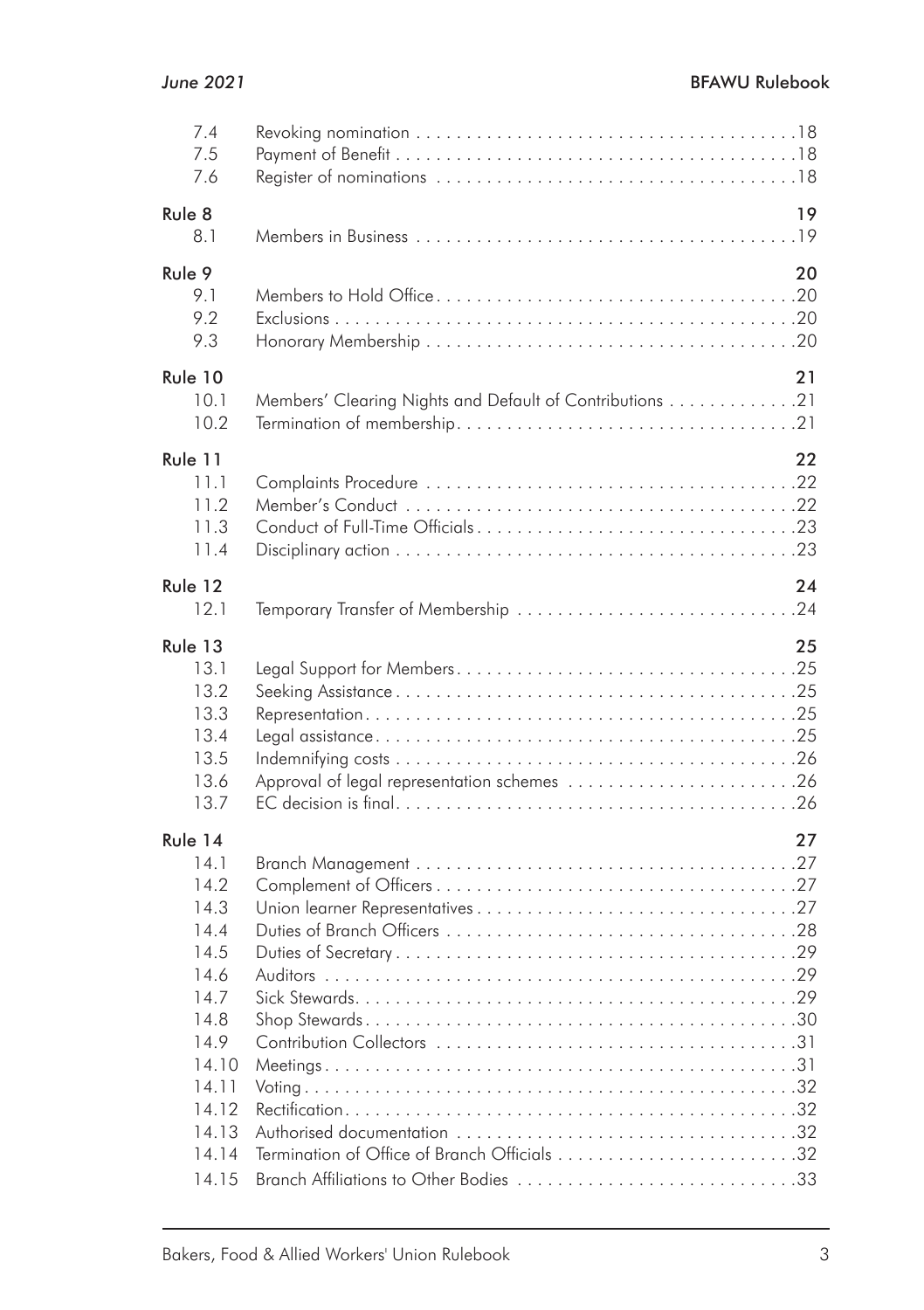| Rule 15<br>15.1<br>15.2                              | 34                                              |
|------------------------------------------------------|-------------------------------------------------|
| 15.3<br>15.4<br>15.5                                 |                                                 |
| 15.6                                                 |                                                 |
| 15.7                                                 |                                                 |
| 15.8                                                 |                                                 |
| Rule 16                                              | 36                                              |
| 16.1                                                 |                                                 |
| Rule 17                                              | 37                                              |
| 17.1                                                 |                                                 |
| 17.2                                                 | Duties of Organising Regional Secretaries 37    |
| 17.3                                                 |                                                 |
| 17.4                                                 |                                                 |
| Rule 18                                              | 39                                              |
| 181                                                  |                                                 |
| 182                                                  |                                                 |
| Rule 19                                              | 40                                              |
| 19.1                                                 |                                                 |
|                                                      |                                                 |
| Rule 20                                              | 41                                              |
| 20.1                                                 | Duties and Payment of National Officers and the |
| 20.2<br>20.3<br>20.4<br>20.5<br>20.6<br>20.7<br>20.8 |                                                 |
| Rule 21                                              | 45                                              |
| 21.1                                                 |                                                 |
| 21.2                                                 |                                                 |
| 21.3                                                 |                                                 |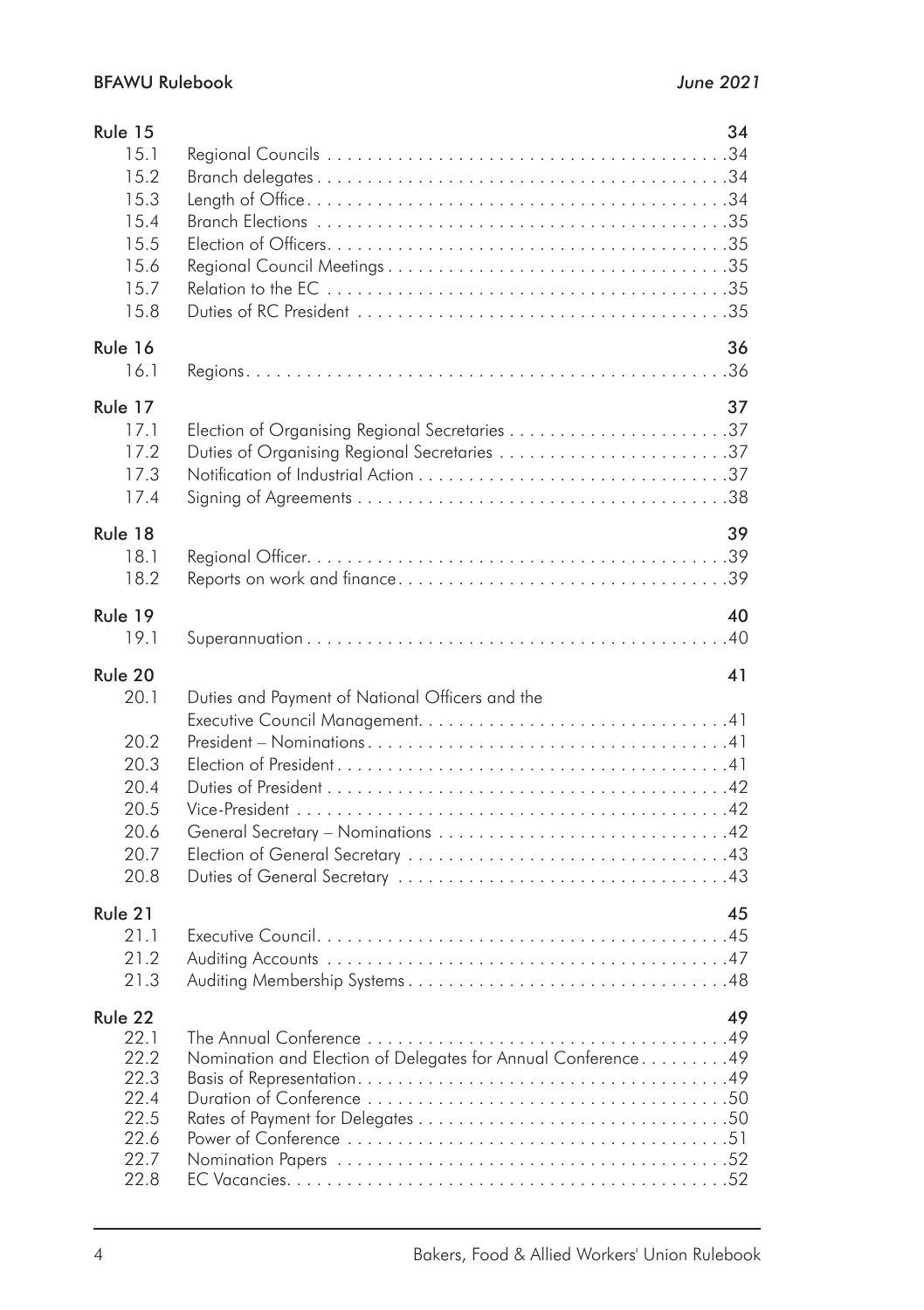|                                                        | 22.9    |                                                            |    |
|--------------------------------------------------------|---------|------------------------------------------------------------|----|
|                                                        | 22.10   |                                                            |    |
|                                                        | 22.11   |                                                            |    |
| Submission of Conference Resolutions53<br>22.12        |         |                                                            |    |
| 22.13                                                  |         |                                                            |    |
| 22.14                                                  |         |                                                            |    |
| Delegates voting on Chairperson's Questions54<br>22.15 |         |                                                            |    |
|                                                        | 22.16   |                                                            |    |
|                                                        | 22.17   |                                                            |    |
|                                                        | 22.18   |                                                            |    |
|                                                        | 22.19   |                                                            |    |
|                                                        | 22.20   | Delegates to Trades Union Congress and Labour Party        |    |
|                                                        |         |                                                            |    |
|                                                        | 22.21   | Regional Officers and Organising Regional Secretaries at   |    |
|                                                        |         |                                                            |    |
|                                                        | Rule 23 |                                                            | 57 |
|                                                        | 23.1    | Payment to Executive Council by Regions and Branches for   |    |
|                                                        |         |                                                            |    |
|                                                        | 23.2    |                                                            |    |
|                                                        | 23.3    |                                                            |    |
|                                                        | 23.4    |                                                            |    |
|                                                        | Rule 24 |                                                            | 58 |
|                                                        | 24.1    |                                                            |    |
|                                                        | Rule 25 |                                                            | 59 |
|                                                        | 25.1    |                                                            |    |
|                                                        | Rule 26 |                                                            | 60 |
|                                                        | 261     |                                                            |    |
|                                                        |         |                                                            |    |
|                                                        | Rule 27 |                                                            | 61 |
|                                                        | 27.1    | Political Fund governing Members from Great Britain 61     |    |
|                                                        | 27.2    |                                                            |    |
|                                                        | 27.3    | Applicable Political Fund Rules and Start of Membership 62 |    |
|                                                        | 27.4    |                                                            |    |
|                                                        | 27.5    |                                                            |    |
|                                                        | 27.6    |                                                            |    |
|                                                        | 27.7    |                                                            |    |
|                                                        | 27.8    |                                                            |    |
|                                                        | 27.9    |                                                            |    |
|                                                        | 27.10   |                                                            |    |
|                                                        | 27.11   |                                                            |    |
|                                                        | 27.12   |                                                            |    |
|                                                        | 27.13   |                                                            |    |
|                                                        | 27.14   |                                                            |    |
|                                                        | Rule 28 |                                                            | 67 |
|                                                        | 28.1    |                                                            |    |
|                                                        | 28.2    |                                                            |    |
|                                                        |         |                                                            |    |
|                                                        | 28.3    |                                                            |    |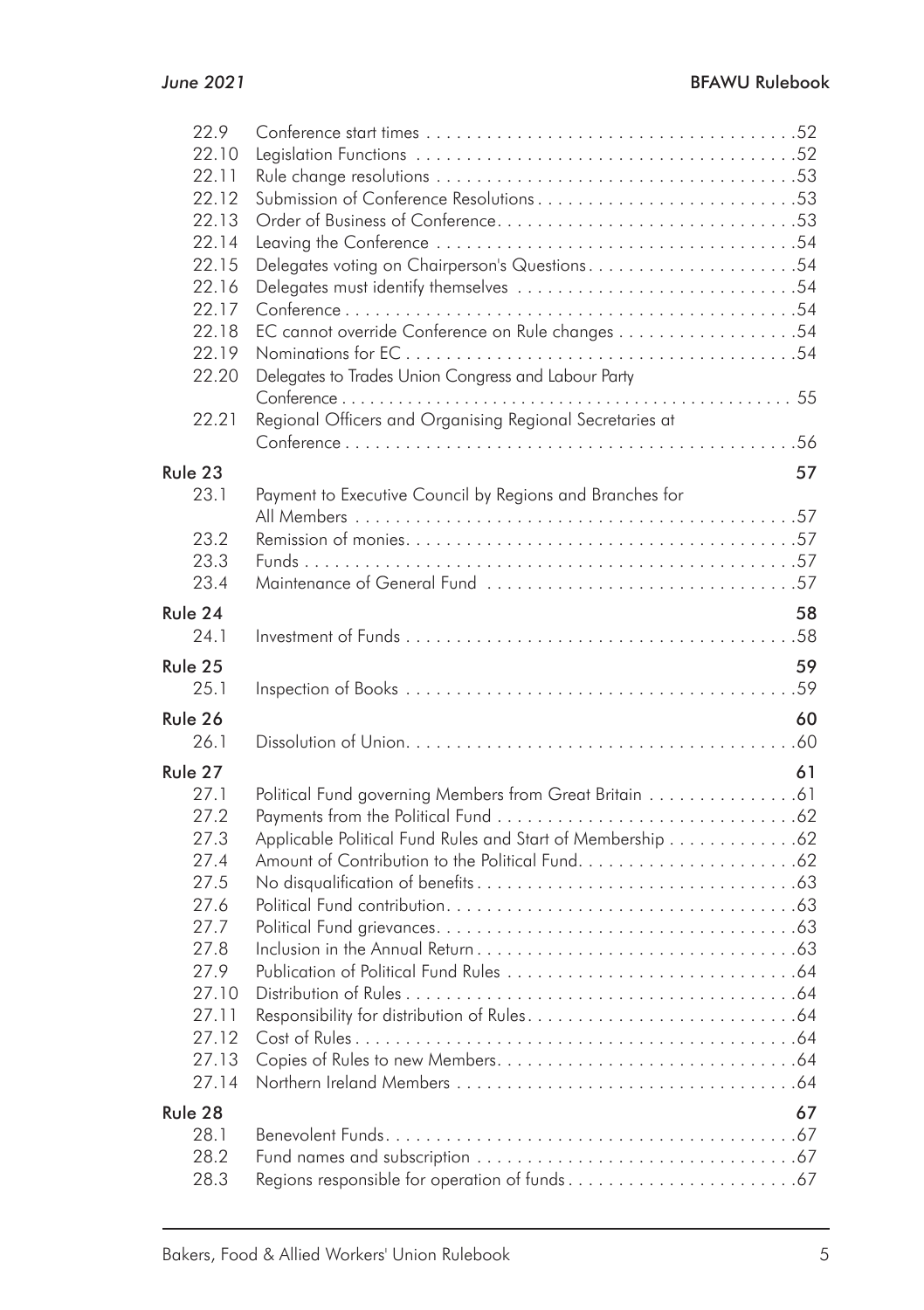| Rule 29                |                                                                   | 68 |
|------------------------|-------------------------------------------------------------------|----|
| 29.1                   |                                                                   |    |
| <b>APPENDIX 1</b>      |                                                                   |    |
| <b>Standing Orders</b> |                                                                   | 69 |
| 1                      |                                                                   |    |
| $\overline{2}$         |                                                                   |    |
| 3                      |                                                                   |    |
| 4                      |                                                                   |    |
| 5                      |                                                                   |    |
| 6                      |                                                                   |    |
| 7                      |                                                                   |    |
| 8                      |                                                                   |    |
| 9                      |                                                                   |    |
| 10                     |                                                                   |    |
| 11                     |                                                                   |    |
| 12                     |                                                                   |    |
| 13                     |                                                                   |    |
| 14                     |                                                                   |    |
| 15                     |                                                                   |    |
| 16                     |                                                                   |    |
| 17                     |                                                                   |    |
| 18                     | Union's Balloting procedure - Election of Officials 73            |    |
|                        |                                                                   |    |
|                        |                                                                   |    |
|                        |                                                                   |    |
| <b>APPENDIX 2</b>      |                                                                   |    |
|                        | Schedule 1 - Political Fund                                       | 80 |
|                        |                                                                   |    |
|                        |                                                                   |    |
|                        |                                                                   |    |
|                        |                                                                   |    |
|                        |                                                                   |    |
|                        |                                                                   |    |
|                        |                                                                   |    |
|                        | Schedule 2 - Political Fund                                       | 83 |
|                        | Opting in by union Members to contribute to the Political Fund 83 |    |
|                        | Information to Members about opting in to the political fund 83   |    |
|                        | Manner of giving effect to decision not to contribute to          |    |
|                        |                                                                   |    |
| Interpretation         |                                                                   | 85 |
|                        |                                                                   |    |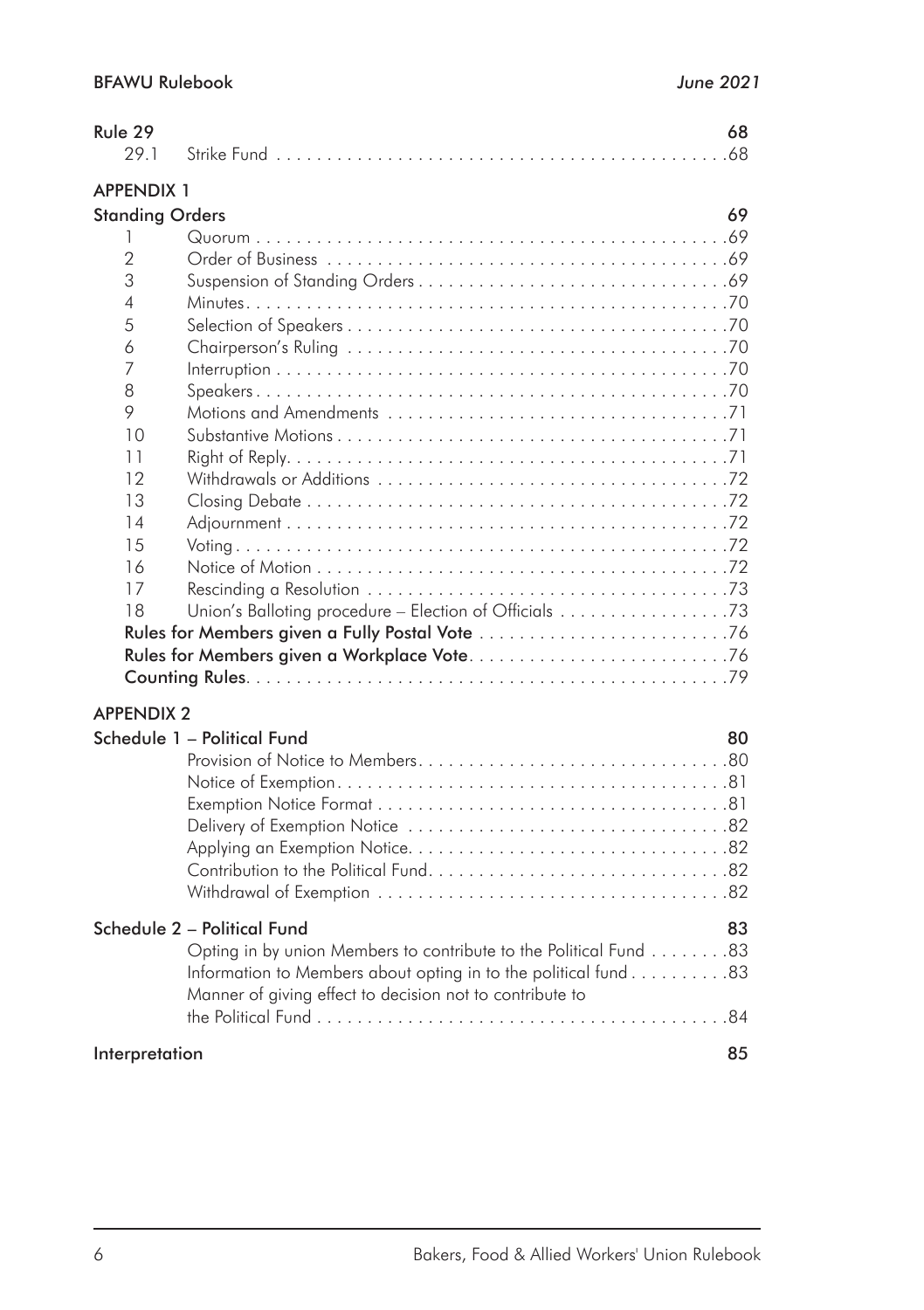#### **1.1 Name, Objects and Constitution**

This union shall be called the Bakers, Food and Allied Workers' Union having for its object the establishment of funds to be raised by entrance fees, contributions, and interest on capital, for the mutual support of its Members as set out in accordance with these Rules.

The regulation of relations between Members and their employers, or organisations of employers, to promote and support legislation in the interest of Members relating to the legal rights of trade unions, industrial health, safety and welfare, social and economic welfare and environment protection eventual nationalisation of the Baking Industry.

To provide legal assistance in accordance with the Rules of the Union.

To promote the training and education of Members in relation to their activities on behalf of the union and for their personal development.

The fixing of living wage rates for all workers employed in connection with the baking industry or allied trades.

The furtherance of Political objects to which Rule 27 applies.

The promotion of equality for all including through:

- i) collective bargaining, publicity material and campaigning, representation, union organization and structures, education and training, organizing and recruitment, the provision of other services and benefits and all other activities;
- ii) the Union's own employment practices.

To oppose actively all forms of harassment, prejudice and unfair discrimination whether on the grounds of sex, race, ethnic or national origin, religion, colour, class, caring responsibilities, marital status, sexuality, disability, age, or other status or personal characteristic.

All printing must be done at trade union firms.

#### **1.2 The Union shall be registered.**

The Registered Head Office and place of Business of the Union shall be at Stanborough House, Great North Road, Stanborough, Welwyn Garden City, Herts, or at such place as the Executive Council deem necessary.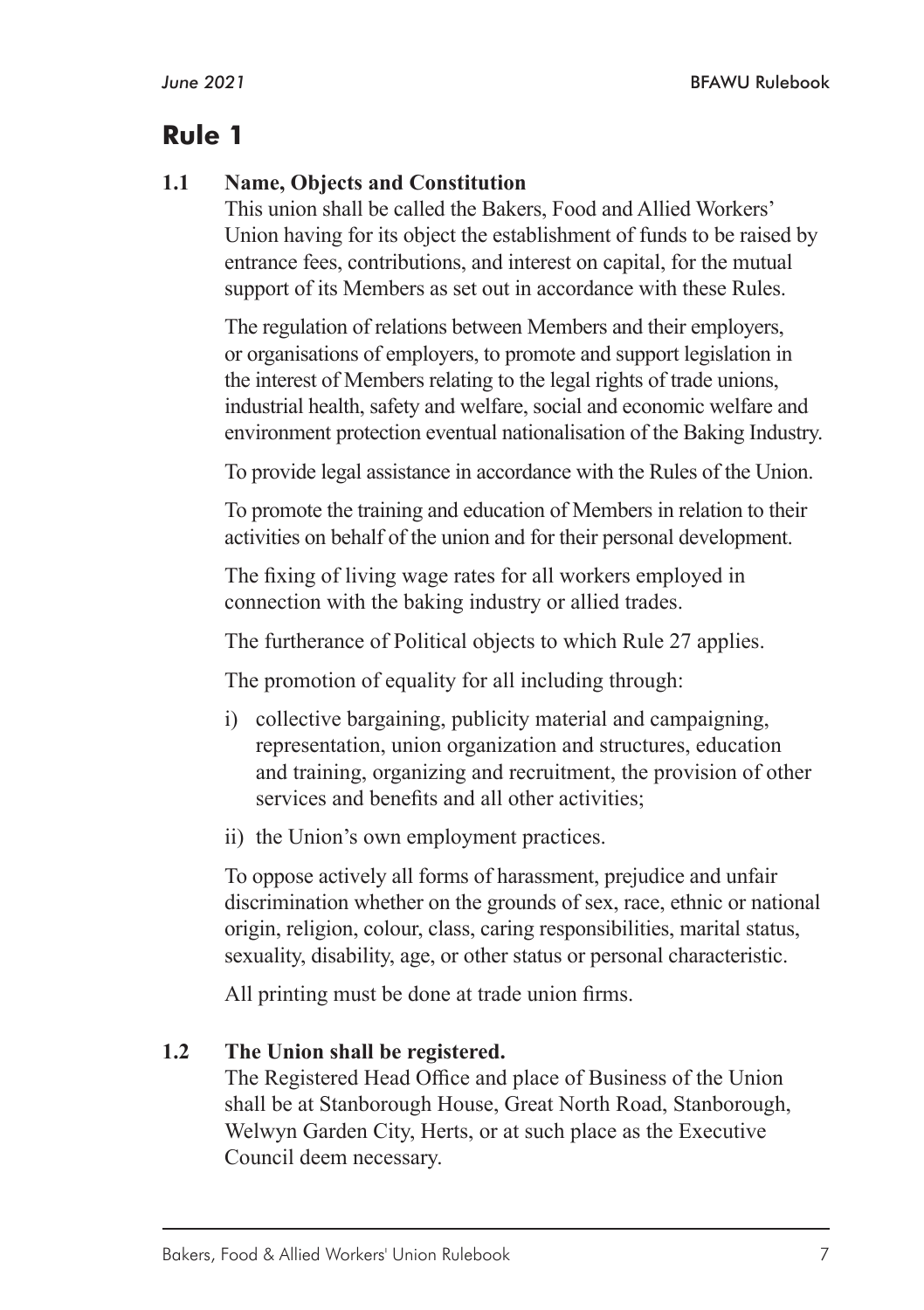#### **1.3 Membership**

This Union shall consist of an unlimited number of Members, and for the purpose of government shall be divided into:

- a) An Annual Conference of delegates elected by the Members.
- b) An Executive Council elected at Annual Conference.
- c) Regions consisting of Branches.

#### **1.4 Abbreviations**

Throughout these rules the following abbreviations shall have the following meanings:

| Bakers, Food & Allied Workers Union   |
|---------------------------------------|
| <b>Executive Council</b>              |
| Finance and General Purpose Committee |
| <b>Branch Committee</b>               |
| Head Office                           |
| Regional Office                       |
| Regional Council                      |
| <b>Standing Orders Committee</b>      |
|                                       |

#### **1.5 Status of Rules**

These rules shall not be altered, amended or revoked, nor shall new rules be added save by Annual Conference of the Union pursuant to Rule 22 or by special postal ballot of the Members pursuant to Rule 21. Any such amendment of the rules shall require a two-thirds majority of delegates voting at Conference or a two-thirds majority of Members voting in the event of a postal vote.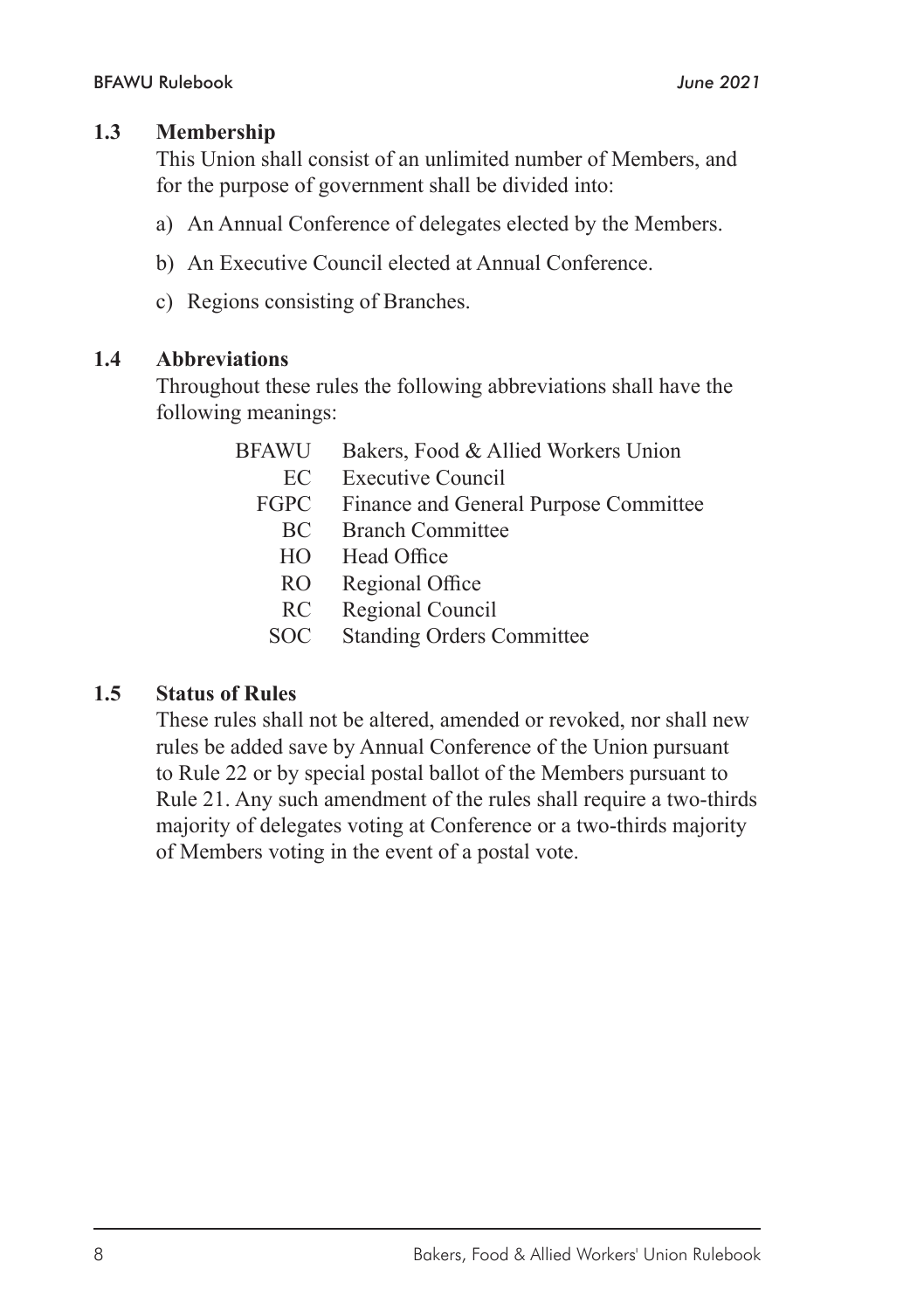#### **2.1 New Branches and Administration**

Any ten or more members employed in the same workplace or for the same employer who desire to form a branch of this Union, must apply to the relevant RC. No expense shall be incurred until authority has been obtained from the RC.

*This Rule amended 2021*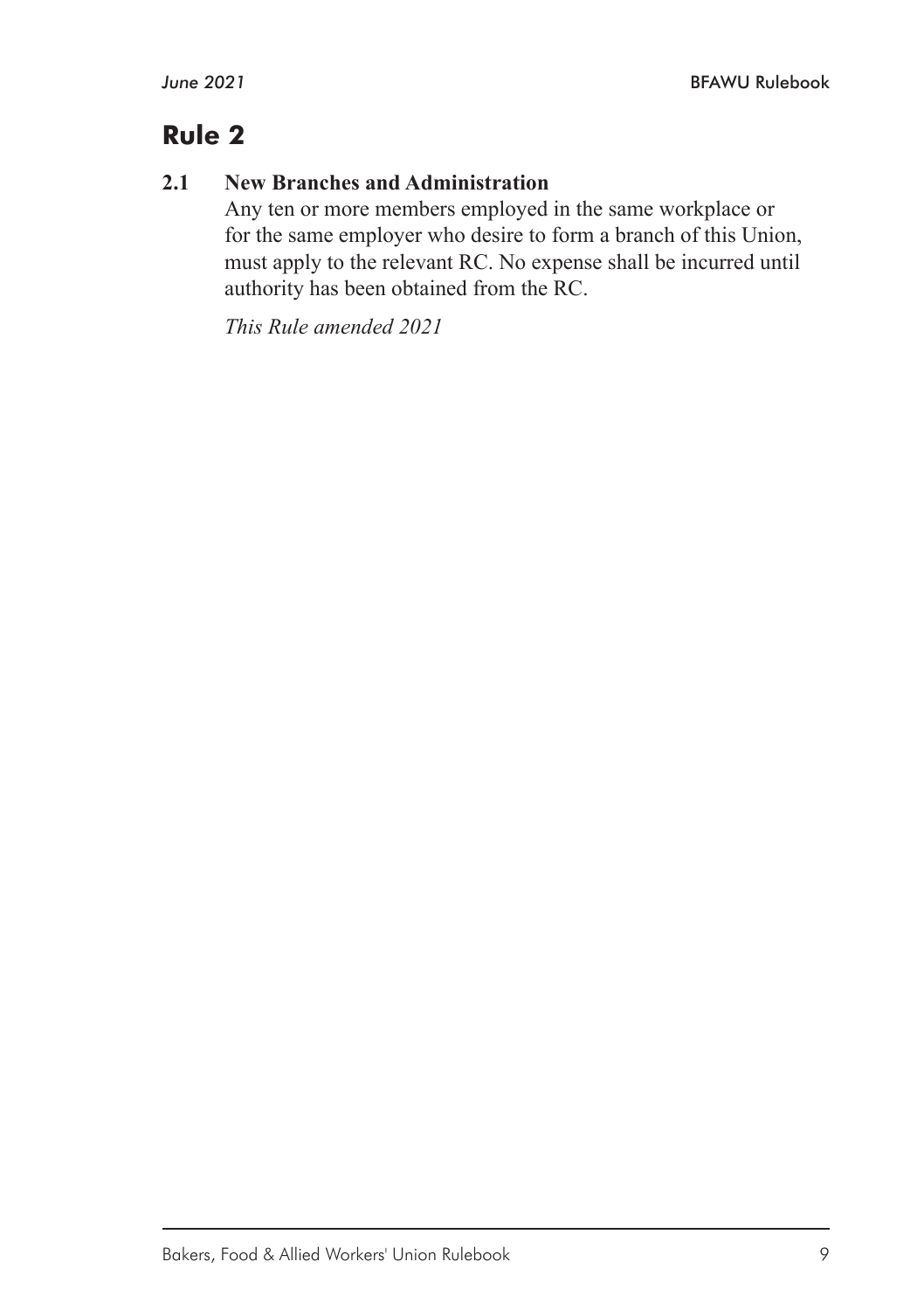#### **3.1 Members' Rights and Duties**

Any person, from any industry or walk of life, who is committed to upholding the aims and rules of the Union may apply to become a Member of the Union.

#### **3.2 Effect of Expulsion**

No person shall be admitted who has been expelled from the Union previously, (unless such expulsion was on the ground only of their arrears of payment of contribution), without reference to the EC.

#### **3.3 Right of Appeal**

An applicant, who is refused admission to the Union, shall have the right of appeal to the EC. This right must be notified to them in writing.

#### **3.4 Union Rulebook**

The new Member is entitled to a copy of these Rules. Members joining the Union as a result of a transfer of engagements are entitled on request to a copy of the rules in their amended form.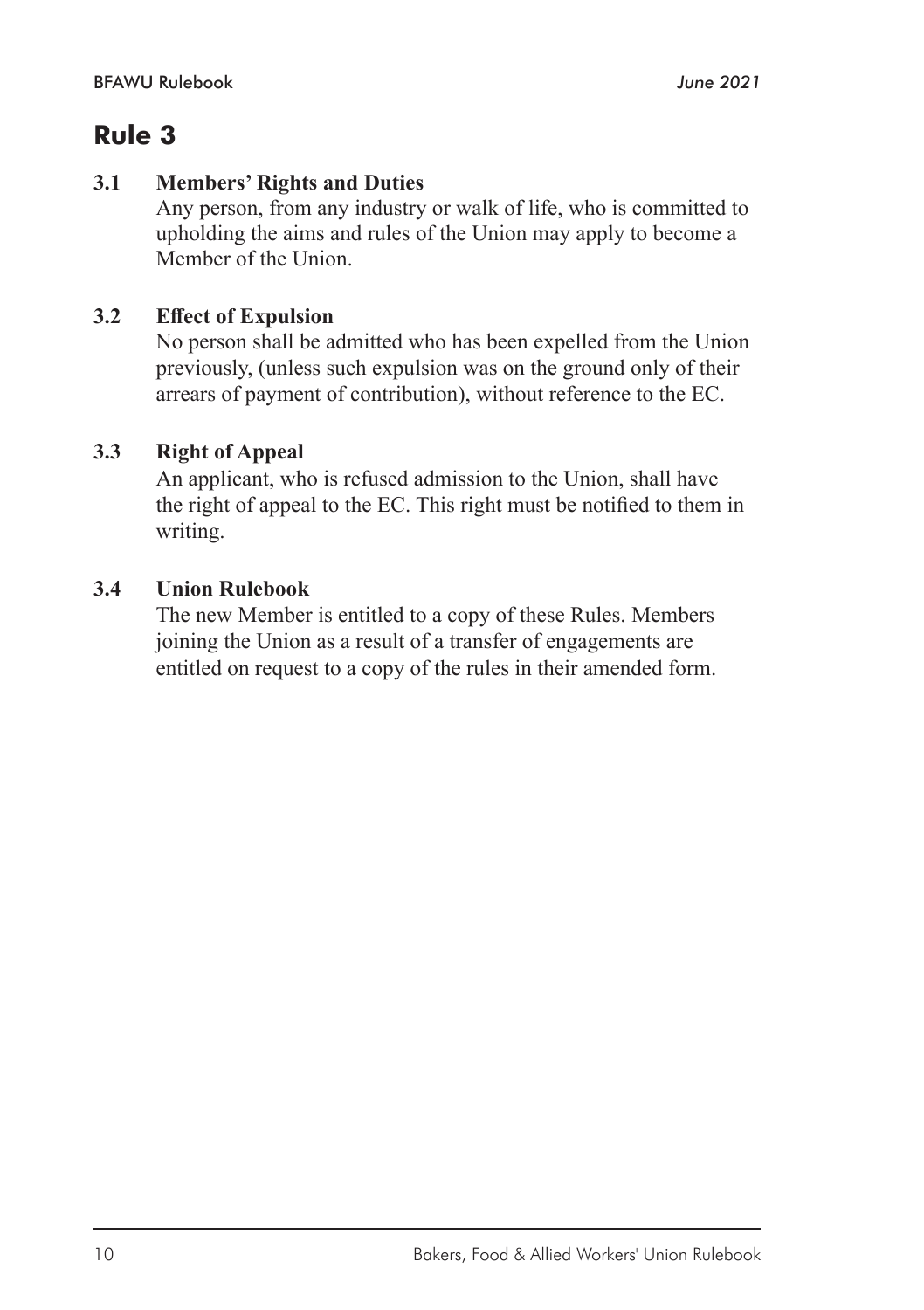#### **4.1 Safety Committees**

Branch Safety Representatives are elected for a period of two years when they are subject to re-election in the same way as Shop Stewards under Rule 14.8(g). Each Branch shall, from amongst its Safety Representatives, submit to the September RC meetings nominations for a Regional Safety Committee. The Regional Safety Committee shall become agenda item to the Regional Council. The Regional Safety Committee shall elect from their number one representative to attend a National Safety Committee.

The National Safety Committee shall consist of one representative from each Region and the National President and General Secretary. Only Safety representatives who are working in a BFAWUrecognised workplace can be Safety Representatives and serve on Regional and National Committees.

Meetings of the National Safety Committee shall be held at least one week prior to the EC meetings.

Regional Safety Committee Members and National Safety Committee Members will hold office for two years, be eligible for re-election and be paid fares and fees as per Regional Council delegates. Where a Safety Committee Member is unable to attend a meeting, substitutes are allowed. Each Branch and Regional Council will include on their Agenda the item 'Health and Safety' to encourage discussion on this important subject. Full Time Officials and EC Members shall attend Regional Safety Committees in an ex-officio capacity.

*This Rule amended 2021*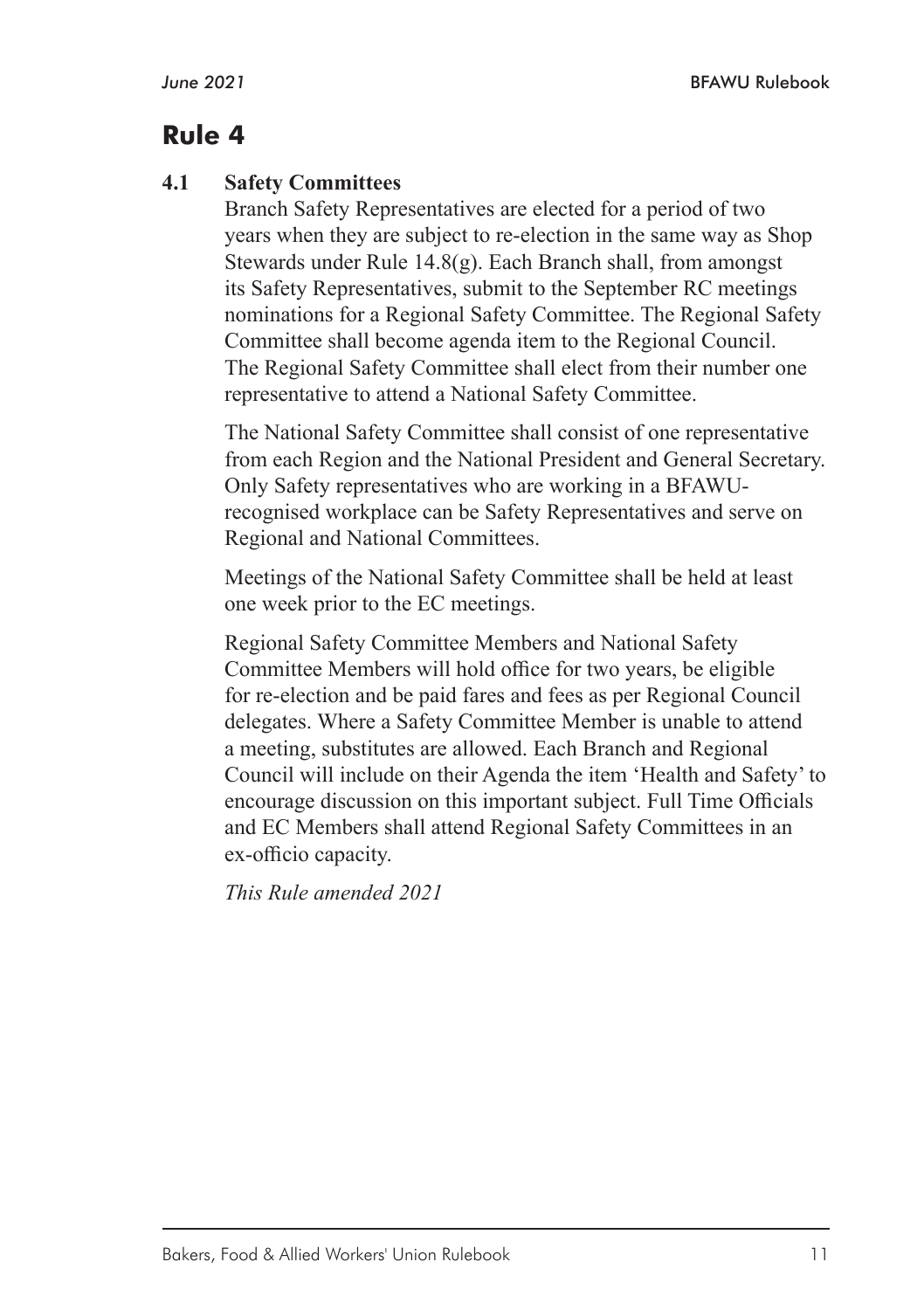#### **5.1 Contributions and Benefits**

The weekly contribution of all waged Members (other than free card Members) 18 years of age and over, shall be set by the EC but shall not exceed *one half of the basic hourly rate* in the National Working Agreement. With the NW Agreement, Members under 18 shall pay  $£1$  per week – to be increased each year at the same percentage rise as the full Members' contribution increase.

Also, where a Member is employed on a *zero hours contract* in the Fast Food Industry (or any industry organised by the BFAWU) and is an unrecognised site, they are entitled to pay the same rate as Members under the age of 18, until such time as the site becomes recognised and/or the Member is placed on a full contract. They shall then pay the full rate of membership contribution.

#### **5.2 Benefits**

Benefits will be payable to all Members 16 years of age and over up to the recognized state retirement age as follows:

| Unemployment Pay | £5.00 p.w. for 13 weeks after a 1 (one)<br>week deferment period. |
|------------------|-------------------------------------------------------------------|
| Sickness Benefit | £7.50 p.w. for 13 weeks after a 2 week<br>deferment period.       |

Contributions are due for every week of the year except in the case of Members being certified sick or unwaged. Members on long-term sick leave will, after 6 months, pay no less than unwaged Members.

Sickness Benefit will not be paid during Maternity Leave. It will only be paid before and after said leave. In the case of a Member being on Maternity Leave and having exhausted all monetary benefits, then the said Member shall be allowed to pay contributions at the same rate as retired Members until they return to work.

#### **5.3** *[This Rule was removed in 2017]*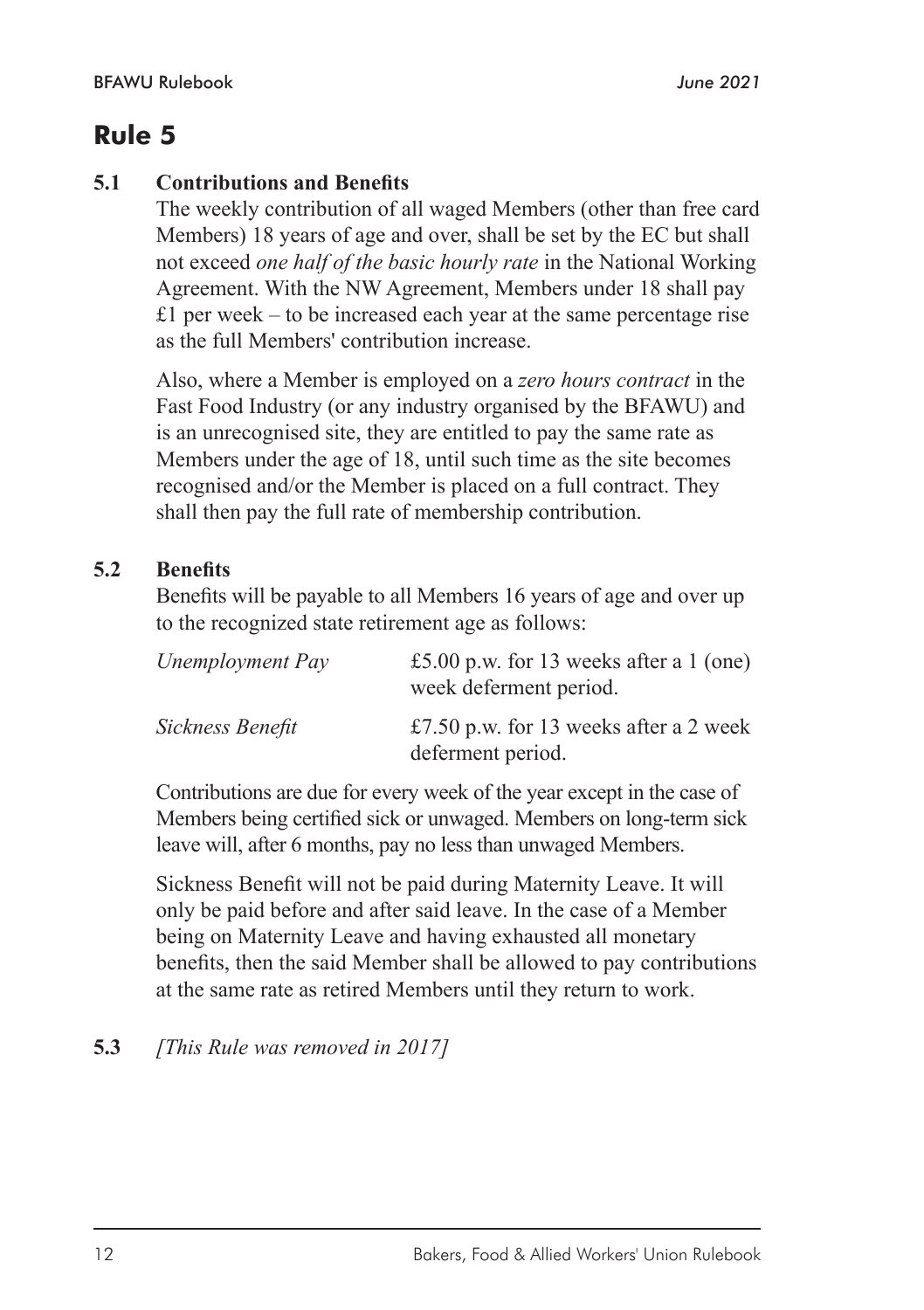#### **5.4 Retired and Unwaged Members**

a) *Retired Members*

Upon reaching state retirement age the rate of contribution may be reduced to £0.35p per quarter if the Member has retired from full-time employment, to be increased each year at the same percentage rise as the full Members' contribution increase.

Qualifying Retired Members may choose to make a one-off £25.00 payment entitling them to *Retired Membership for life*. This payment cannot be reduced to reflect contributions already paid This reduction will entitle the Member to funeral benefit under Rule 6.1.

If a Member falls sick within a period 104 weeks following retirement, sickness benefit under Rule 5.2 will be payable. Thereafter funeral benefit only will be payable. There is no entitlement to unemployment benefit under this Rule.

b) *Unwaged Members*

Members made unwaged may retain membership by paying £1.75 per quarter, to be increased each year at the same percentage rise as the full Member's contribution increase.

#### **5.5 Casual Workers**

Workers employed on a day to day basis shall pay a minimum of one week's current contribution, qualifying for benefit as per Rule.

#### **5.6 Fatal Accident Benefit**

£2,500 will be paid to the next of kin of a Member who is killed during their hours of employment, or while travelling to and from their home to their place of work.

#### **5.7 Benefits**

After payment of 52 weeks' contributions all Members shall be entitled to benefits as per Rule.

#### **5.8 Sickness or Temporary Disablement Benefits**

All Members claiming sickness or temporary disablement shall comply with the following regulations adopted for the payment of sickness and temporary disablement benefit.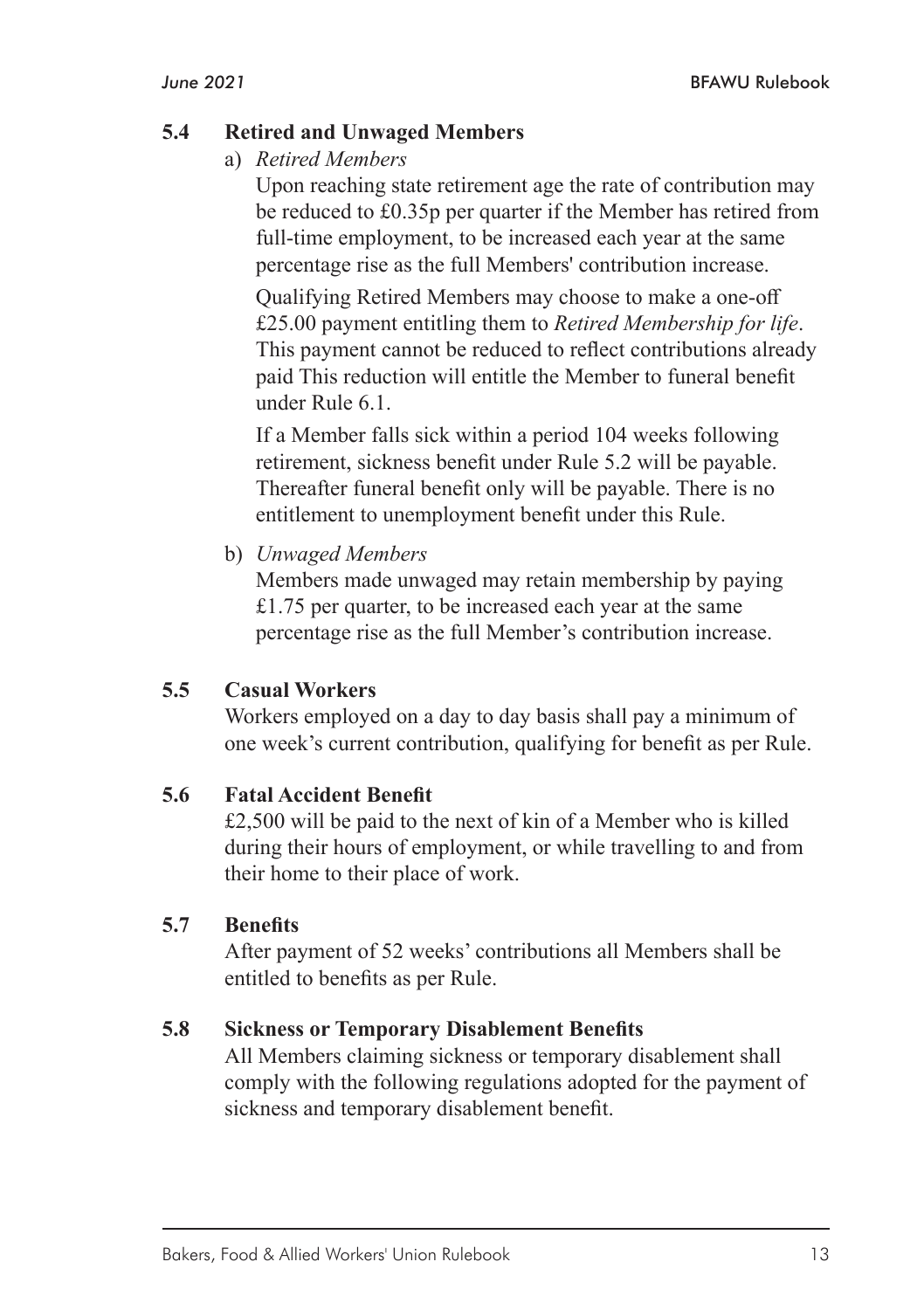#### **5.9 Re-qualification**

Members who have exhausted their full entitlement shall contribute for a further 52 weeks before requalifying for benefit. Further requalification shall continue on this basis. Where one year has elapsed since the last payment of benefit, a Member not having exhausted their full entitlement, shall be regarded as having requalified for a further period of benefit, subject to Rule 10.1.

#### **5.10 Working whilst receiving sick pay**

Should a Member be found working whilst receiving sick pay, the Member shall be liable to disciplinary action as laid down in Rule 11.2.

Every Member claiming Sickness or Temporary disablement Benefit must give notice thereof (together with a medical certificate) as soon as possible, according to national arrangements. No claim shall be recognised until a medical certificate has been received at the RO.

#### **5.11 Forwarding medical certificate**

Members shall be required to forward a medical certificate at least once a month. Members neglecting to comply with this request shall forfeit all claim to benefit until a certificate has been tendered.

Nothing in these rules shall entitle a Member who has already accomplished a night's work to draw Sick Pay in respect of the succeeding day. Each Member declaring off the funds shall do so by sending a medical certificate to the RO stating they are able to resume their employment on a certain day.

#### **5.12 Unemployment Benefits**

Entitlement to and re-qualification for Unemployment Benefit shall be as provided by Paragraph 5.2 of this Rule on production of satisfactory proof of unemployment.

Should a Member be found working whilst in receipt of unemployment benefit, they will be liable to disciplinary action in accordance with Rule 11.2.

#### **Voluntary Redundancy**

Anyone who accepts voluntary redundancy will not be able to claim unemployment benefit from this Union.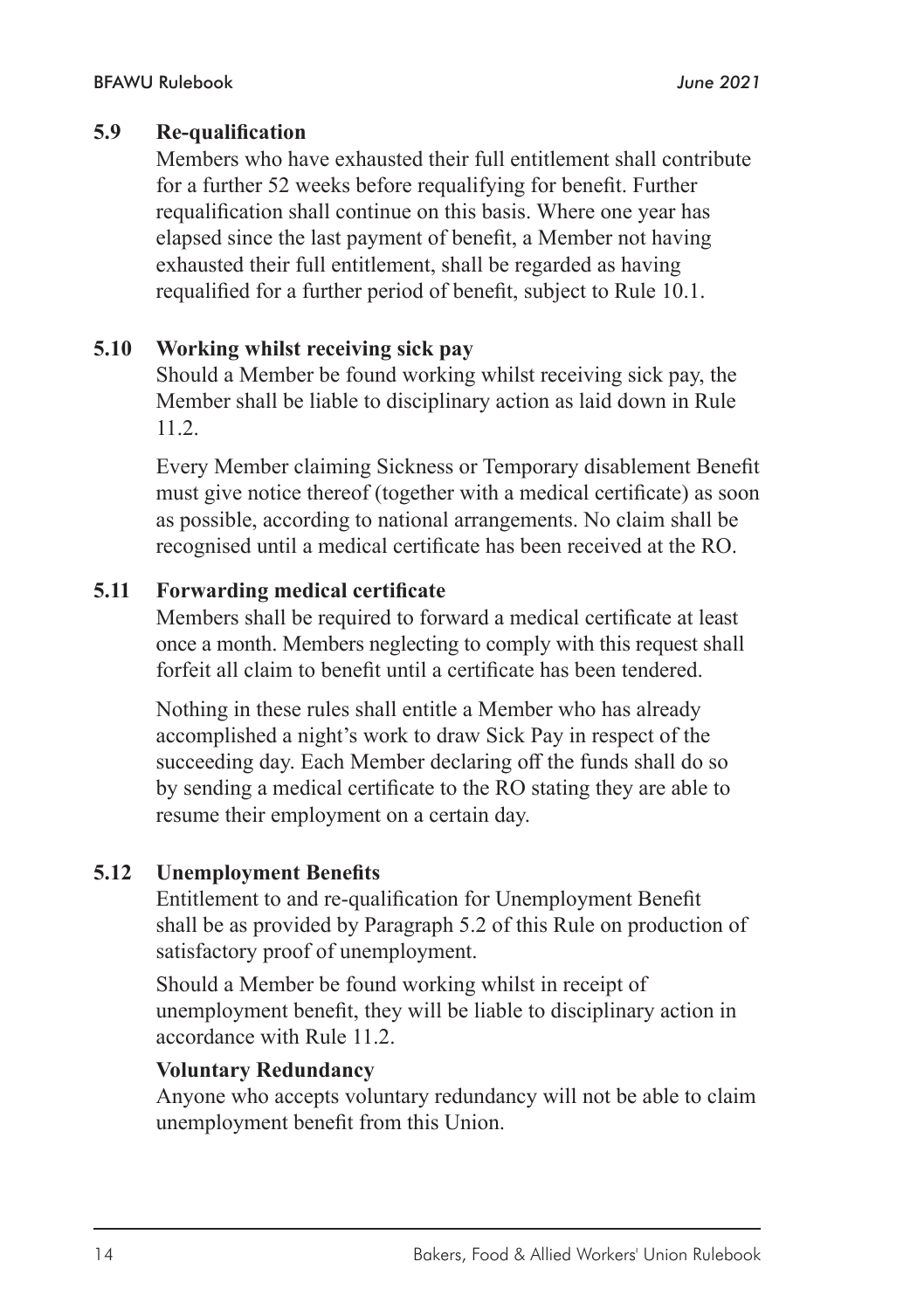#### **5.13 20 Year Badge**

After completion of 20 years' continuous membership, a badge will be presented.

#### **5.14 40 years' Continuous Membership**

All Members having 40 years' membership shall be granted a free membership card in the Union. They shall receive a grant of £150.00. They shall be entitled to all Benefits as per Rule, until reaching state retirement age. Thereafter, Funeral Benefit only will apply.

#### **5.15 50 years' Continuous Membership**

Members with fifty years' membership should receive a pewter Baker in recognition of a remarkable achievement.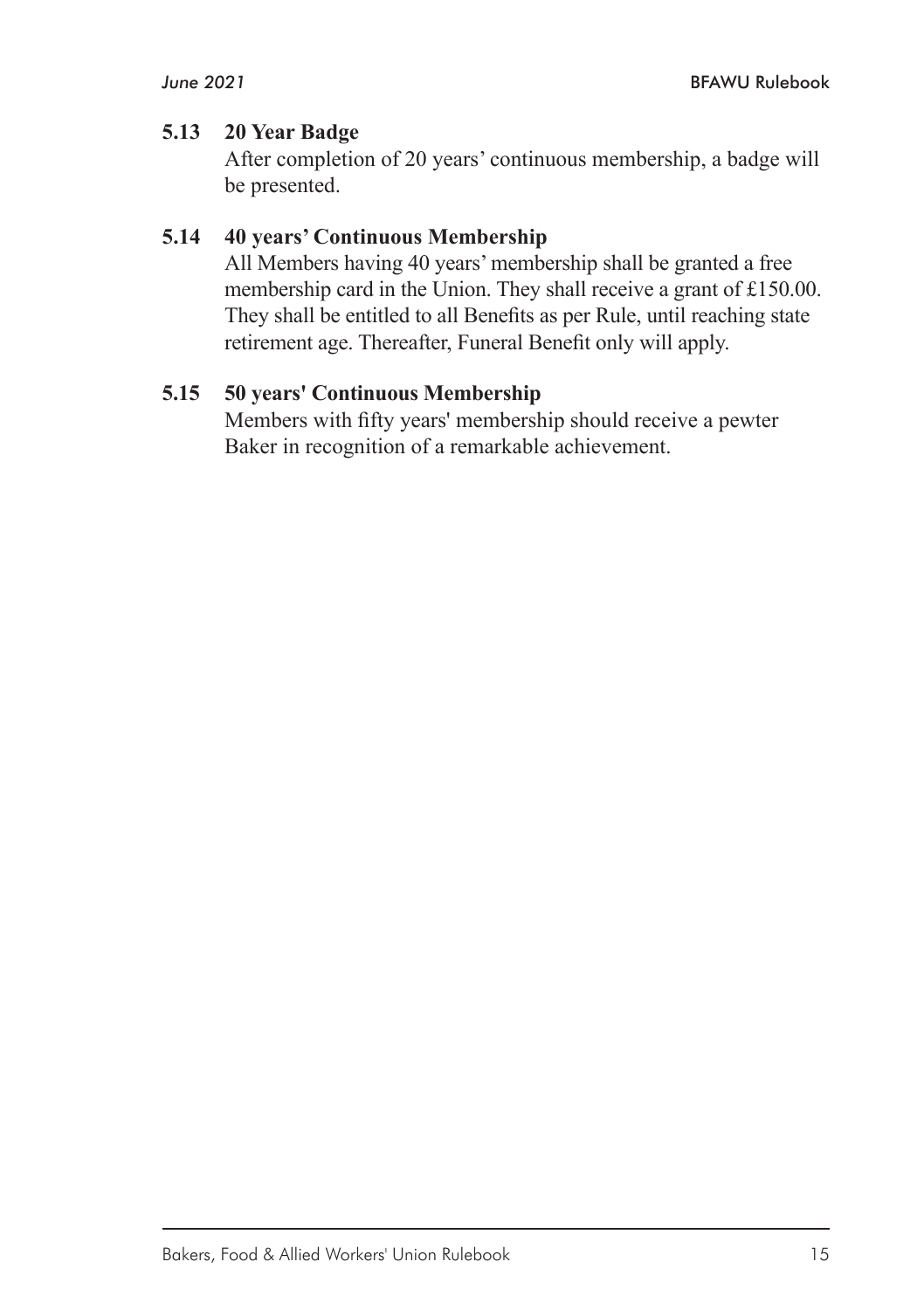#### **6.1 Funeral Benefits**

a) From the effective date, the following benefits will be paid to Region No.7 Members under the Rules of the Great Britain Union, provided they have paid a minimum of fifty two weeks' contributions as required under Rule 5.7. Subscriptions paid to the former Northern Ireland Union prior to the effective date are counted towards qualifying under this Rule.

All Members shall be entitled to the following Funeral Benefit:

*After 1 years membership:* £75

*After 5 years membership:* £150

On the death of a Member's spouse or partner 50% of the above rates will apply.

Funeral Benefit shall also be paid for any one child of a oneparent family on the same scale as on death of a Member's spouse.

b) Members who were retired or Members in benefit of the North of Ireland Bakers and Confectioners and Allied Workers' Union at the date of transfer of engagements will be entitled to funeral benefits.

£150 for Member

£75 for Member's spouse or partner.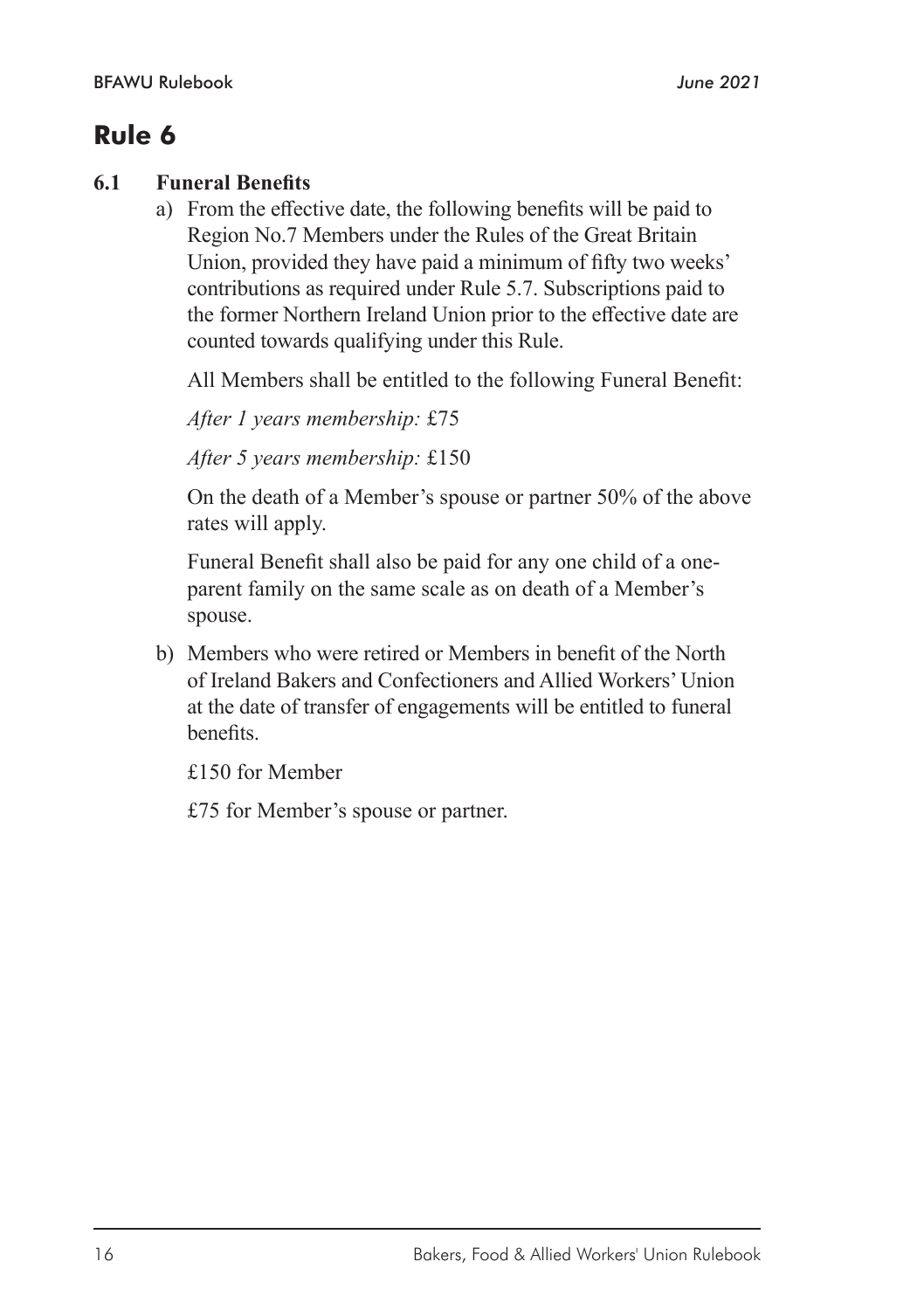#### **6.2 Applications for Funeral Benefit**

All applications for Funeral Benefit must be accompanied with a certificate from the Registrar of Deaths, or a copy thereof, and the deceased Member's Membership Card. Applications for this benefit must normally be made within 12 months of the death of the Member or Members spouse/partner. The EC shall consider any mitigating circumstances relating to late applications.

Where two Members pay contributions and one dies the Spouse will be entitled to both death benefits.

Should a Member have received any Funeral Benefit paid to them on account of deceased spouse/partner, then they shall not be entitled to receive, or allowed to receive, any further sum of money on account of any subsequent wife or husband whom they may have married until a period of 15 years has elapsed since the previous claim. The same to apply to any Member leaving the Union, who may rejoin.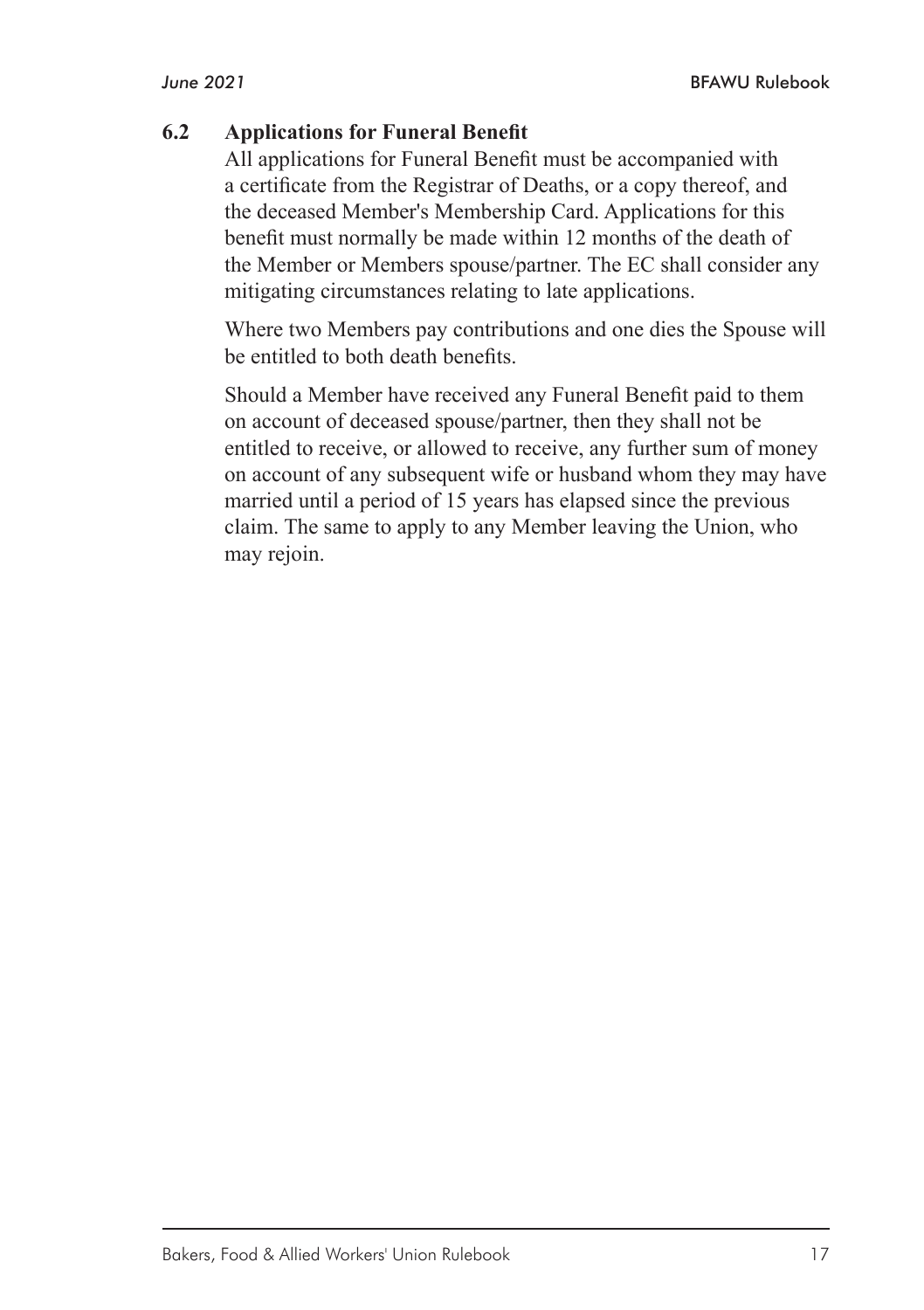#### **7.1 Nominations re Funeral Benefit**

Every Member may nominate a person or persons to whom any sum of money payable by the Union on their death shall be paid.

#### **7.2 Nomination in writing**

All such nominations shall be made in writing under the hand of the Member delivered at or sent to the Registered Office of the Union. A nomination may be partly printed, and if made in a book kept at the Office shall be taken to be delivered at the Office.

#### **7.3 Exclusions for nominations**

The person or persons so nominated shall not be an officer or servant of the Union, unless such officer or servant is the spouse, parent, sibling, nibling or partner of the nominator.

#### **7.4 Revoking nomination**

A Member may from time to time revoke or vary such nomination by a writing under their hand similarly delivered or sent.

#### **7.5 Payment of Benefit**

On receiving satisfactory proof of the death of a nominator the Union shall pay to the nominee the amount due to the deceased Member.

#### **7.6 Register of nominations**

The Union shall keep a record or register of all nominations made by the Members and of all revocations and variations of the same and for the recording of every such nomination, revocation or variation.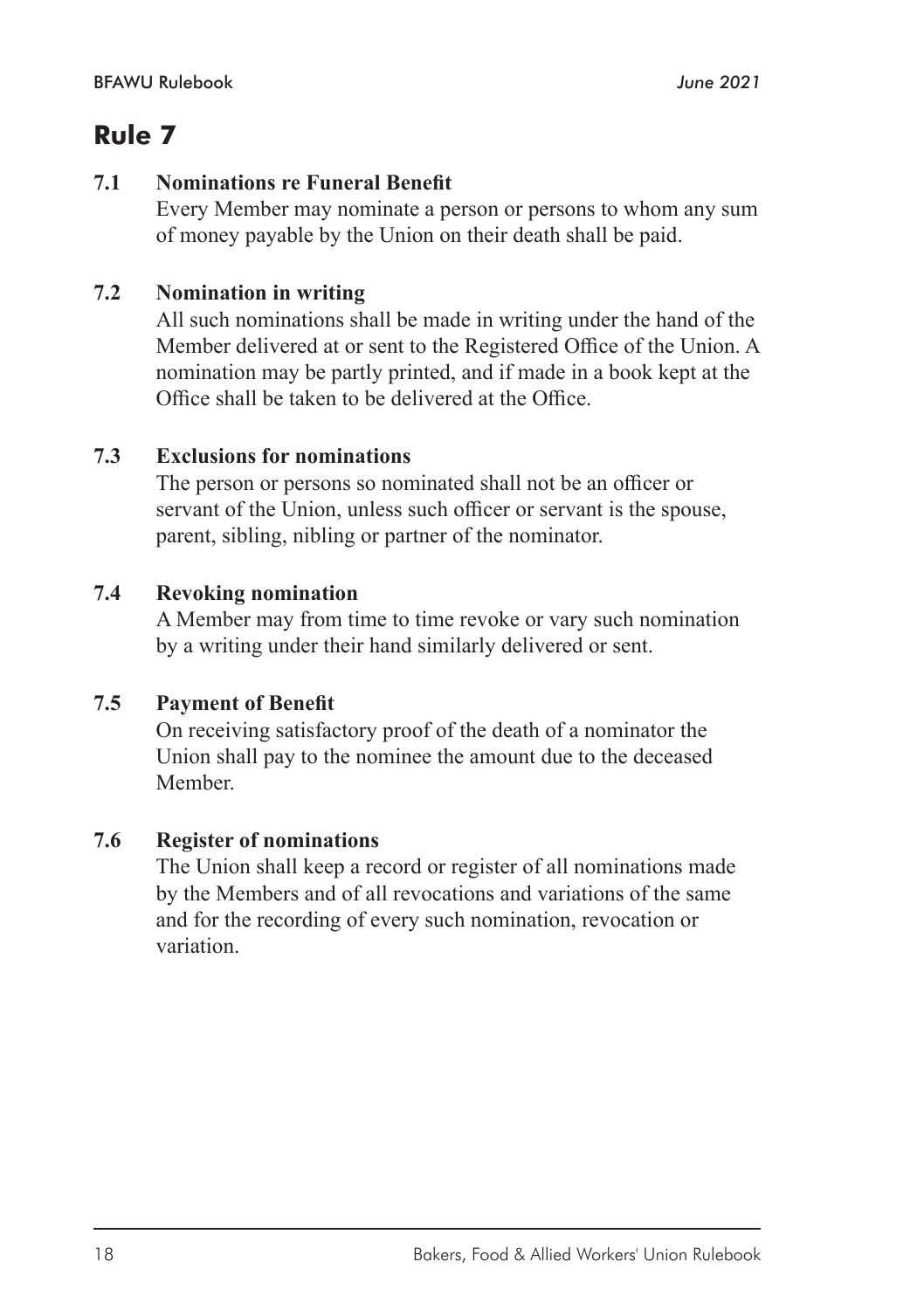#### **8.1 Members in Business**

Should any Members commence business on their own account they may continue as Members. They shall not be eligible to hold any office or delegateship to Annual conference or EC. They shall not be permitted to attend any special branch meeting called for the purpose of regulating wages or general working conditions.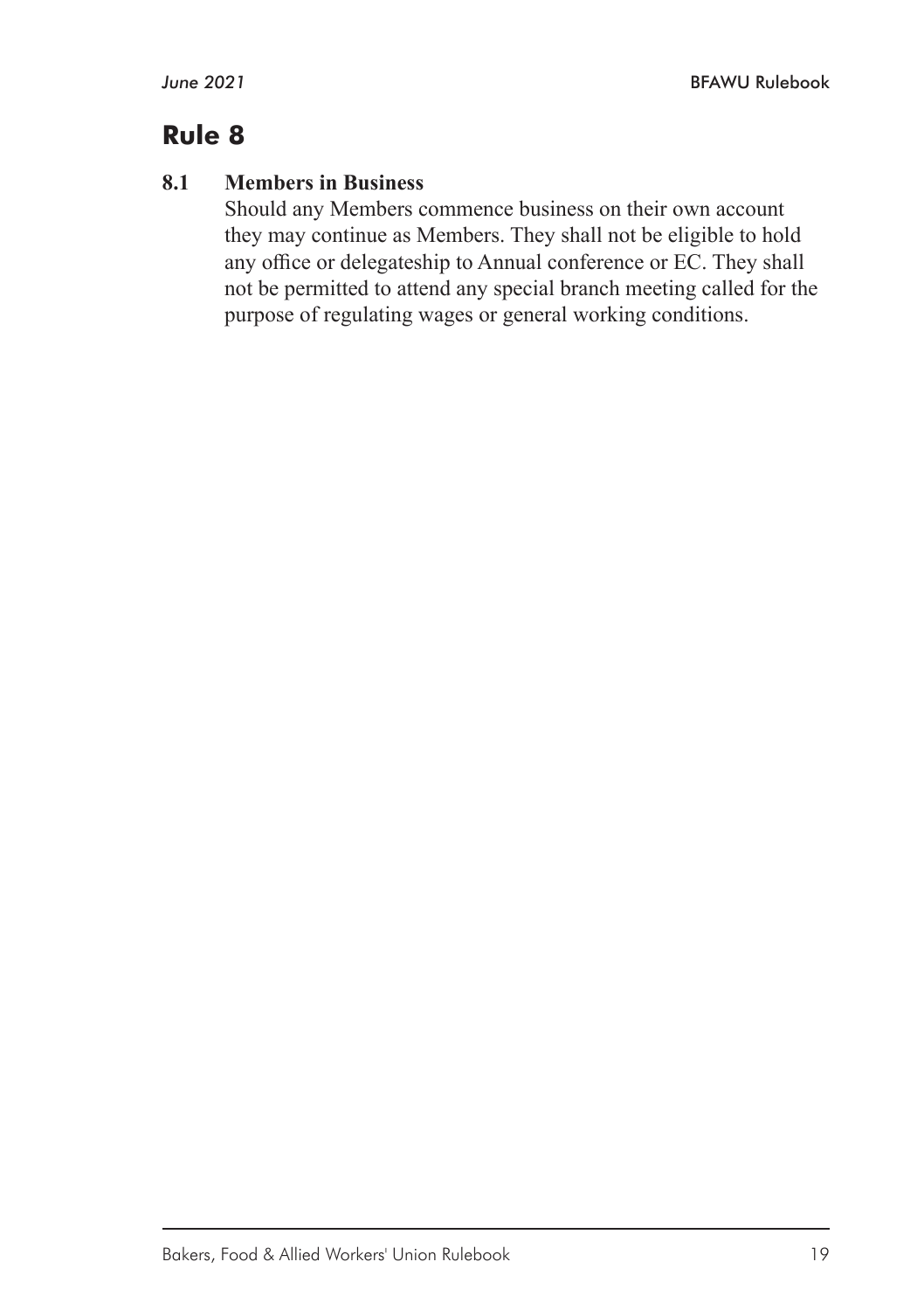#### **9.1 Members to Hold Office**

None but Members who have been or are working in the industry may hold office or delegateship of the Union. Any Member guilty of misappropriation or attempted misappropriation of the funds or property of the Union shall be debarred or dismissed from holding office or delegateship of the Union. Powers of reinstatement in any other office shall be vested in the EC only.

#### **9.2 Exclusions**

Should any Member become an Officer of any other Trade Union, they shall not be eligible to hold any office or delegateship within this Union.

#### **9.3 Honorary Membership**

Honorary Membership of a Branch or Region may be conferred by respective bodies concerned, on any retired Members, including Full Time Officials.

Honorary Members will not be eligible to hold office or have any voting rights. Honorary Membership can be withdrawn at the discretion of said respective bodies.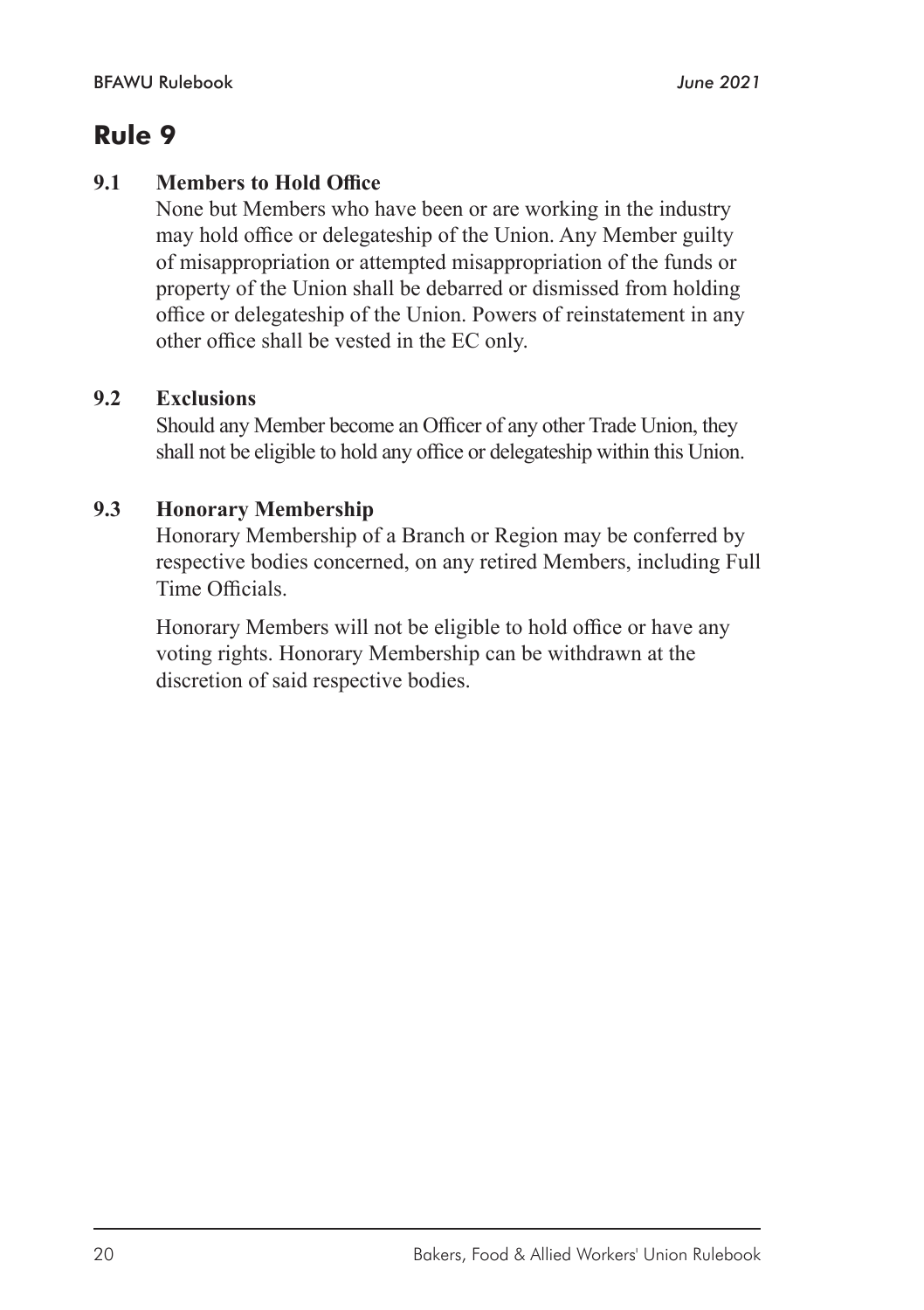#### **10.1 Members' Clearing Nights and Default of Contributions**

There shall be four clearing nights in each year, which must be held within seven days of the first Saturday of the months of March, June, September and December.

Contributions due at quarter end must be paid within seven days of quarter night. Failing which benefit rights shall be forfeited until such time as contributions are paid up-to-date.

#### **10.2 Termination of membership**

A Branch Meeting may terminate the membership of any Member who is more than four (4) weeks in arrears with their contributions, provided not less than four weeks' notice in writing to such proposed termination, and the reason for it have been given to the Member.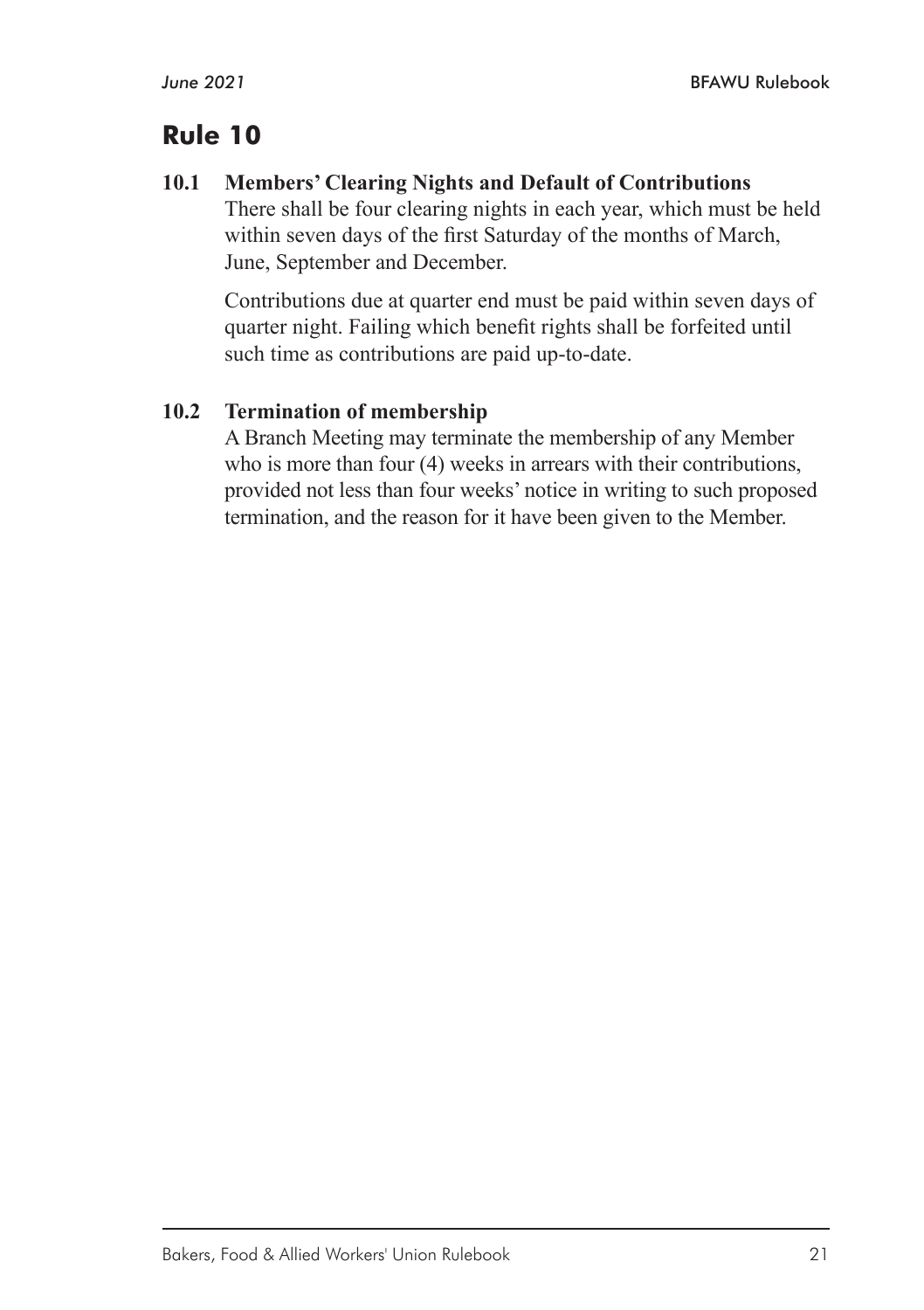#### **11.1 Complaints Procedure**

Any Member having any complaint that any other Member, lay officer or group of Members and/or officers has acted contrary to these Rules must acquaint the Branch Secretary of their complaint in writing within 28 days. The Branch Secretary shall forward a copy of the written complaint to the person(s) being complained against immediately on receipt of the written complaint. The Branch Secretary shall, within 28 days, call a Committee Meeting to consider the matter. The Member shall have a right to be heard at such Committee Meeting.

If the complaint is about Branches not being elected in accordance with Union Rules, the complaint should be made to the Organising Regional Secretary, so that it may be forwarded to the RC or EC.

A Member who is not satisfied with a decision of such a meeting of the Branch Committee may appeal to the RC by way of a WRITTEN NOTICE to the Organising Regional Secretary within 28 days.

#### **11.2 Member's Conduct**

Disciplinary action may be taken against a Member who is in breach of these Rules or by their conduct has brought the union into disrepute or dishonestly receives or applies union funds or monies of any Member entrusted to them for the payment to the Union.

The right to take or confirm disciplinary action including suspension and dismissal is vested in the Branch, RC and the EC subject to the right of appeal referred to below.

The Member(s) shall be given not less than seven days notice of any meeting convened to consider any complaint under this Rule or an appeal and shall be given full details of the allegation(s) against them. Any penalty imposed by the meeting shall be stayed pending an appeal to the EC

A suspended Member shall remain liable to pay their contributions but shall have none of the rights and privileges of a Member.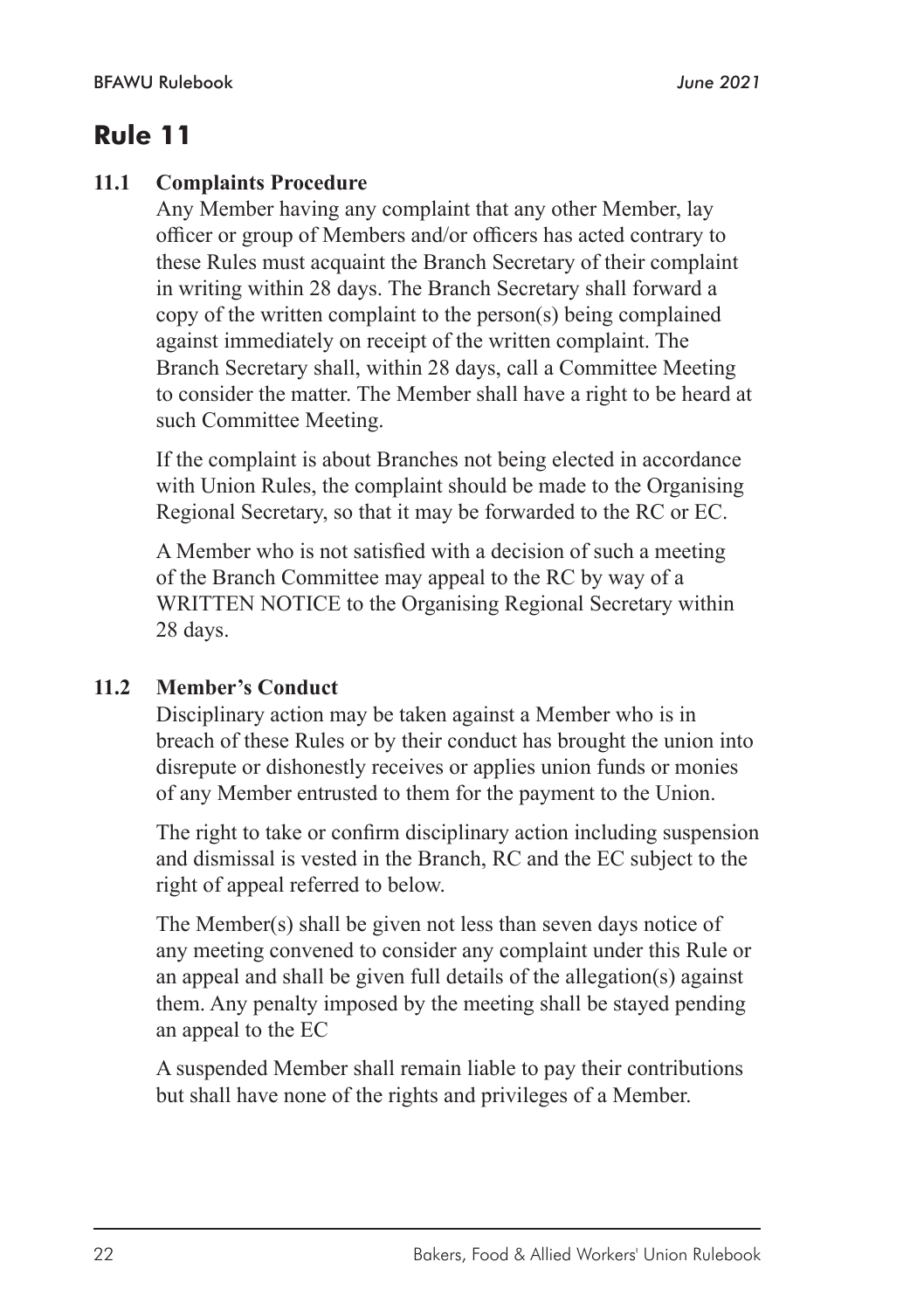#### **11.3 Conduct of Full-Time Officials**

Only the EC shall have the jurisdiction to take disciplinary action against any Full Time Official of the Union. Upon receiving a written complaint of misconduct from any Branch or from the relevant RC the General Secretary must refer the matter as soon as possible to the EC. Disciplinary action shall be taken only if seven days notice of the meeting of the EC which is to consider the matter is given to the Official against whom allegations are made, and such notice must be accompanied by written particulars of the alleged misconduct. The Official shall have the right to be heard at the meeting, and shall be given a written statement of the EC's decision which shall be subject to a right of appeal. Appeals will be in line with the agreement between the FTOs and the EC.

No FTO shall be dismissed without the EC first consulting with the respective RC. Rule 11.1 must have been followed.

#### **11.4 Disciplinary action**

For disciplinary action initiated by the EC, the Agreement between the Full Time Officials and the EC shall operate.

Any Officer or Member who acts contrary to the Rules of this Union will not receive the support of this Union.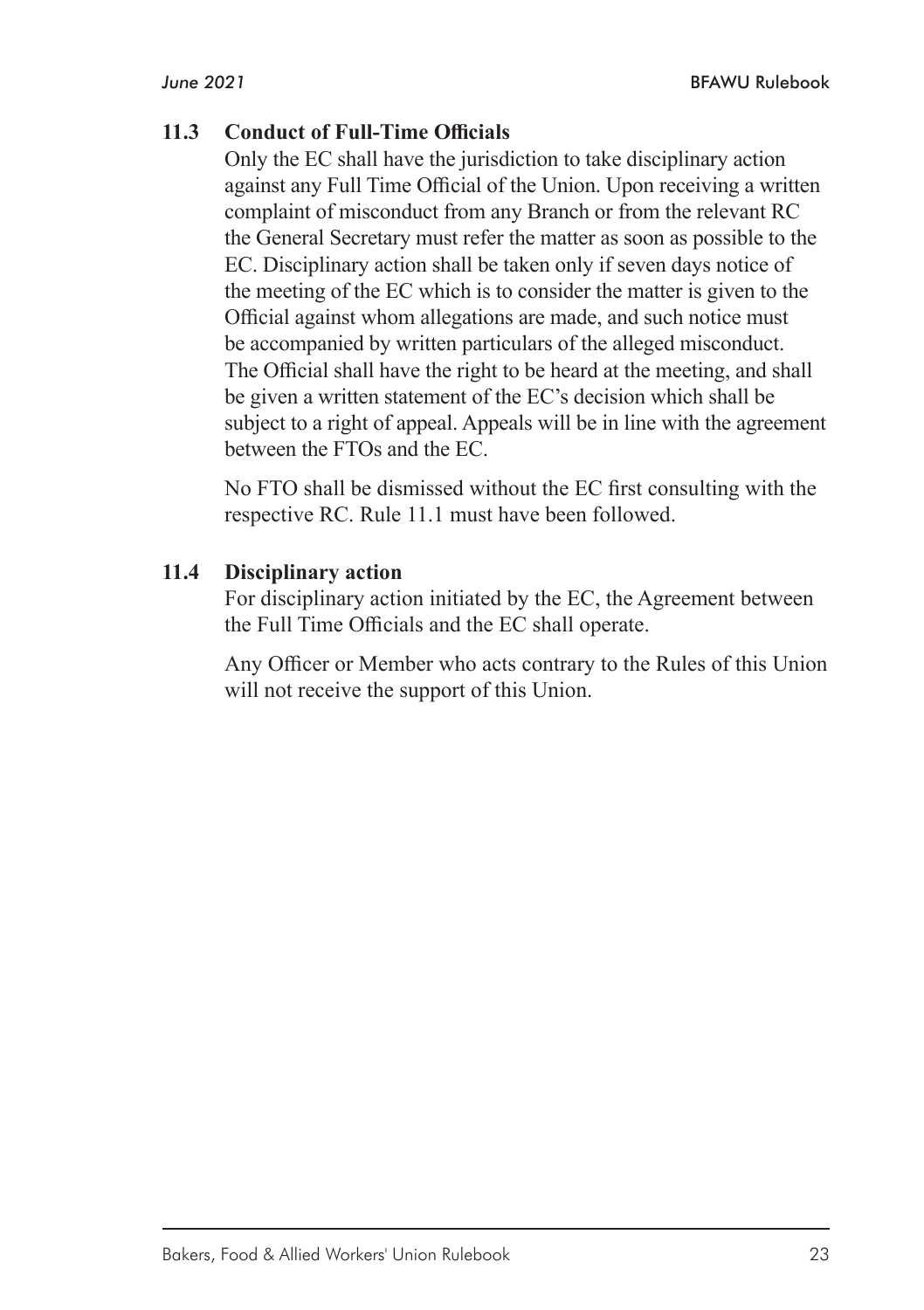#### **12.1 Temporary Transfer of Membership**

Any Members working up to six months in a Branch other than the one they are Members of may transfer to the Region wherein they are working. Members shall be allowed to visit any Branch Meeting on the production of their cards, showing that they are paid up Members, and shall be allowed to take part in any discussion on the affairs of the Union, but shall not be allowed to vote on any question appertaining to Branch matters.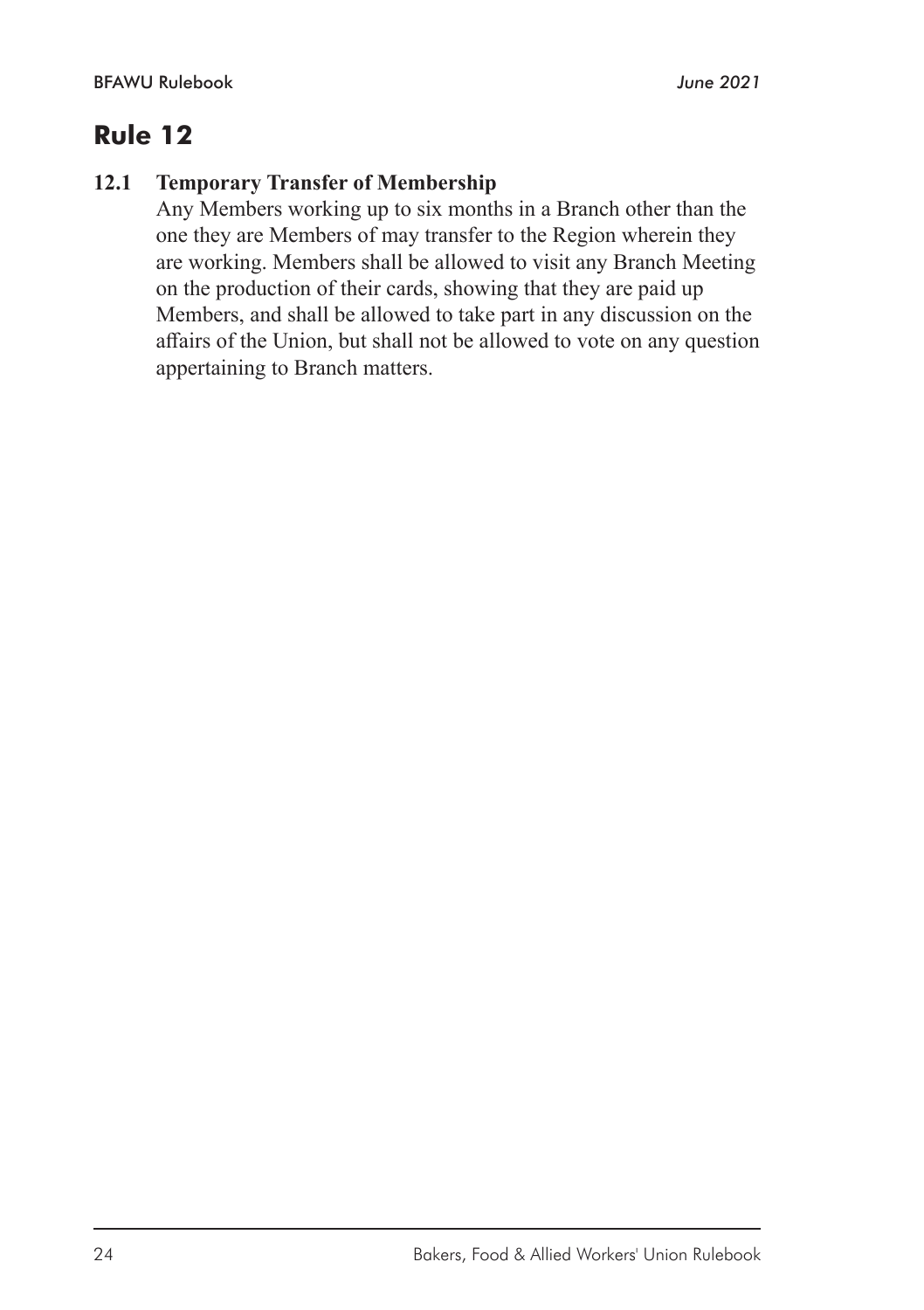#### **13.1 Legal Support for Members**

The EC shall have the power to authorize any Organising Regional Secretary of the Union, subject to terms and conditions as it may from time to time specify, to provide legal assistance for any Member in any matter connected with their employment provided that the Organising Regional Secretary is satisfied that the Member should take legal action.

#### **13.2 Seeking Assistance**

Any Member seeking the assistance of the Union in connection with any matter must notify their Branch Secretary or Organising Regional Secretary with the least possible delay.

#### **13.3 Representation**

The Organising Regional Secretary shall have the right to decide whether to nominate a Solicitor or other representative to represent the Member under this Rule.

#### **13.4 Legal assistance**

Where legal assistance has been granted to any Member it shall be conditional upon that Member at all times observing the terms and conditions set out below and in particular to:

- 1 Remain a Member of the Union and continue to pay contributions as provided by these Rules.
- 2 Accept and act on the advice of the Solicitor or other representative acting for the Member and who for these purposes shall be an officer advising on behalf of the EC.
- 3 Co-operate with the Solicitor or other representative and in particular treat them with dignity and respect, reply to correspondence, attend arranged appointments, provided them so far as possible with all relevant information and inform them of any change of address or name.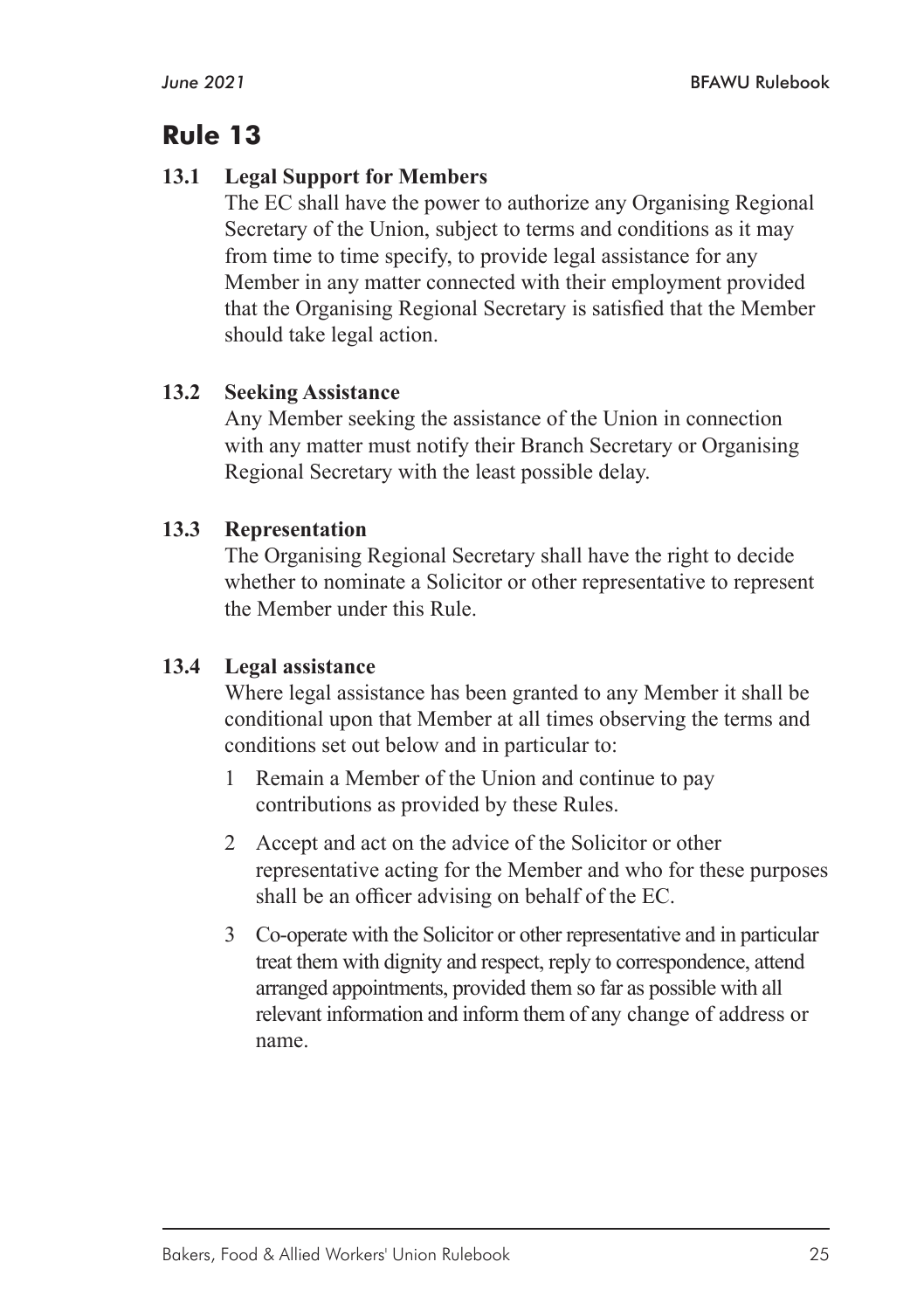#### **13.5 Indemnifying costs**

Provided a Member in receipt of legal assistance complies with the conditions set out above the Union will indemnify the Member against all legal costs arising from their claim. However should the Member fail to comply with any such conditions or should they willfully provide false information to the Union or to the Solicitor or other representative nominated to act for the Member or to any Doctor, Engineer or other expert concerned in the claim whether on the application for legal assistance or otherwise such assistance may be withdrawn. In that event the Member will not be entitled to any indemnity for higher liability for costs incurred at any time in the course of their claim and the Union shall be entitled to recover from the Member any costs already incurred by the Union.

#### **13.6 Approval of legal representation schemes**

In addition to the provision of legal assistance for any Member as set out above, the EC may from time to time approve a scheme or schemes for the provision by the Union of legal assistance to Members and/or such other persons as they shall determine in any class or matter that they consider appropriate and may attach such conditions to such scheme or schemes as they may determine. The EC may at any time withdraw its approval to such a scheme or vary the conditions (if any) it has attached, provided that any withdrawal of approval shall not affect assistance granted to any person before the date of such withdrawal.

#### **13.7 EC decision is final**

Notwithstanding anything in these Rules, the decision of the EC under this Rule shall be final.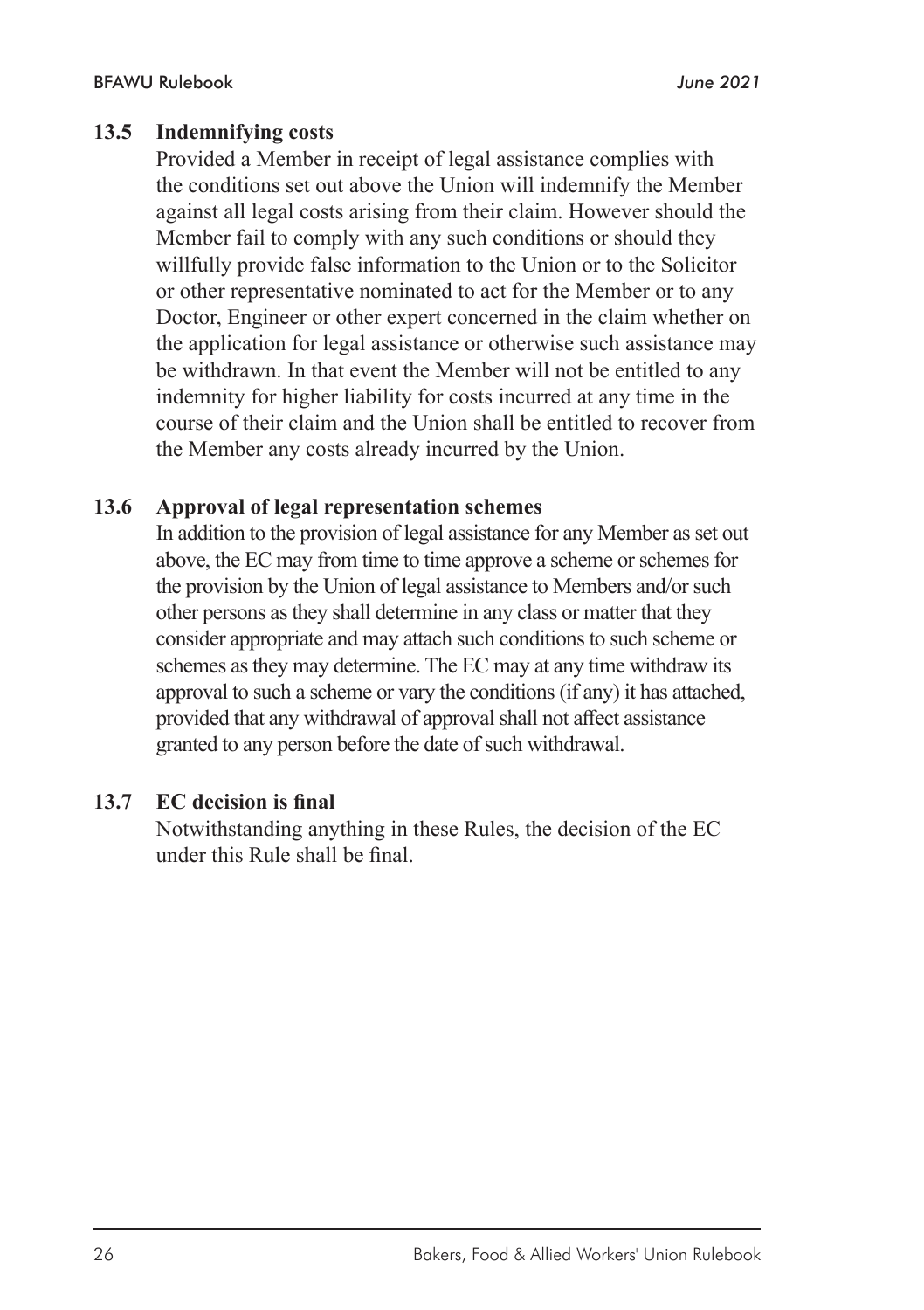#### **14.1 Branch Management**

- a) Every Branch shall be called by a name as a Branch of the Bakers, Food and Allied Workers' Union and may hold its meetings weekly or fortnightly in each month, in addition to the Quarterly meetings in the months of March, June, September and December of each year at its appointed place of meeting, from which place it shall not be moved except by special resolution of the Members or of the RC or EC.
- b) Where there are more than fifty Members working in shops that are part of the Factory Branch, an assistant Branch Secretary may be elected to help and administer service to the membership in that section. The assistant Branch Secretary to become part of the Branch Committee and participate with all affairs of the branch.

The election of the assistant Branch Secretary will be held in accordance with Rule 14.2 except that the electorate shall be shop workers in the branch and the election be by ballot. Expenses will be paid for the shops section of the Branch.

#### **14.2 Complement of Officers**

The business of the Branches of this Union shall be conducted by the following officers: President, Vice-President, Secretary, Auditors, Shop Stewards and a Branch Management Committee consisting of three of the aforementioned officers, plus two other Members of the Branch. All officers shall hold office for not more than two years, and shall be eligible for re-election at the December Quarter meeting, nomination at the previous September Quarter meeting.

#### **14.3 Union learner Representatives**

Each Branch may elect Union Learner Representatives. The Learner Representatives must normally complete a Union Training course in Learner representative skills within 6 months of election. Upon successful completion of this course they will be issued with Learner Representatives Credentials by the relevant Regional Council.

Regional Councils shall elect one Learner Representative per Region to attend the National Union Learner Representative Committee plus a substitute.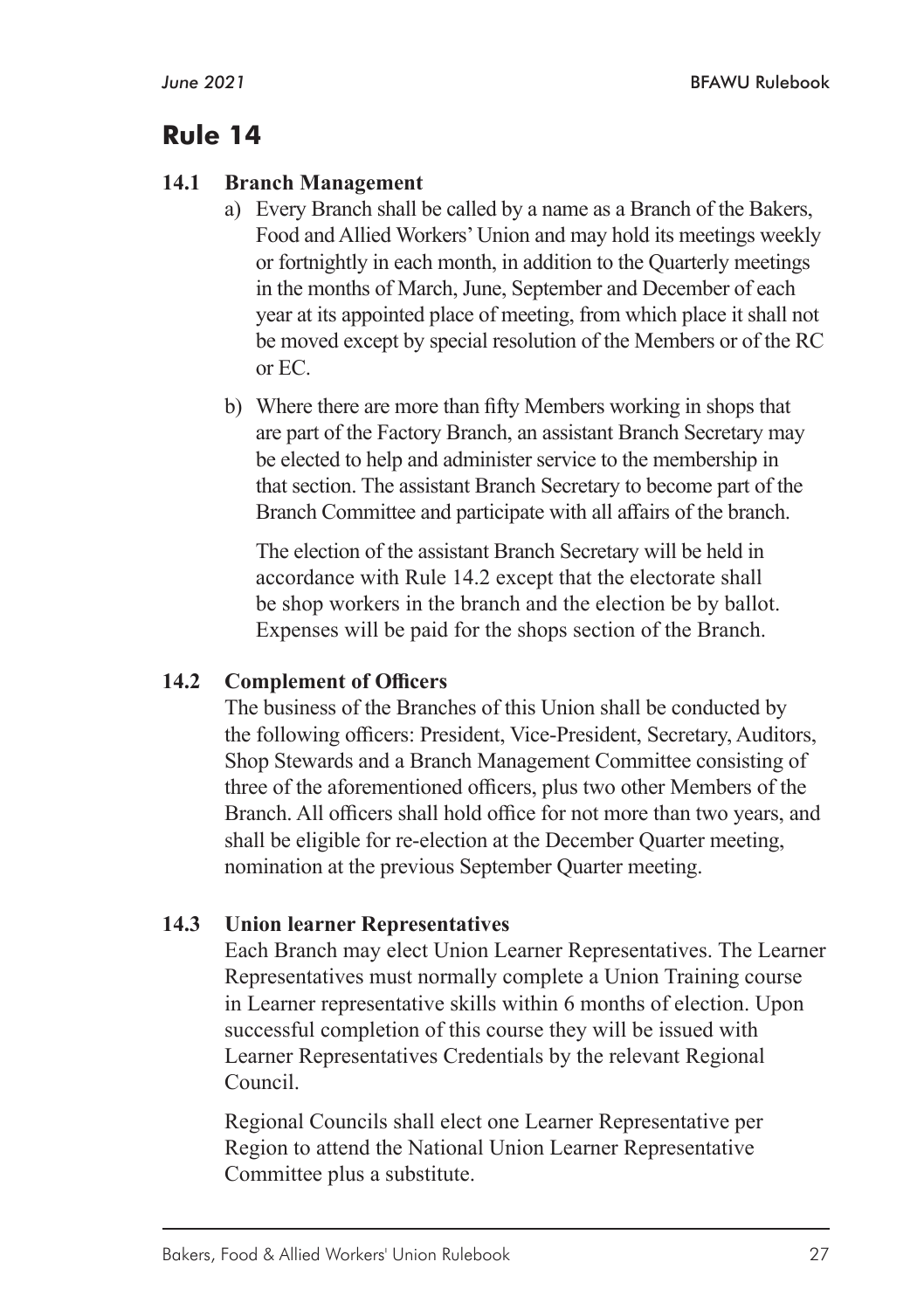The role of the National Learner Representatives Committee shall be to discuss the progress of the Union Learner Reps programme/ learning activity within the Union/Industries and to make recommendations to the EC on these matters. The National ULR Committee shall not have decision making powers.

The National Learner Representatives Committee shall consist of one Learner Representative from each Region the National Officers plus co-opted Members. Only Learner Representatives who are working in workplaces recognised by the relevant Regional Council can be Learner Representative under the Rule and serve on Learner Representatives Committees at whatever level.

Meetings of the National Learner Representatives Committee shall be held at least one week prior to the quarterly EC meetings.

National Learner Representative Committee Members will hold office for a period of two years, be eligible for re-election and paid fares and fees as per Regional Council Members. Where a Learner Representative Committee Member is unable to attend a meeting, substitutes are allowed.

Each Branch or Regional Council will include on their agenda the item 'Learning and Training' to encourage discussion of this important subject.

#### **14.4 Duties of Branch Officers**

The duties of the President of every Branch shall be to preside over all meetings called in the Branch; preserve order; see that justice is done between all Members, sign all Minutes, see that the Rules of the Union are impartially administered, attend the opening and closing of the branch, and any other duty the nature of the Office may require. The Branch Officer shall receive as salary such sum as Members deem necessary, not to exceed £5 annually. The duties of the Vice-President shall be: to assist the President in preserving order in the Branch: to officiate as President in their absence; and to perform such other duties as the office may require.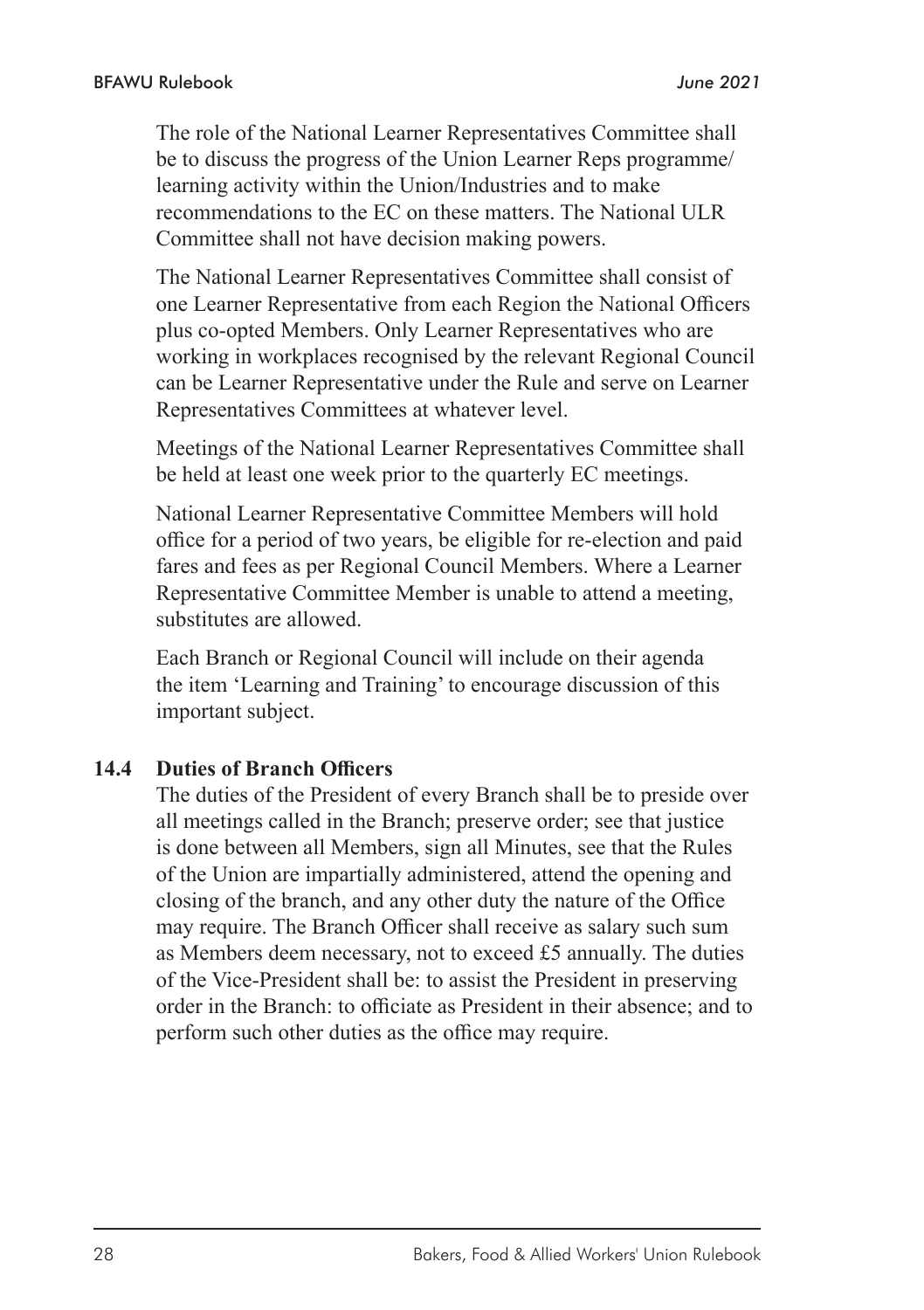#### **14.5 Duties of Secretary**

The Secretary shall convene all Branch Meetings by giving not less than seven days' notice in writing to all Branch Members.

The Secretary shall keep all books and accounts that may be deemed necessary for the use of the Branch; shall attend all meetings, supply the President with the heads of business to be brought forward, and enter the minutes passed at such meetings; conduct all official correspondence. The Secretary shall give each Member at least seven days notice of the quarterly meeting. The Secretary shall make up the books at the end of each quarter, also prepare a balance sheet showing the financial position of the Branch; also forward General and Branch return sheet to the RO.

The Secretary shall notify the RO of any Members who declare on the sick funds as soon as practicable.

The Secretary shall be allowed expenses calculated on the following basis; 5p in the pound on all monies collected except Benevolent fund monies. If contributions are collected by hand expenses will be calculated at 71 /2p. In the event of a Branch Secretary being off sick their expenses will cease to be paid by the Union. The Branch Committee will elect a substitute or assistant Branch Secretary in their absence. Expenses will be calculated on a weekly basis until the Branch Secretary returns and paid at the end of each quarter.

If any funds of the Union be spent otherwise than is allowed by the Rules, the officials will be liable to be prosecuted.

#### **14.6 Auditors**

Two auditors shall be elected every two years, who shall carefully examine all books and vouchers relating to income and expenditure and sign same. They shall receive for their services 14p each up to 50 Members; over 50, 25p each: This payment will only be made to those who attend and report. They shall be responsible for the approval of the Branch Balance Sheets.

#### **14.7 Sick Stewards**

Each Branch may elect a Sick Steward or Stewards whose duty shall be to visit Members and report to the Branch Secretary as to their condition from time to time. They may receive out-of-pocket expenses. Sick stewards to hold office for a period of two years and be eligible for re-election.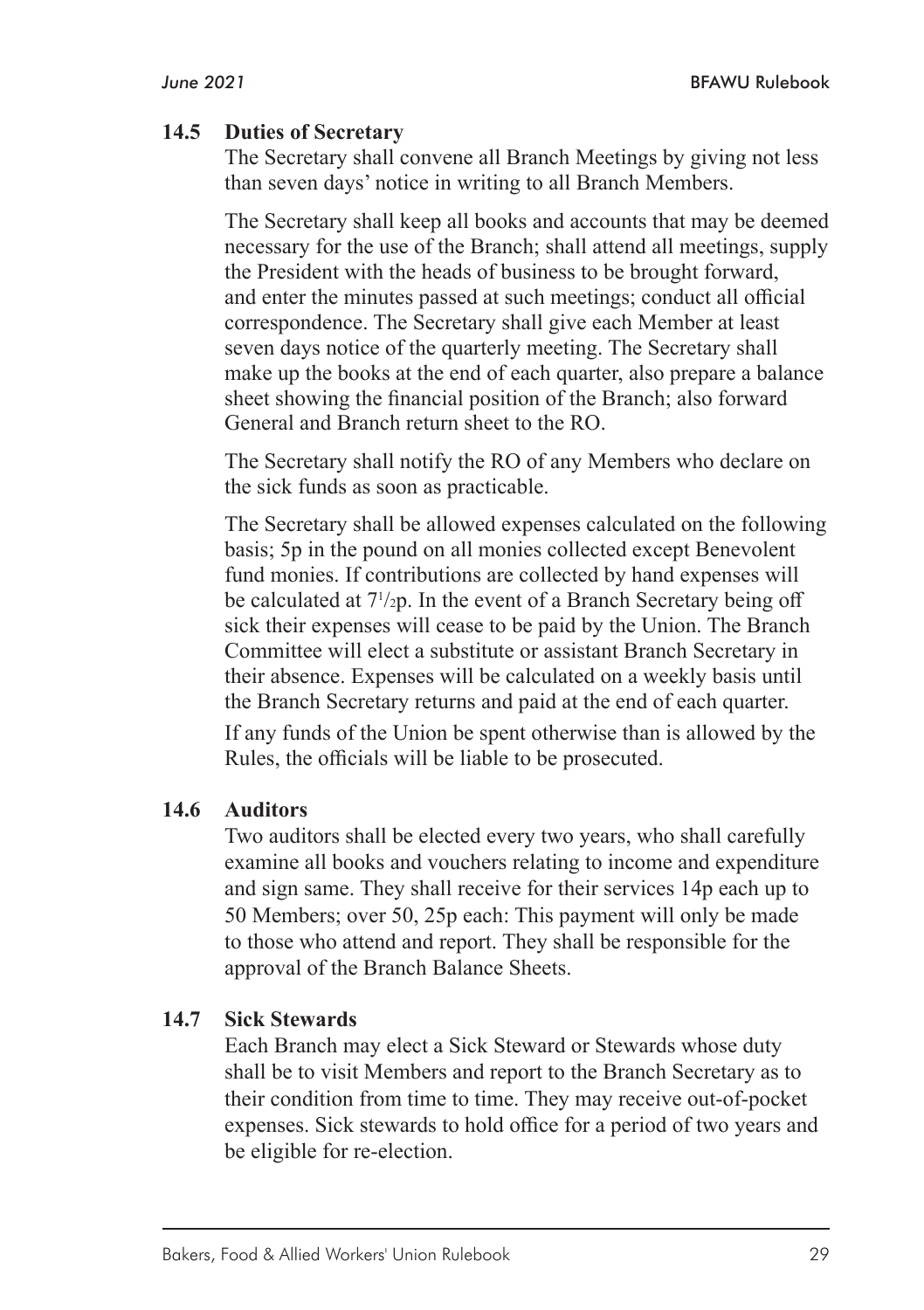#### **14.8 Shop Stewards**

- a) Where Members are working together in a place of employment they shall elect a Shop Steward on the basis of one steward for every 50 Members or under. Where work is done in shifts or departments, a steward shall be elected for each.
- b) Shop Stewards shall examine membership cards of all Members with 17 days after Quarter Night, and furnish the Regional Office with a report containing the names, branches, and arrears of Members after each Quarter Night inspection.
- c) The Shop Stewards shall contact new employees in efforts to recruit the employees to membership of the Union and to ensure that the employees are receiving the appropriate terms and conditions of employment.
- d) They shall be the recognized intermediary with the employer on workshop grievances, and any proposed changes to existing workplace practices.
- e) They shall immediately inform the Organising Regional Secretary and Branch Secretary of any serious issues arising, such as dismissals or breaches of agreements and keep close contact with the RC.
- f) They may be removed from office by the Board at the request of a majority of Members whom they represent, if they fail to carry out their duties in conformity with the Rules.
- g) There shall be a Branch meeting at December Quarter for the election of Shop Stewards for which 14 days notice shall be given. All Stewards shall hold office for two years and shall be eligible for re-election.

If there are more nominations than vacancies a ballot shall be held.

h) In any shop, factory or department where a Shop Steward has not been previously elected, it shall be the duty of the Member holding the senior position to see that a Shop Steward is elected by the date specified in such a notice as may be issued to Members requesting such an election. Election of a Shop Steward shall be subject to ratification by the appropriate RC.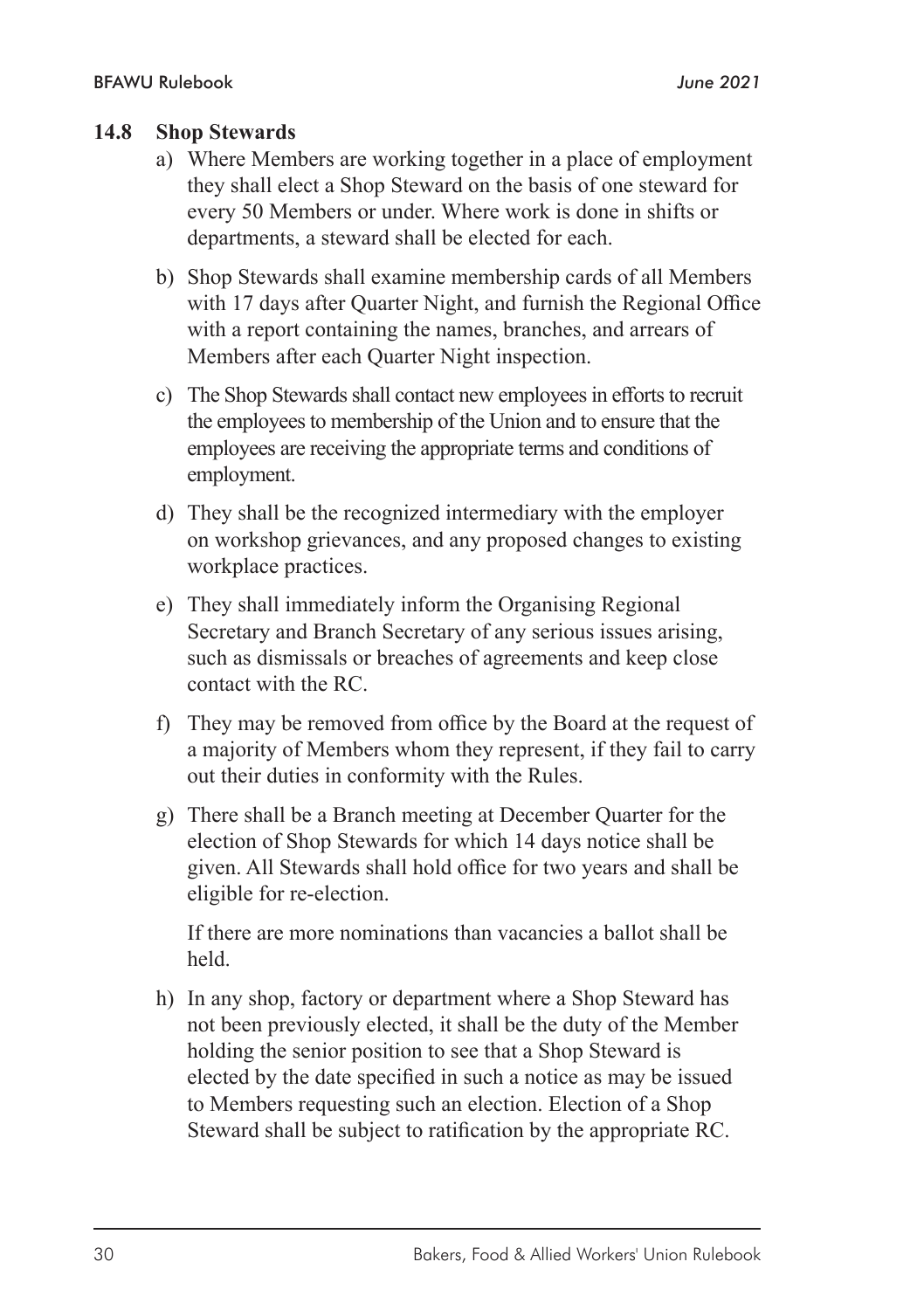- i) Shop Stewards will avail themselves of such opportunities as may be offered by the Union to increase their understanding of trade unionism in general and the wages structure and legislation affecting our trade in particular.
- j) Shop Stewards elected to attend organised meetings on behalf of their branch shall be paid delegates' fees along with expenses, i.e. same as Regional Council Delegates.
- k) Safety representatives shall be elected from the Members of the Branches. The duty of Safety Stewards is to inspect plants and machinery and advise Members of dangers and to keep the Secretary informed of dangerous practices, which may affect the health and safety of Members.

Safety stewards to stand for re-election after 2 years' service, and credentials to be progressed through the RC.

l) Environmental representatives shall be elected from the Members of the Branches. The duty of Environmental Stewards is to implement changes on sites, inspect sites and report opportunities for environmental savings to the branch committee and employees. They shall forward best practice to the EC for discussion.

Environmental stewards to stand for re-election after 2 years' service, and credentials to be progressed through the Regional Council.

*This Rule amended 2021*

#### **14.9 Contribution Collectors**

Contribution Collectors may be appointed by the Region where deemed necessary. Their duties shall be to collect contributions regularly from Members allocated to them; to endeavour to recruit new Members, and to pay monies collected into Union funds as instructed by the RC. They shall receive as expenses the sum of 5p in the pound, unless collection is by hand, when the calculations will be 7.5p.

#### **14.10 Meetings**

The business transacted at Special Meetings shall not be binding unless Members have been duly summoned by not less than 7 days' notice in writing. The meeting shall confine itself to the objects specified in the summons.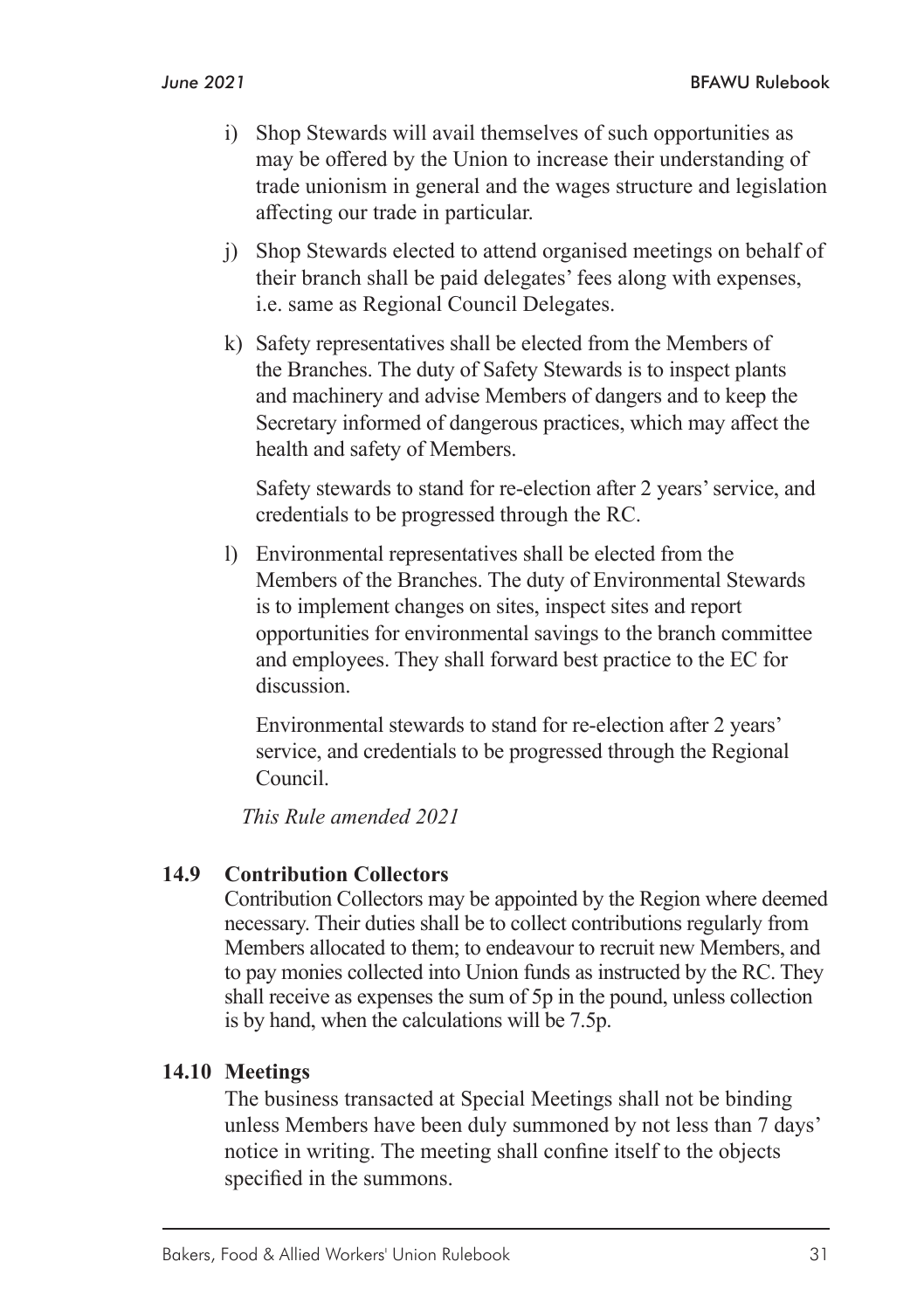No Member shall be allowed to vote on any question unless at the Branch Meeting at the time when the votes are recorded. Where ballot voting takes place for Conference delegates, any Member unable to attend the meeting through illness or holiday shall be entitled to receive a ballot paper. The ballot shall be conducted in accordance with Rule 22.2. On the return of the ballot papers, not later than the Branch Meeting their vote shall be included in the count. The Branch Secretary and President must sign the certificate giving the voting returns.

#### **14.12 Rectification**

In cases where the independent scrutineer question the validity of the votes it shall be competent for the EC to take action to rectify the position.

#### **14.13 Authorised documentation**

No Member or official shall circulate any unauthorised document or social media content. Branches shall only deal with correspondence issued or approved by the EC, or RC in accordance with General Rule, and with correspondence from Trades Union Congress, Labour Party, The Northern Ireland Committee of the Irish Congress or organisations affiliated to those bodies.

The sanction of the EC must be obtained for all regional or national appeals to Branches of any kind. Branch officials or Members failing to carry out this Rule shall be liable to disciplinary action as laid down in 11.2.

*This Rule amended 2021*

#### **14.14 Termination of Office of Branch Officials**

Should any Officer of the Branch wish to resign their Office they must give one month's notice in writing to the Branch Secretary, or in the case of the Branch Secretary, to the President.

If an Officer is removed from Office pursuant to the provisions of Rule 11.2, they must deliver upon demand to such person duly appointed by the Union to receive them, all monies, documents and other property of the Union and in default of doing so, shall be subject to such disciplinary action or Court proceedings as decided by the EC.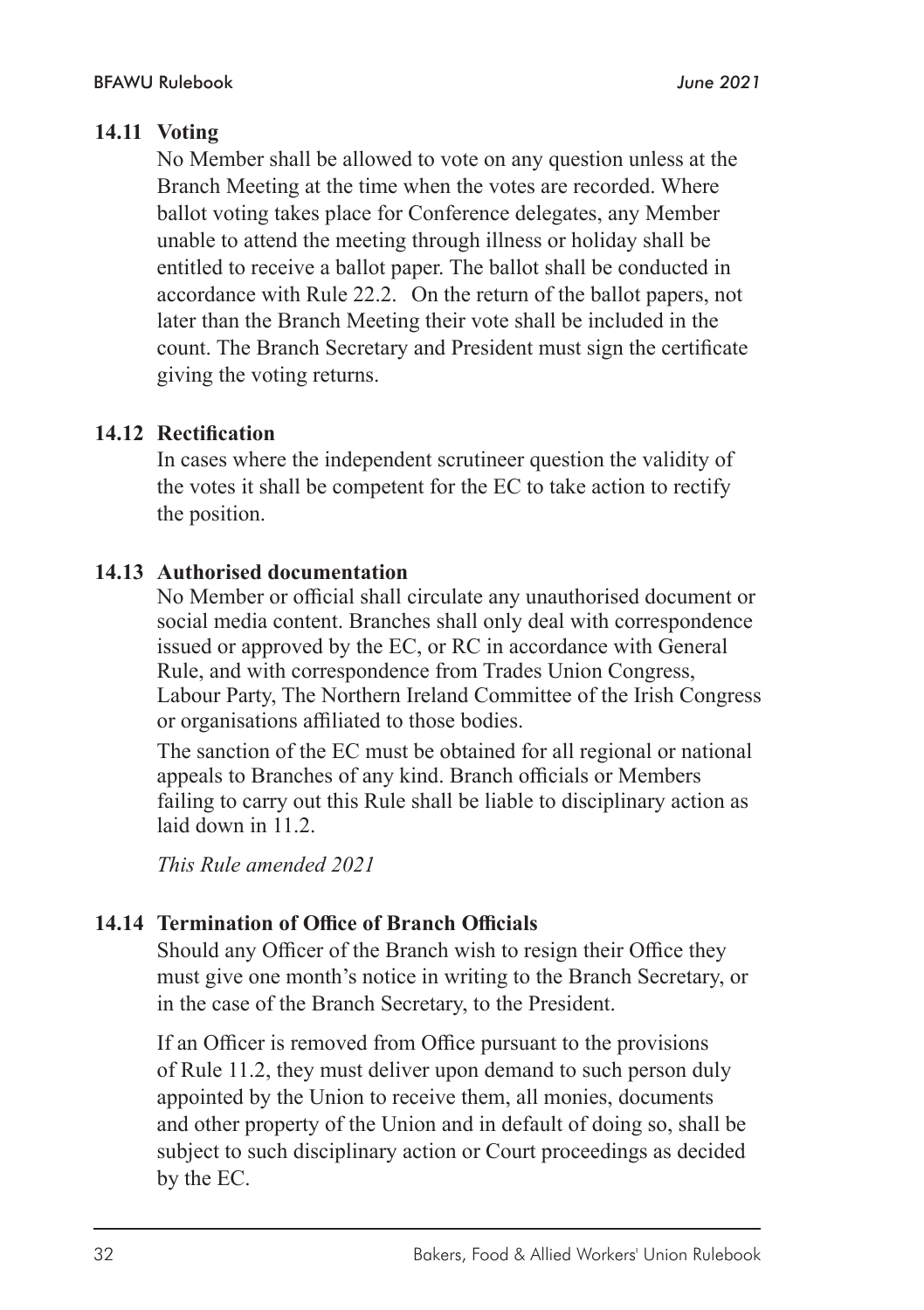#### **14.15 Branch Affiliations to Other Bodies**

Branches shall not affiliate to any body or organisation not recognised by the Trades Union Congress or Labour Party. Branches shall affiliate to the local Trades Councils and the local Labour Party. Payments to delegates shall be the same as delegates to Conference, Regional and National Committee meetings on reporting back to the Branch and RC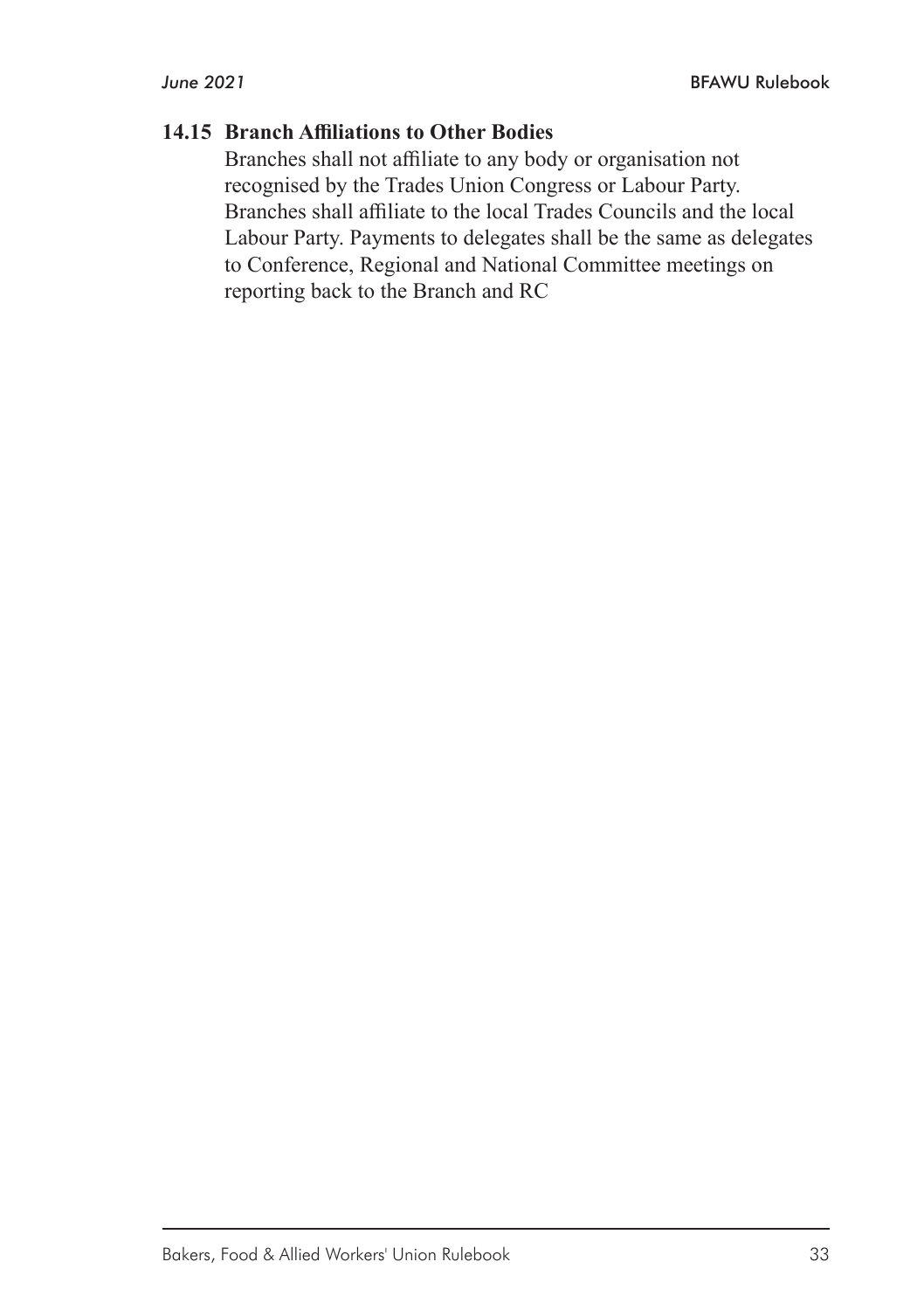#### **15.1 Regional Councils**

In any Area where there are two or more Branches there shall be a RC composed of delegates elected from the Branches.

The RC shall co-ordinate and control Branches within its area. It shall consider Resolutions from Branches and shall have power to refer Resolutions to Conference. The Council shall consider applications for Grants and make recommendations regarding them to the EC who shall have the power to endorse such Grants. It shall receive and consider such Reports from the Organising Regional Secretaries.

#### **15.2 Branch delegates**

The Council shall consist of Delegates from Branches on the basis of one Delegate per 100 Branch Members or part thereof with a maximum of 4 delegates from any one Branch.

However, in any shops section of the Factory Branch, delegates will be elected on the basis of one delegate per 50 Members or part thereof with a maximum of two delegates from any one shops section.

For the purpose of RCs' delegates, the factory and shops membership must be counted separately.

Where a RC delegate finds that they are unable to attend a RC meeting, that delegate shall immediately inform the Branch Secretary or, if that delegate is the Branch Secretary, the Branch President, so that the substitute delegate can be contacted.

Where a RC delegate fails to attend three consecutive RC meetings, they shall be replaced by the first named substitute or, where the substitute(s) decline the position, the Branch will elect a new delegate to serve out the current Term of Office and be eligible for reelection.

#### **15.3 Length of Office**

Every Delegate shall hold office for two years. The RC shall meet for general business quarterly or more often if necessary.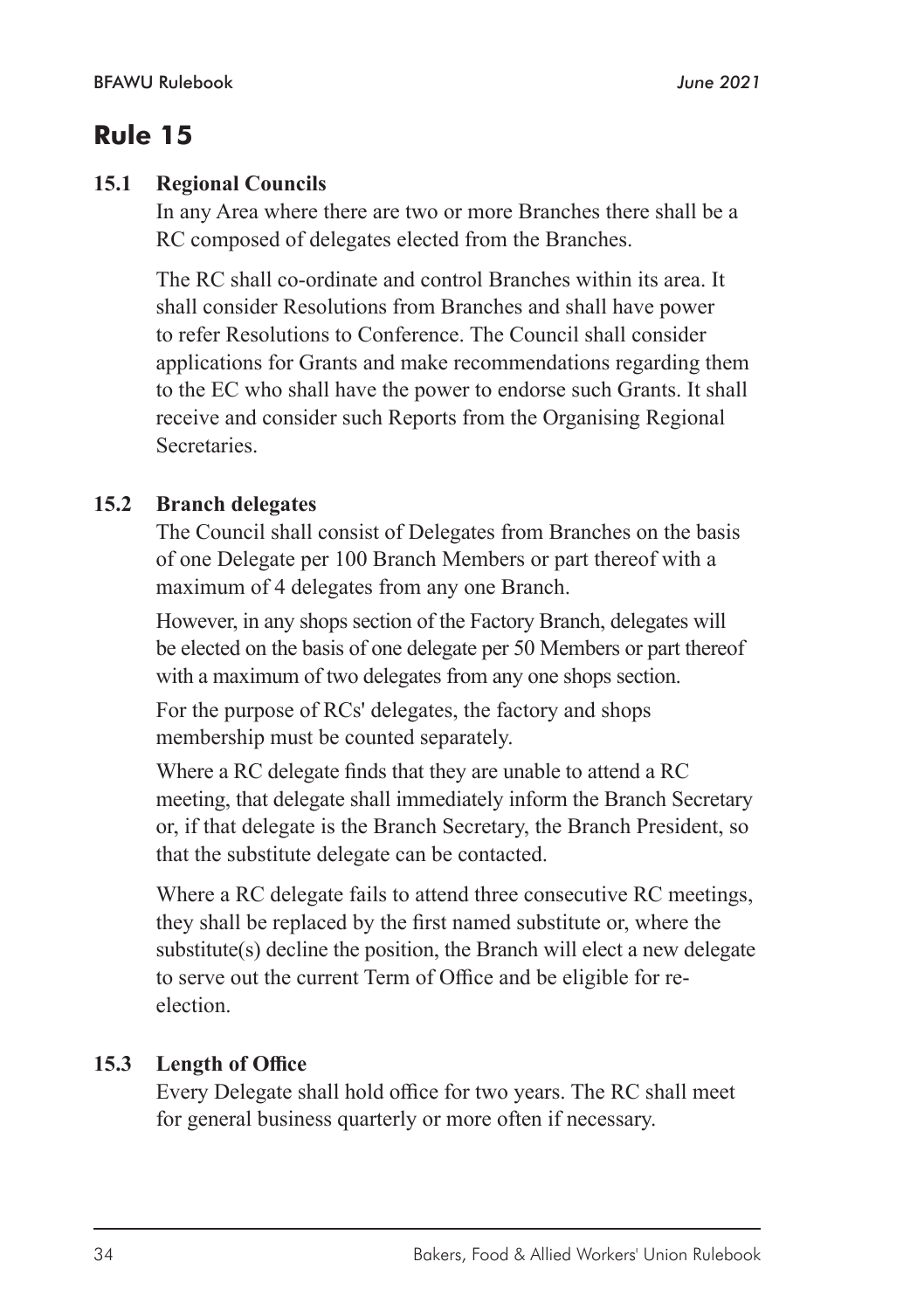#### **15.4 Branch Elections**

Branches shall elect the Delegate or Delegates to the RC in December and no Member shall be eligible for election who is not in compliance with Rule 10. No nominations to be accepted unless submitted from Branches in accordance with Rule 22.5.

Payment to Delegates shall be £5 plus travelling expenses for each meeting. 'The £5 fee will not be payable where food is supplied by the Union.'

*This Rule amended 2021*

#### **15.5 Election of Officers**

The RC shall elect from its Members a President, Vice-President and a Committee of five as the necessary Officers for the management of the Regional affairs.

#### **15.6 Regional Council Meetings**

The RCs shall meet quarterly in the months of January, April, July and October. Notice of the meeting shall be sent to Delegates by the Regional Officer not less than seven days before the meeting is due to be held.

#### **15.7 Relation to the EC**

The RC shall be under the control of the EC, and any act or resolution of such Council or a Committee of such Council, against the letter or spirit of the Rules of the Union may be annulled and set aside by a resolution of the EC; and any acts committed or documents issued by a RC, in violation of the expressed policy of the EC shall be entirely null and void.

#### **15.8 Duties of RC President**

The duties of the President shall be to preside over all meetings, preserve order, sign Minutes, see that the Rules are administered impartially and any other duty which nature of the Office shall require. The President shall receive an honorarium of £5 annually in addition to delegates' fee and expenses. In the absence of the President the Vice-President shall fulfil their office and duties.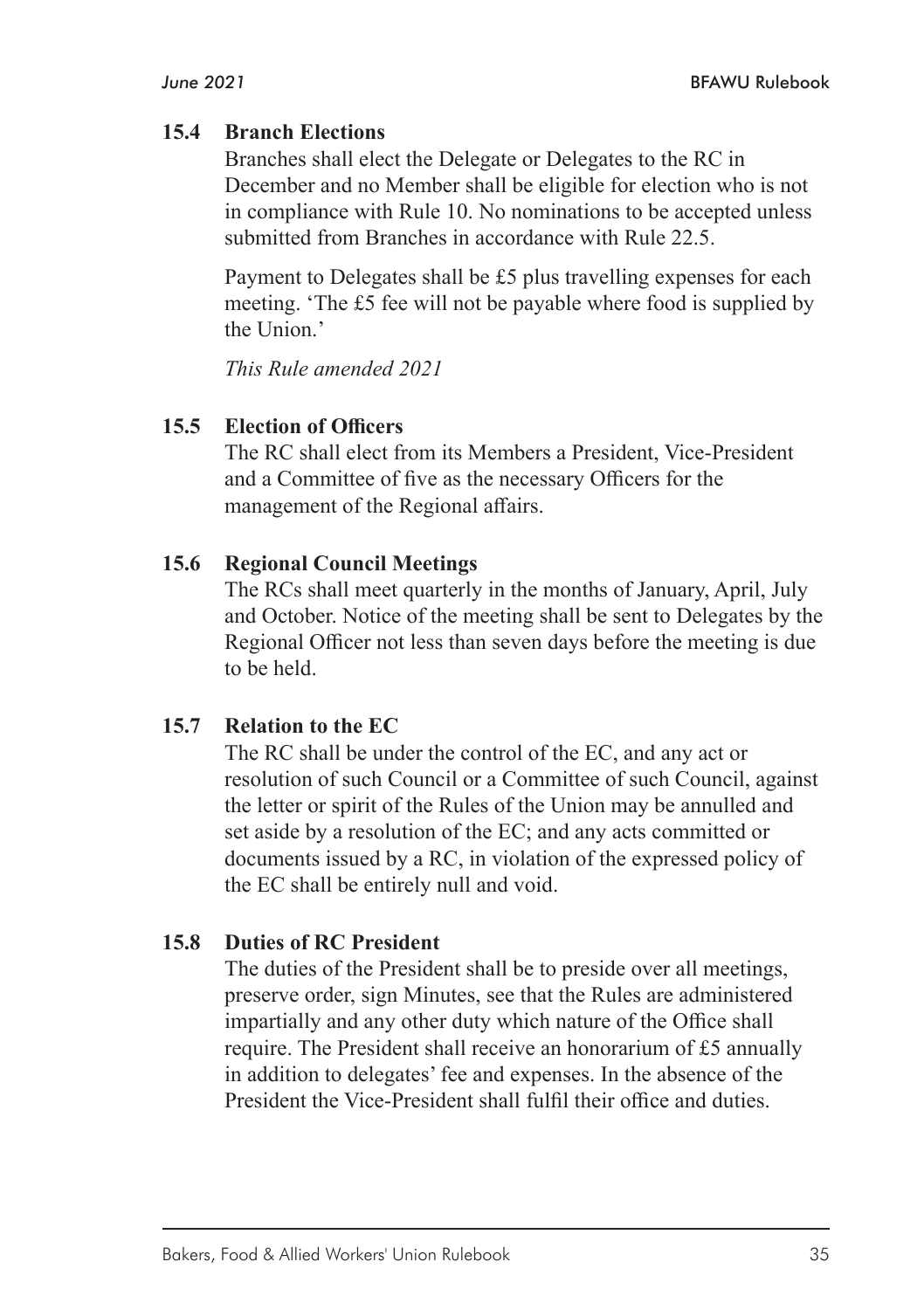## **16.1 Regions**

The EC shall co-ordinate the Union in seven Regions. Regions shall be established as follows:

| No 1 Region | Covering London and the Home Counties, Anglian<br>and Kent, and the Southern Counties of England |
|-------------|--------------------------------------------------------------------------------------------------|
| No 2 Region | Covering South Wales and South Western Counties<br>of England                                    |
| No 3 Region | Covering the Midlands, Counties of England.                                                      |
| No 4 Region | Covering the North West Counties of England                                                      |
| No 5 Region | Covering the North East Counties of England and<br>Scotland                                      |
| No 7 Region | Covering Northern Ireland.                                                                       |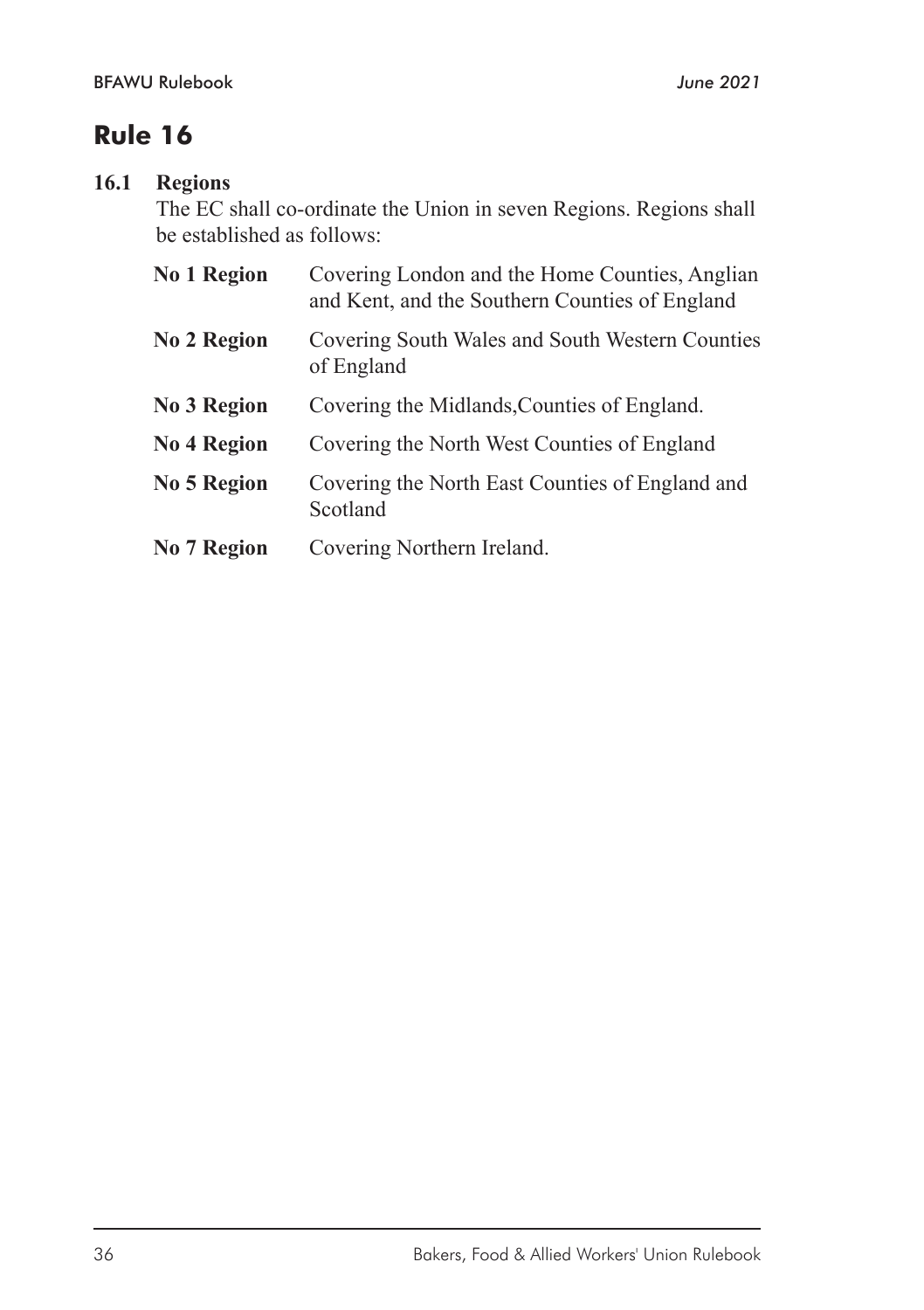## **17.1 Election of Organising Regional Secretaries**

The EC shall sanction the election of all Organising Regional Secretaries in cases where they deem advisable. Officials thus elected shall be nominated by Branches in the relevant Region at special meeting of the Region concerned, and nominations may be made of any Members of the Union of three years membership.

The RC concerned shall appoint five of its Members to act as a selection committee together with 3 Members of the EC. The Selection Committee shall be empowered to interview the nominees to ascertain their competence and compliance with Union Rules to proceed to a ballot of Members in the Region. The Selection Committee shall frame questions to the candidates on relevant union and industrial relations matters in relation to the industry and refer to the person specification and selection criteria. Successful candidates shall proceed to a ballot of the relevant Regional membership held in accordance with Standing Order 18.

Members not in compliance with Rule 10 are not eligible to vote.

*This Rule amended 2021*

#### **17.2 Duties of Organising Regional Secretaries**

The Organising Regional Secretaries shall report on their work to the EC when requested by that body. They shall be under the control of their respective RCs and be accountable to them, subject to the supreme authority of the EC, whose instructions shall be binding on all permanent and part-time officials. The EC after consultation with the respective RCs, shall have the power to suspend or dismiss any Organising Regional Secretary who disobeys instructions either by the EC, Regional or RC or who, by their conduct or action brings discredit upon the organisation. Such procedure shall follow that laid down by Rule 11.3 and the decision of the EC shall be subject to a right of Appeal to Conference as in Rule 11.3.

## **17.3 Notification of Industrial Action**

In cases that look likely to lead to industrial action of any kind, the Organising Regional Secretary must immediately notify the Regional Officer and HO of the circumstances.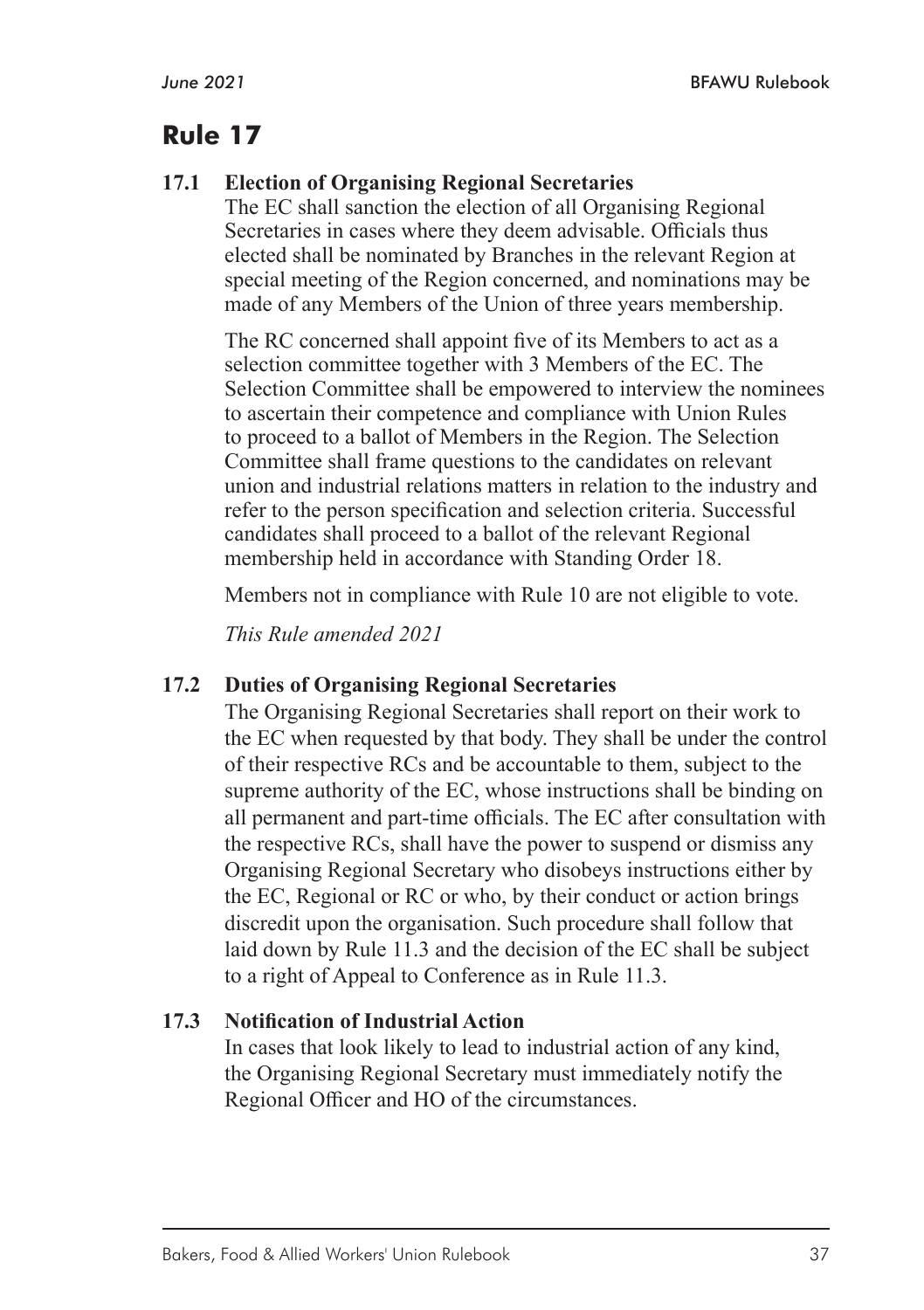#### **17.4 Signing of Agreements**

All local agreements need to be signed in conjunction with the Organising Regional Secretary, and all national agreements to be signed in conjunction with a National Officer.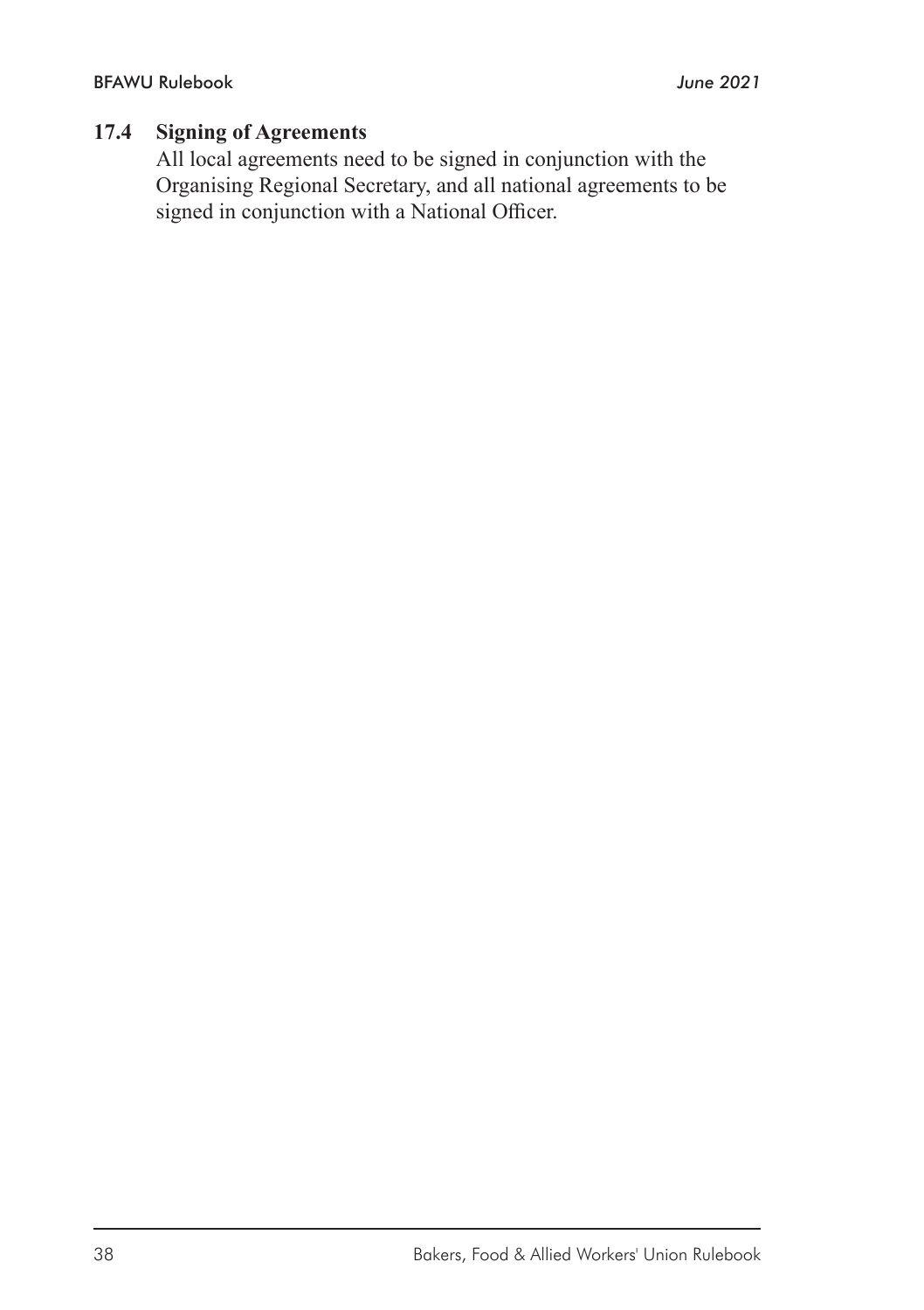#### **18.1 Regional Officer**

- a) In each Region there shall be a Regional Officer appointed by the EC. In the event of a vacancy any Full Time Officer may apply to the EC. The EC shall appoint the Regional Officer from the applications received.
- b) A Regional Officer shall combine the duties with their normal Full Time Officer duties, unless the EC deems otherwise. They shall hold office so long as they give satisfaction to the Members and the EC.
- c) The terms of service of a Regional Officer shall be arranged after negotiation with the EC.

*This Rule amended 2021*

#### **18.2 Reports on work and finance**

A Regional Officer shall report to the EC on the work and finance of the Region quarterly. They shall compile Quarterly and Annual Balance Sheets as directed by the EC. They shall send all monies due to the EC not later than 5th April, 5th July, 5th November, 5th January, following each quarter respectively. The summary return sheets, Regional financial statements and branch returns shall be sent in each quarter to HO within seven weeks of the Branch quarterly meetings or the Regional Officer shall be liable to disciplinary action as in Rule 11.3.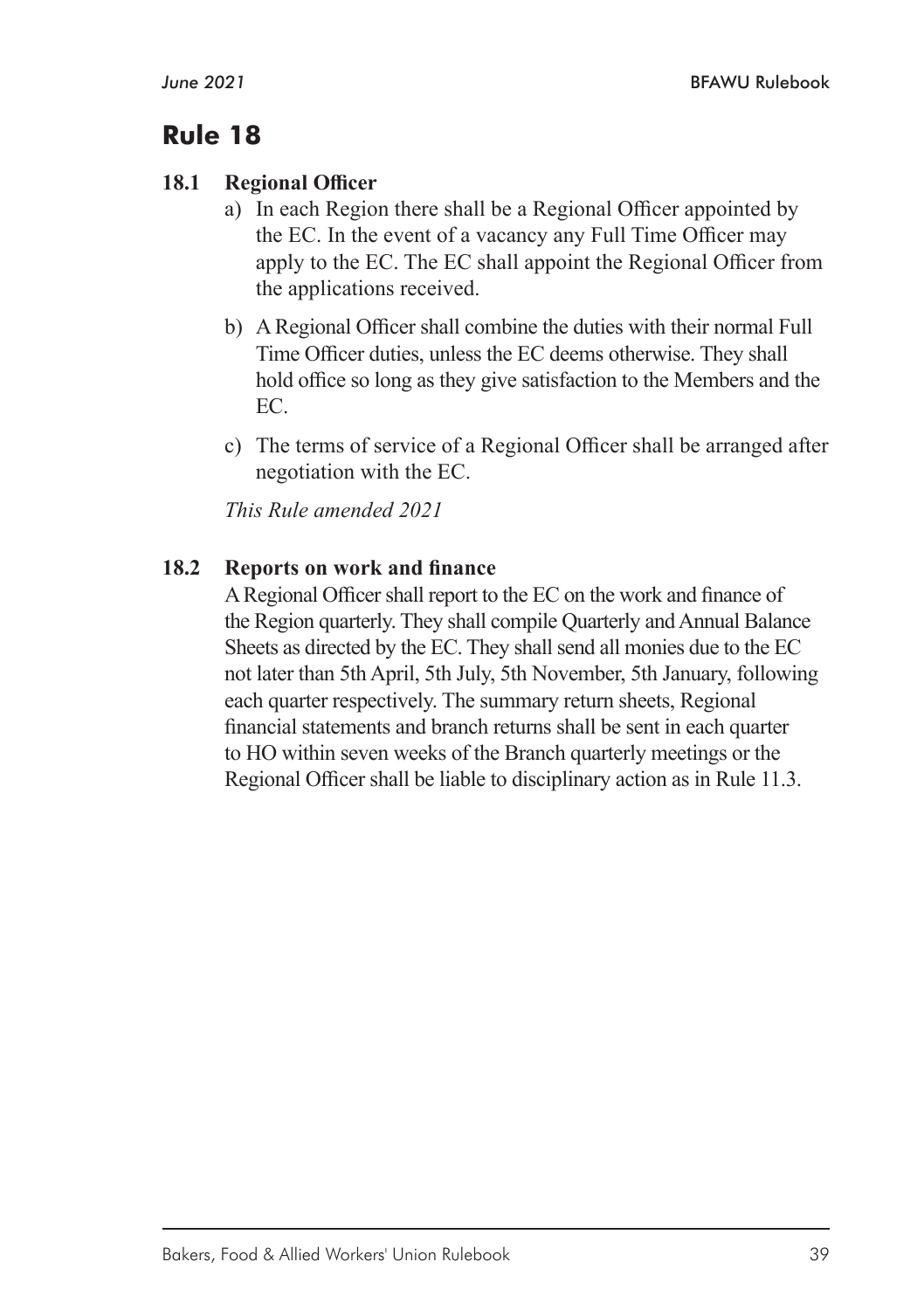#### **19.1 Superannuation**

- a) There will be a retirement benefits scheme for the provision of pensions on retirement. This will be open to Full Time officials and other employees of the Union (While contributing to the Scheme they will be referred to as "pensionable employees") Members of the Scheme will include past officials and employees who were pensionable employees during their employment, retired officials and employees who are eligible to draw a pension and eligible dependants of Members following the Members death. Full details of the membership requirements are in the Rules of the Scheme.
- b) The Scheme has been set up under a trust deed that was submitted to Annual Conference at that time. The General Secretary and National President of the Union shall be among the Trustees of the Scheme.

The Scheme will be constituted under the trust deed and rules of the Scheme and is under the control of the Trustees of the Scheme.

The Trustees will ensure that the trust deed and rules of the Scheme are kept up to date with legislative requirements, including the Pensions Act 1993 and any subsequent legislation. The Scheme is recognized by the Inland Revenue as a contracted out Scheme.

c) The funds held by the Scheme will be held separately from those of the Union. Contributions will be transferred to the Scheme within the required time limits where they are deducted from a pensionable employees' salary. The Scheme will pay its own expenses and the pensions due. The Scheme will keep all income received on its investments.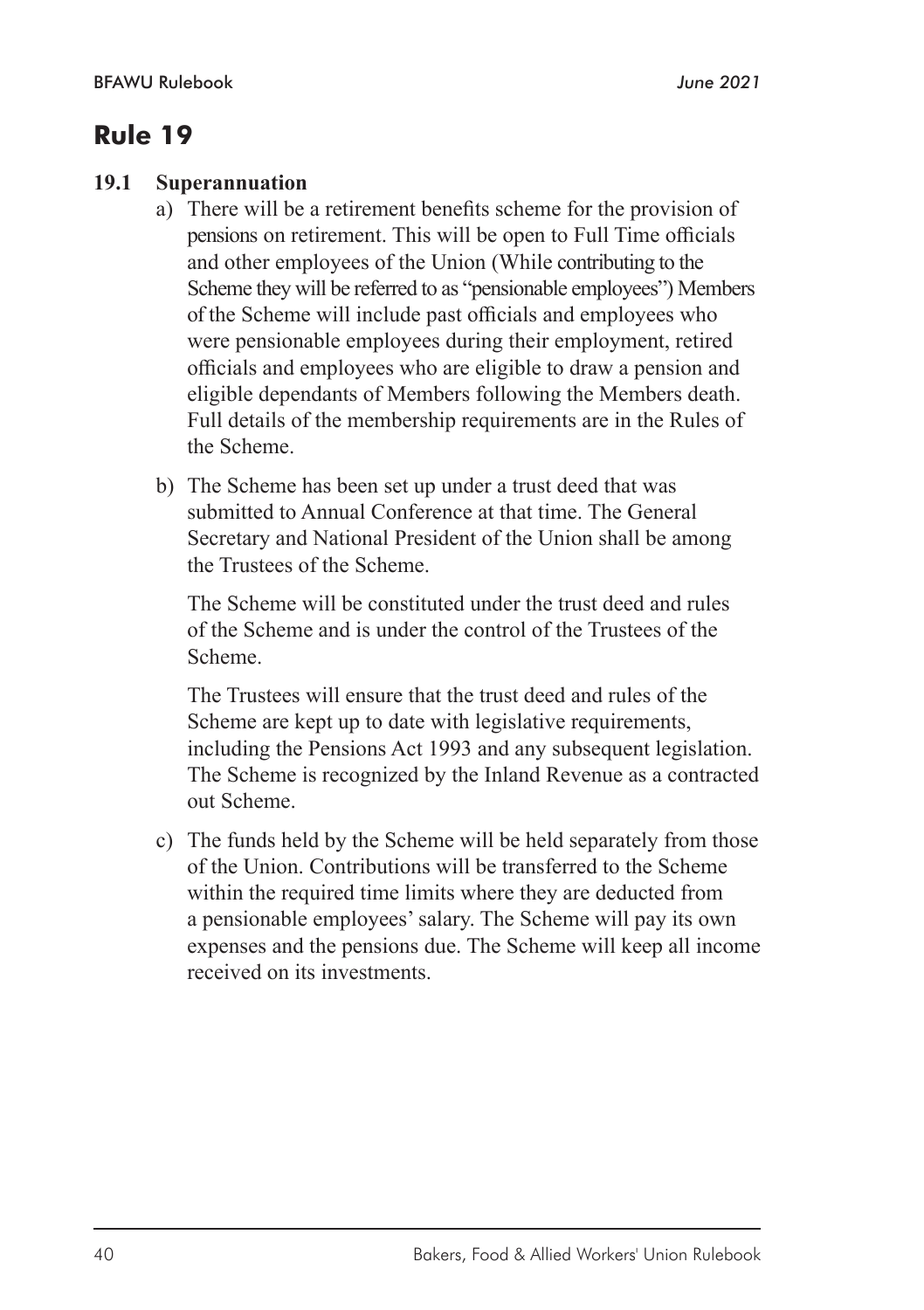#### **20.1 Duties and Payment of National Officers and the Executive Council Management**

The general management of the Union shall be invested in a committee of management termed the Executive Council consisting of the National President, General Secretary, and Members elected in accordance with Rule 22.6(b)

#### **20.2 President – Nominations**

a) Nomination – In the event of a vacancy for the position of National President, nominations shall be invited by the Branches at special Branch meetings, and nominations may be made of any Member of the Union with three years' membership.

The EC shall be deemed a Selection Committee for the purpose of considering nominations received. They shall frame questions to the candidates on relevant union and industrial relations matters in relation to the industry.

- b) A candidate is debarred from being a Member of the Selection Committee. All candidates must be interviewed by the Selection Committee, and any candidate not attending when summoned to such Committee shall be disqualified.
- c) All candidates going to the final ballot shall be allowed to express their views through the medium of The Union Journal before the ballot.

#### **20.3 Election of President**

- a) The National President shall be elected under the Unions balloting procedure, on a national basis as laid down under Standing Order 18. Members who are not in compliance with Rule 10 are not eligible to vote.
- b) Thereafter they will face re-election every five years except in the case where such an election would be within five years of their retirement.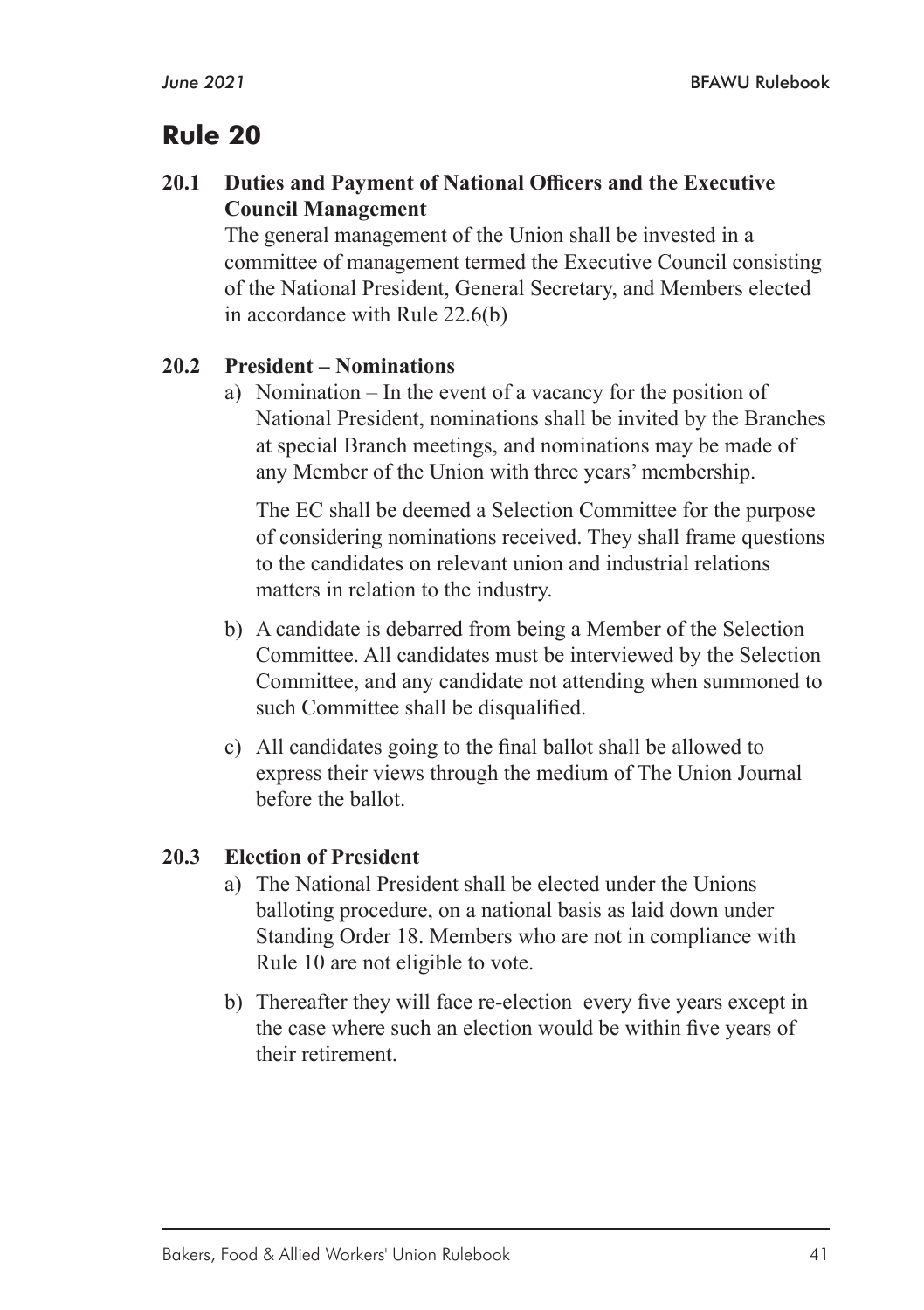#### **20.4 Duties of President**

- a) The National President shall preside over the Annual Conference and the EC meetings. The President shall act under the direction and authority of the EC.
- b) The President shall have a casting vote on an equality of votes, give every Member an impartial hearing, see all Standing Orders strictly adhered to and sign all Minutes of the Meetings they presided at. The President of the EC shall not put to the vote any motion which can be decided by the General Rules of the Union.
- c) The President's salary and holiday entitlements shall be fixed by the EC. They shall be allowed travelling expenses and second class railway fares, with overnight expenses as per Conference delegates when away from office. They may attend and speak at any Meeting held under the auspices of the Union.
- d) The National President shall be a permanent official so long as they continue to give satisfaction to the majority of the Union.

#### **20.5 Vice-President**

The Vice-President shall be elected from the EC at the first meeting of the EC after Conference and shall attend all Meetings in connection with the same and assist the President in preserving order. The Vice-President shall be paid £2 every year.

#### **20.6 General Secretary – Nominations**

In the event of a vacancy for the position of General Secretary, nominations shall be invited by the Branches at special branch meetings, and nominations may be made of any Member of Union with three years' membership. The EC shall be deemed a Selection Committee for the purpose of considering the nominations received. They shall frame questions to the candidates on relevant union and industrial relations matters in relation to the industry. A candidate is debarred from being a Member of the Selection Committee. All Candidates must be interviewed by the Selection Committee, and any Candidate not attending when summoned to such Committee shall be disqualified. All candidates going to the final ballot shall be allowed to express their views through the medium of the union journal before the Ballot.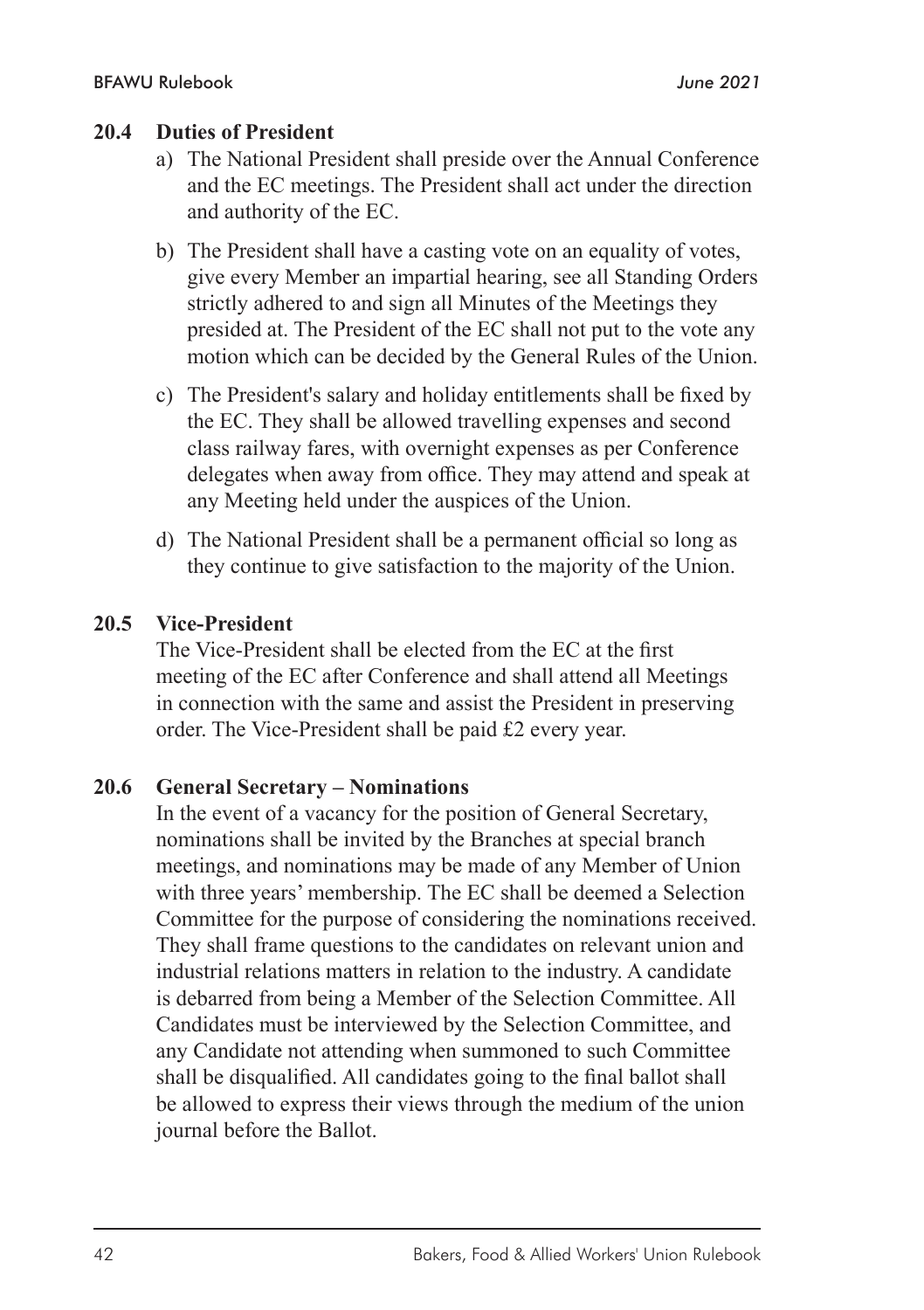#### **20.7 Election of General Secretary**

The General Secretary shall be elected under the Unions balloting procedure, on a national basis, as laid down under Standing Order 18. Thereafter they will face re-election every five years except in the case where such an election would be within five years of their retirement date.

#### **20.8 Duties of General Secretary**

- a) The General Secretary's duties shall be to answer all correspondence, edit and publish the society's journal, monthly or otherwise as directed by the EC, keep a correct entry of all monies received. The General Secretary shall act as Treasurer and receive cash from or on behalf of the Union to meet current expenses. They shall not hold more than £3,000 in hand and shall give and take receipts for all monies passing through their hands. Their books shall be open for inspection by any Member on giving 48 hours notice. They shall keep a record of Branches in the Union. They shall attend each Annual Conference. Attend all meetings of the EC and keep a correct copy of all Minutes of proceedings and circulate copies to Branch Secretaries. All minutes of the EC, FGPC and Regional Officers meetings shall be provided on a quarterly basis and should be available at Regional Council/Regional Board meetings. They shall conduct the business the EC deems appertaining to their Office. They shall keep the EC informed of any important matters arising.
- b) The General Secretary's salary and holiday entitlements shall be fixed by the EC. They shall be allowed travelling expenses, second class railway fares, with overnight expenses as per Conference delegates when away from office. They may attend and speak at any Meeting held under the auspices of the Union.
- c) The General Secretary shall be a permanent Official so long as they continues to give satisfaction to the majority of the Union.
- d) The Quarterly Return Sheets shall be filed by the General Secretary for six years so that the EC shall have documentary evidence signed by the Officers of the Region.

The General Secretary shall not be engaged in any business or trade, not hold any other Office in the Union, except as Conference Delegate to a Trades Council or Trades Union Congress or Labour Party Conference.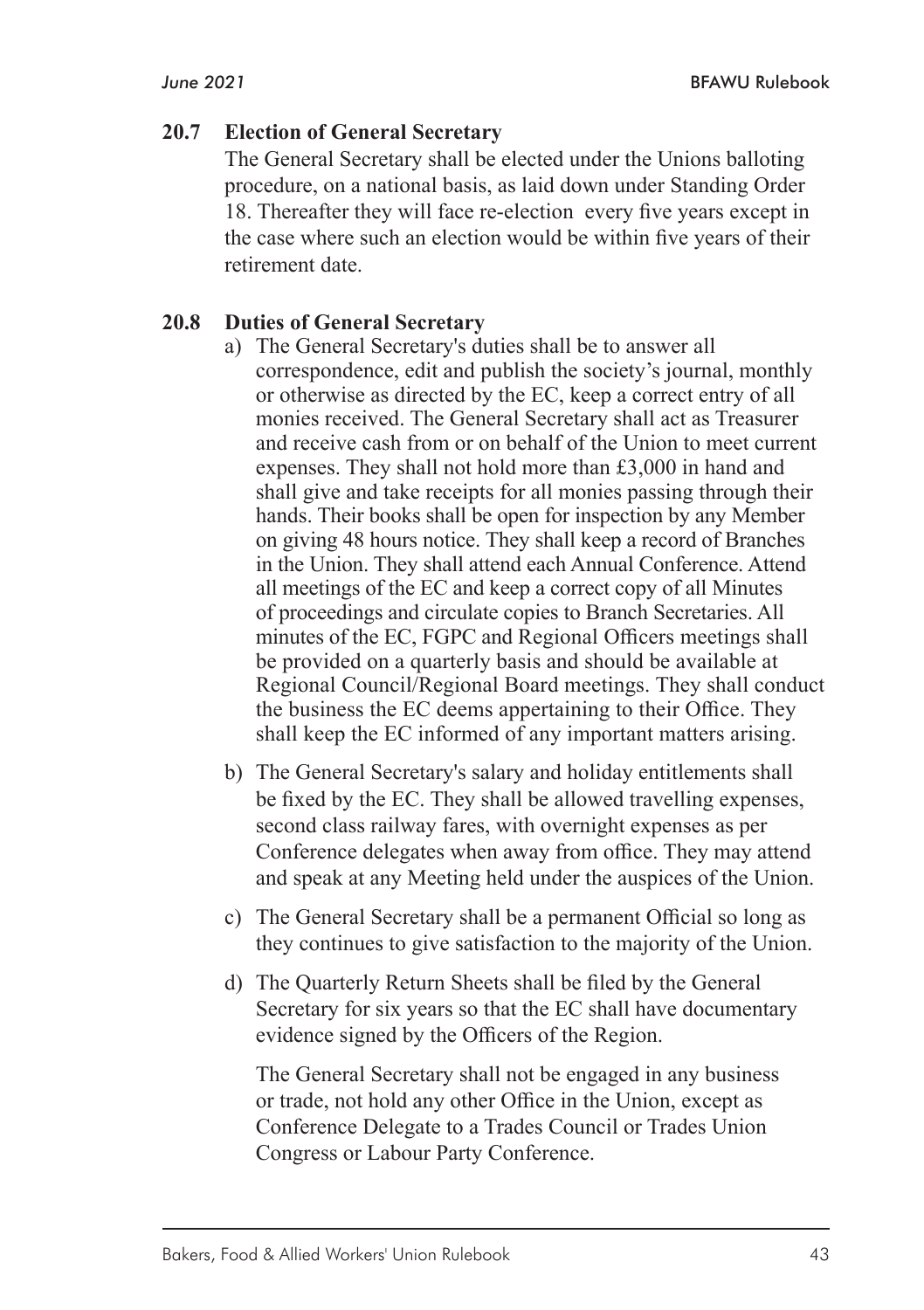- e) The General Secretary shall have free and unfettered access to books, papers and other documents in the hands of Regional or Branch Officials appertaining to the Union at any time they may find it necessary and convenient for The General Secretary to examine them. The General Secretary shall bring or defend or cause to be defended any action, suit or complaint, in any Court of Law or Equity, concerning the Property of the Union, in accordance with Section 9 of the Trade Union Act, 1871.
- f) General Proviso In the event of the death occurring or vacancy arising from any cause whatever, it shall be competent for the EC to take steps for the government of the Union in the interim before the election, as they may think necessary.
- g) The General Secretary shall keep the EC informed of any important matters arising and to send all correspondence to Branches from Head Office.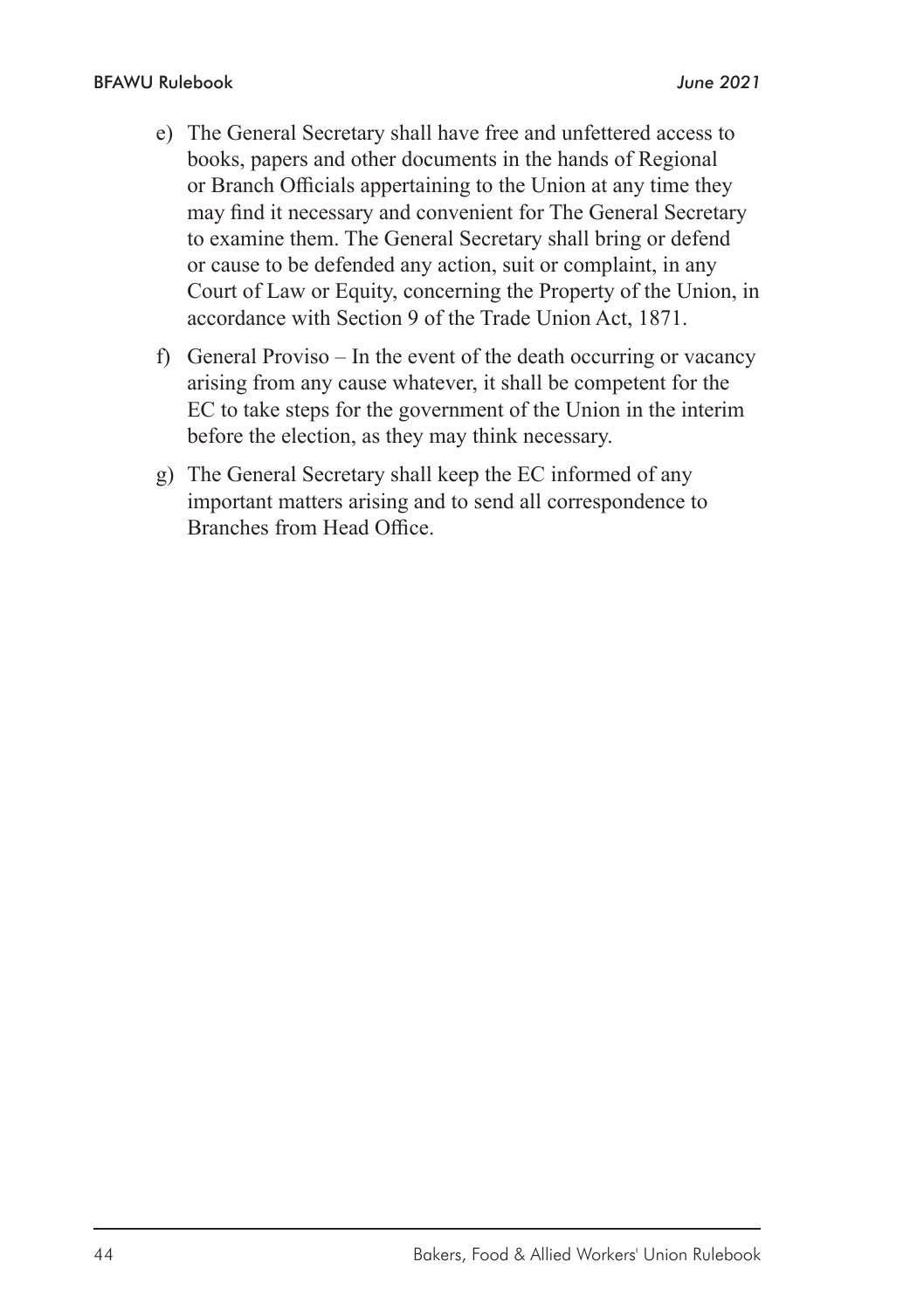#### **21.1 Executive Council**

- a) The EC shall meet quarterly within the first two weeks of the months of November, February, May and August. Should any question arise in the interim which the National Officers do not feel competent to deal with they may summon the Council to deal with the same.
- b) The EC shall in their collective wisdom, carry out from time to time such plans that appear advisable for furthering the principles and objects of the Union, and may appoint persons to carry out the same.

The EC has the authority to amend and implement any changes necessary to ensure that we are able to offer our Membership a competitive Legal Services package, without impacting on the Union's economic viability.

The EC alone is empowered to authorise or ratify the participation of Members in Industrial action of whatever nature and no paper or document relating to any dispute may be issued without the prior sanction of the EC.

- c) The EC shall endeavour to promote unity of action and mutual understanding between the various Branches and Regions of the Union. They shall appoint any competent persons to audit the accounts of any Branch or Region of the Union.
- d) Any Officer of the Union deemed by the EC to be acting contrary to the interests of the Union, may be removed from office by the EC following the relevant procedures/agreements. In the event of a vacancy occurring through death or otherwise, the EC, may appoint a successor for the time being pending a vote of Members to fill the vacancy.
- e) The EC shall have power to arrange the geography of Regions
- f) The EC shall elect Scrutineers to examine and put on record all votes received from Members entitled to vote for the election of the EC or other matters.

*This Rule amended 2021*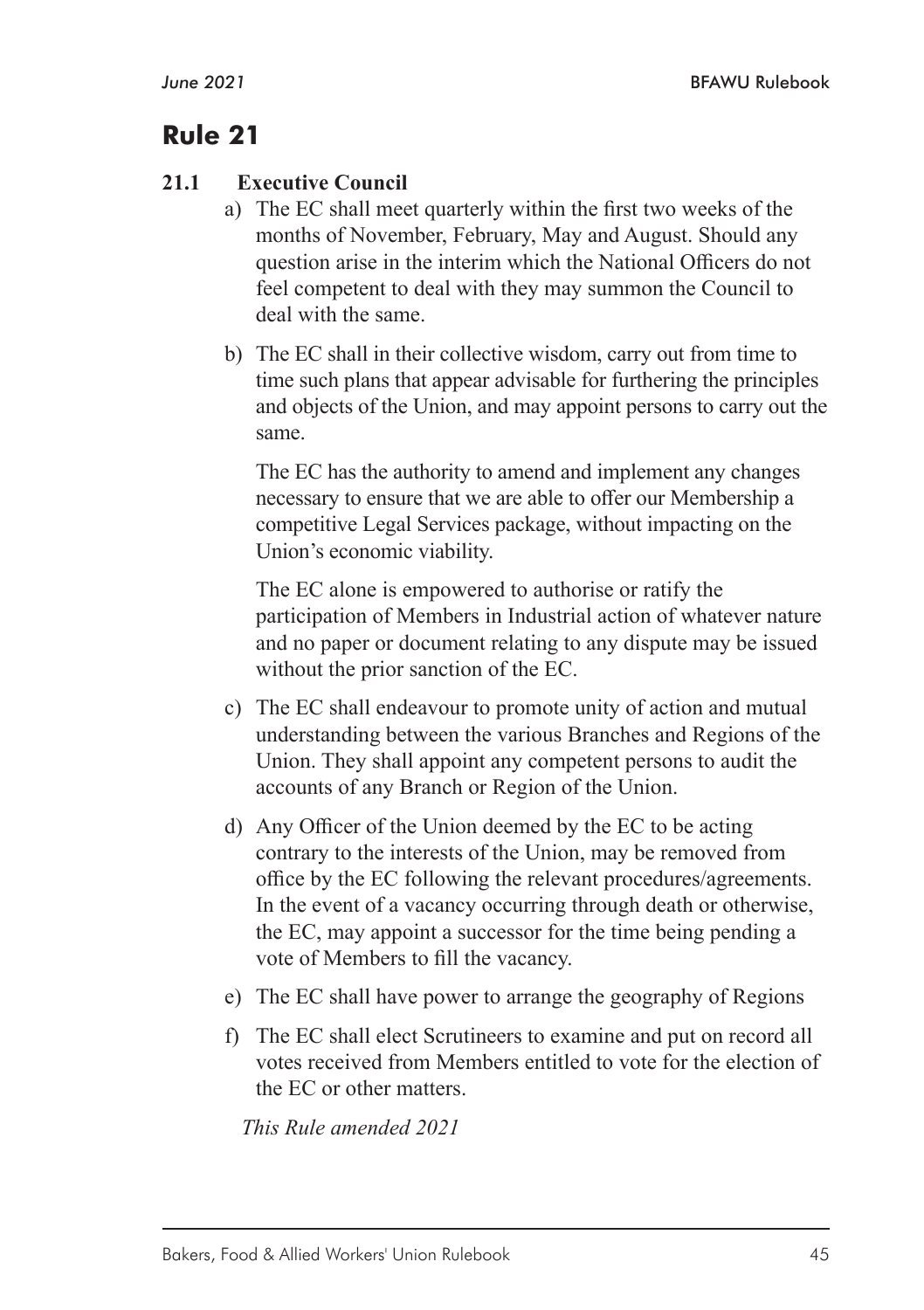- g) The EC may grant small sums to any trade union in distress or dispute, but in cases of a National Appeal issued by the General Council of the Trades Union Congress on behalf of a Union in dispute, the EC may make a grant for a charity connected with the trade. They may also make grants to Members and Trade activities.
- h) The EC shall have power to decide all questions of dispute between the individual Members or Branches, subject to further appeal to the Annual Conference where provided by these Rules.
- i) Notwithstanding anything in these rules the EC may, by giving six weeks notice in writing, terminate the membership of any Member if necessary in order to comply with a decision of the Disputes Committee of the Trades Union Congress or the Northern Ireland Committee of the Irish Congress Trades Union.
- j) The EC shall have power to submit to Conference resolutions bearing on matters not dealt with by resolution or alteration of Rules sent in from Branches and the same shall be circulated to the Branches on March Quarter night. The EC shall have power to bring forward emergency resolutions without restriction of time.
- k) The EC shall be empowered to order a Postal Ballot Vote of the Union and, or Conference Delegates on matters which in their opinion are sufficient importance, including the alterations of Rules. In such event, ballot postcards shall be distributed to every Member who, provided that they are in compliance with Rule 10, shall have the right to vote. All postcards must be sent to the Union's independent scrutineers for scrutiny. The accountants will declare the result of the ballot and the EC will publish the result in circulars to full-time officials and the result shall be made known to individual Members by Branch Secretaries at Branch Meetings.
- l) The EC shall have power in case of dispute, which in their opinion require financial assistance, to supplement the EC grants, to levy the funds in the hands of RCs of an amount not exceeding 50p per Member of the Region, or such proportion of 50p as may be deemed necessary from time to time. The payment shall be remitted by the responsible Officials of the Region from the funds in the hands of the RCs, to the HO of the Union, within seven days of the receipt the Regional Officer of the copy of EC resolution authorising the transmission of such sum.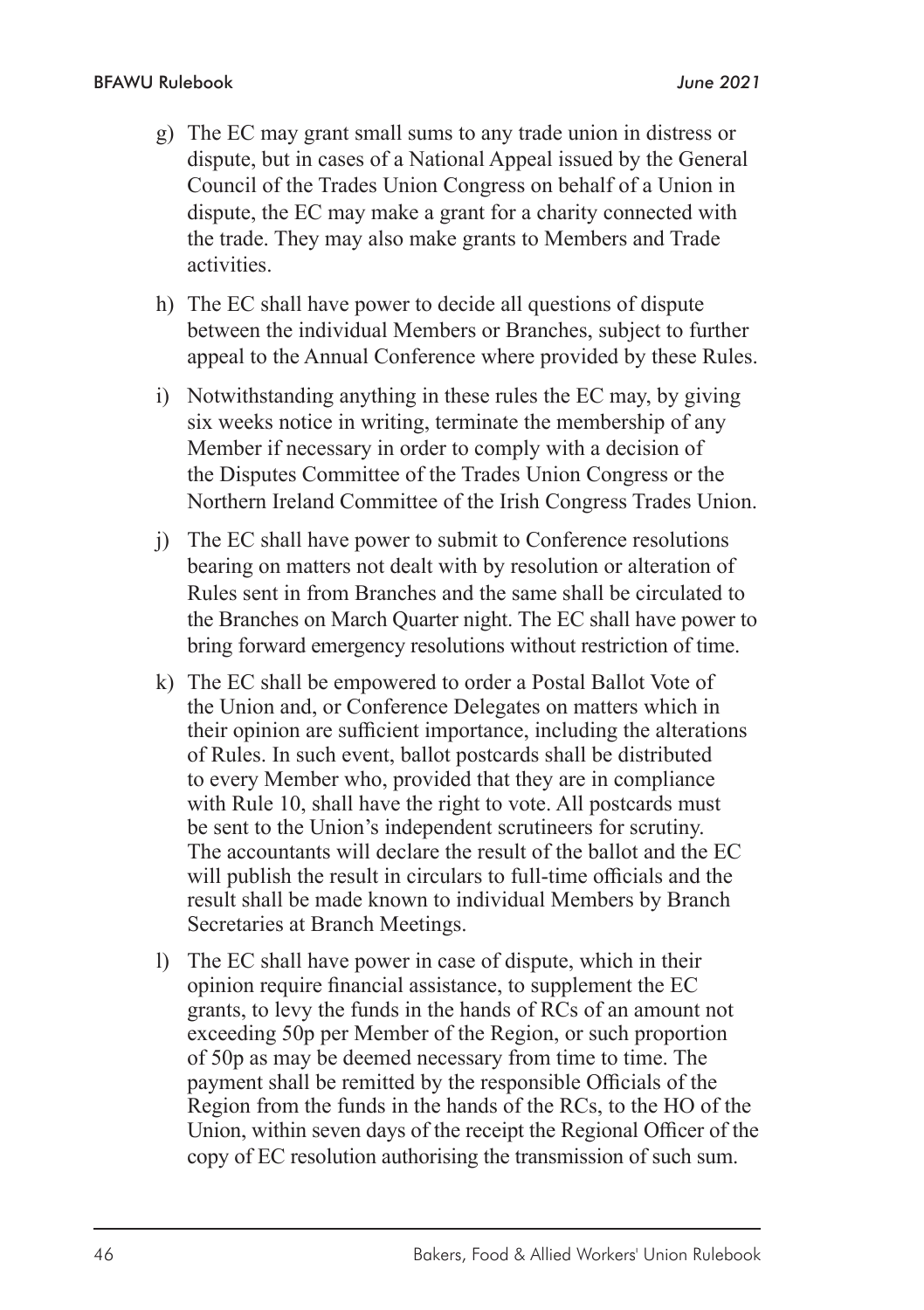- n) Members of the EC shall have the right to take part in discussion at any meetings held under the auspices of the Union.
- o) Payments to EC Members shall be the same as to Conference Delegates.
- p) EC Members engaged on EC business involving absence from work shall be compensated.
- q) Where Members are engaged in Union duties abroad sanctioned by the EC, the needs required at that particular time shall be decided by the E C.
- r) The EC shall be empowered to call a Special Conference at any time if in their opinion circumstances warrant. The Delegates shall be those appointed to serve at the previous Annual Conference.
- s) The EC or any of its Members may be removed by a two-thirds majority vote of the delegates present at a Special Conference called for that purpose upon a request being submitted to the General Secretary and signed by two-thirds of the delegates appointed to serve at the previous Annual Conference.
- t) The EC shall appoint Trustees, one from each Region, who shall act under their supervision in accordance with the Trade Union Acts and Orders. They shall resign their offices when called upon by a majority of the EC. In the event of death or resignation of one of the Trustees, the EC shall at once proceed to fill up such vacancy or vacancies. A majority of Trustees can ratify deeds.
- u) Any group of Members acting contrary to an instruction from the EC to be disciplined.

#### **21.2 Auditing Accounts**

- a) The Union's Accounts shall be audited at least once a year and the EC shall appoint an Auditor to perform those tasks on such terms as the EC considers appropriate.
- b) The Auditor shall be qualified in accordance with any appropriate prevailing legislation.
- c) The appointment and removal of the Auditor shall be in accordance with any appropriate prevailing legislation.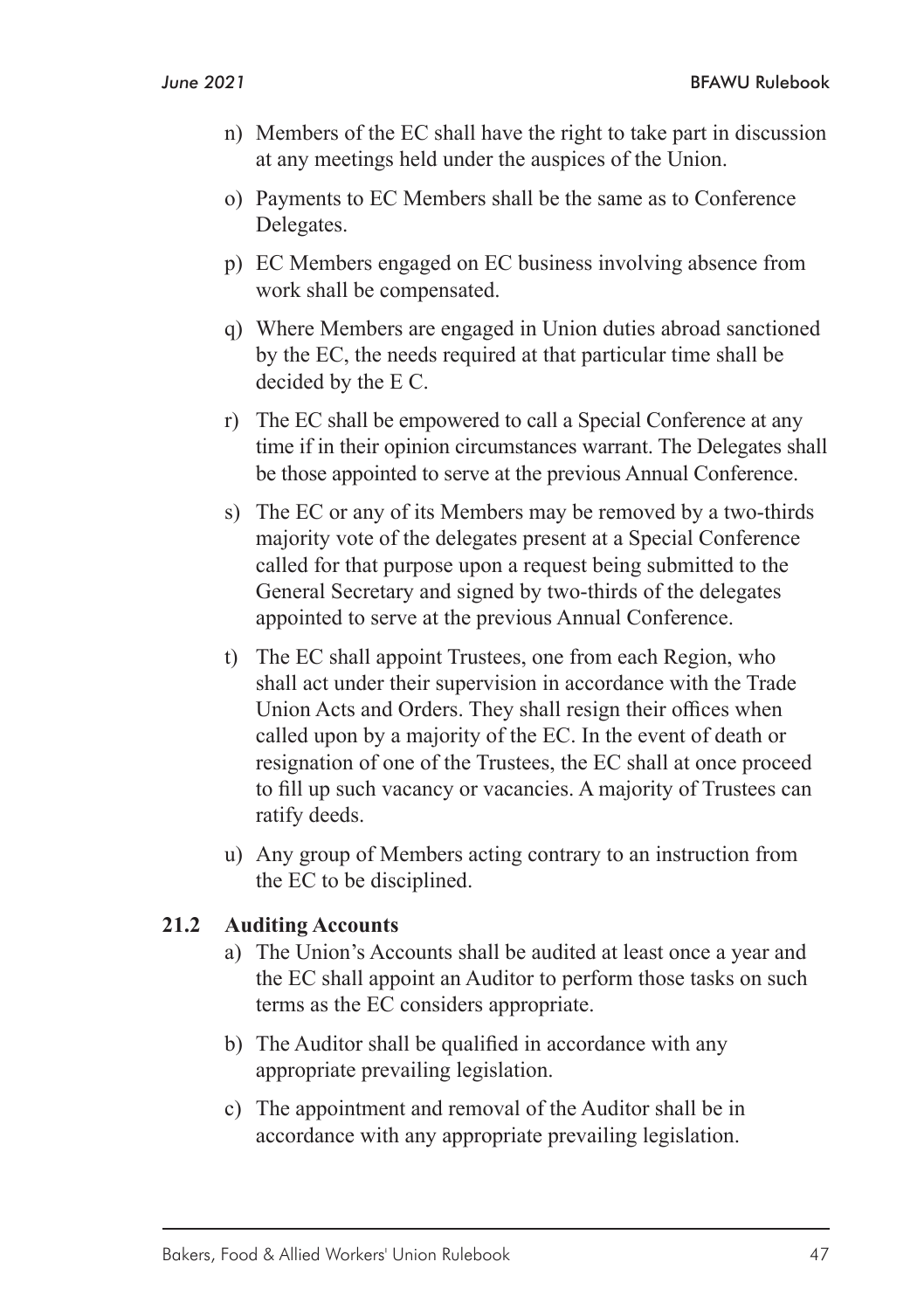#### **21.3 Auditing Membership Systems**

- a) So long as it is necessary to comply with prevailing legislation, the Union's membership system shall be audited at least once a year and the EC shall appoint an Assessor to perform those tasks on such terms as the EC considers appropriate.
- b) The Assessor shall be qualified in accordance with any appropriate prevailing legislation.
- c) The appointment and removal of the Assessor shall be in accordance with any appropriate prevailing legislation.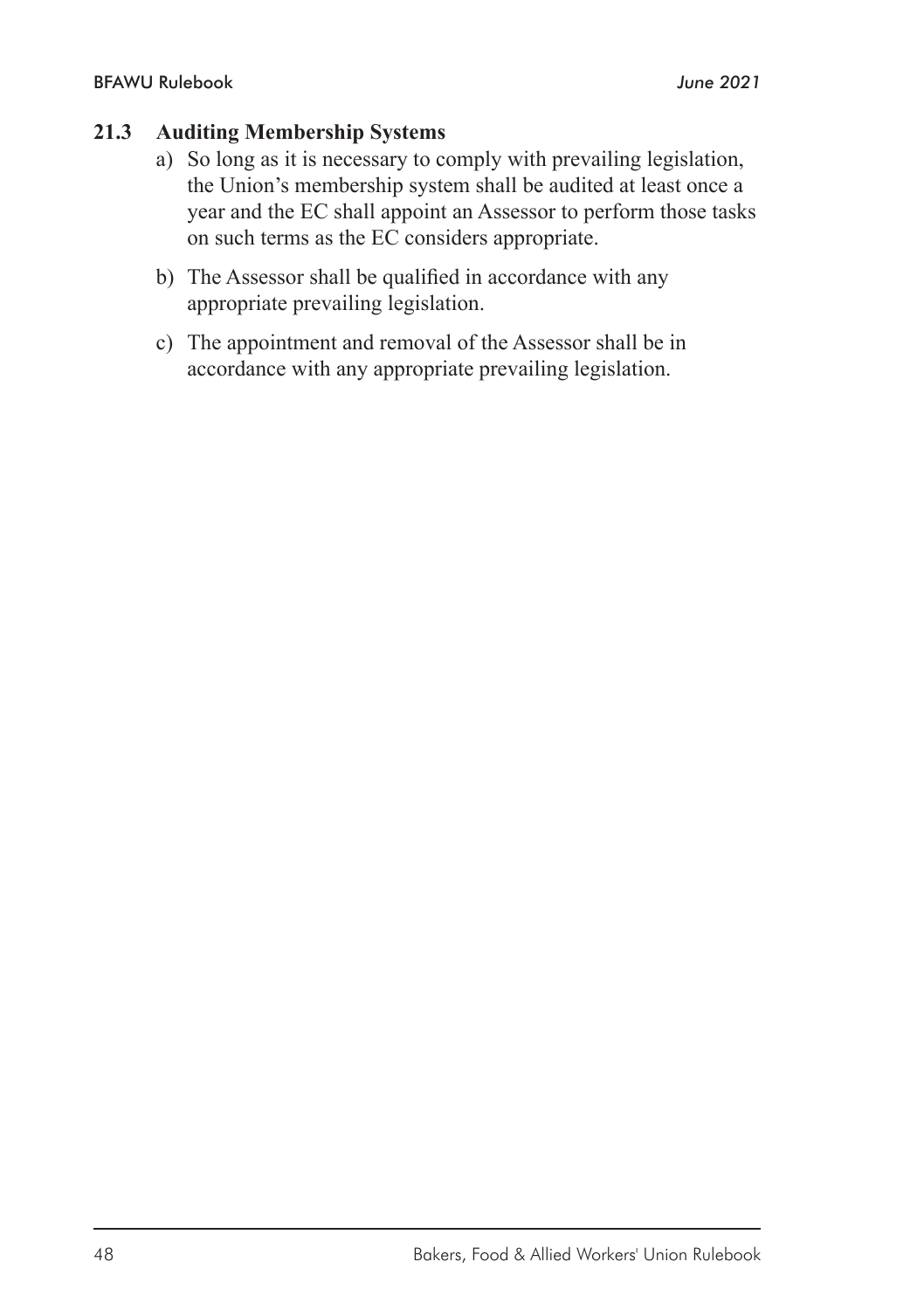## **22.1 The Annual Conference**

An Annual Conference of duly-elected Delegates shall be held at a venue nominated by the EC. Arrangements and expenses of a nominal sum shall be determined by the EC.

## **22.2 Nomination and Election of Delegates for Annual Conference**

That nomination and voting for Conference Delegates shall be at the March Quarterly Meeting. A Branch may use a Substitute Delegate, elected at the March quarter meeting, to attend Conference at anytime up to Conference commencement with full rights, in the event of an elected Delegate being unable to attend Annual Conference.

There shall be no restrictions on nominations. Each Branch shall be allowed one Delegate per 100 Members or part thereof with a maximum of three delegates from any one Branch. A Branch will be able to elect a further delegate if they elect a Member under the age of 27.

However, where there is a shops section within the factory branch, additional to factory branch delegates, nominations shall be held within the shops section and election on the basis of one delegate per 50 Members or part thereof with a maximum of three delegates from that shop section. A shop section will be able to elect a further delegate if they elect a Member under the age of 27.

For the purpose of Annual Conference delegates, the factory and shops membership must be counted separately and the election of the shops delegates be by ballot.

The notification of delegates and substitute delegates must arrive at HO by the last Friday in March. The return sheets for the September Quarter shall determine the proportion of representation.

If any new Branch is formulated between 1 September and 1 March they may elect a maximum of one delegate at the March Quarter to attend Annual Conference.

*This Rule amended 2019* 

## **22.3 Basis of Representation**

No fully-paid Officials or Organisers shall be eligible to be elected as Delegates to the Annual Conference.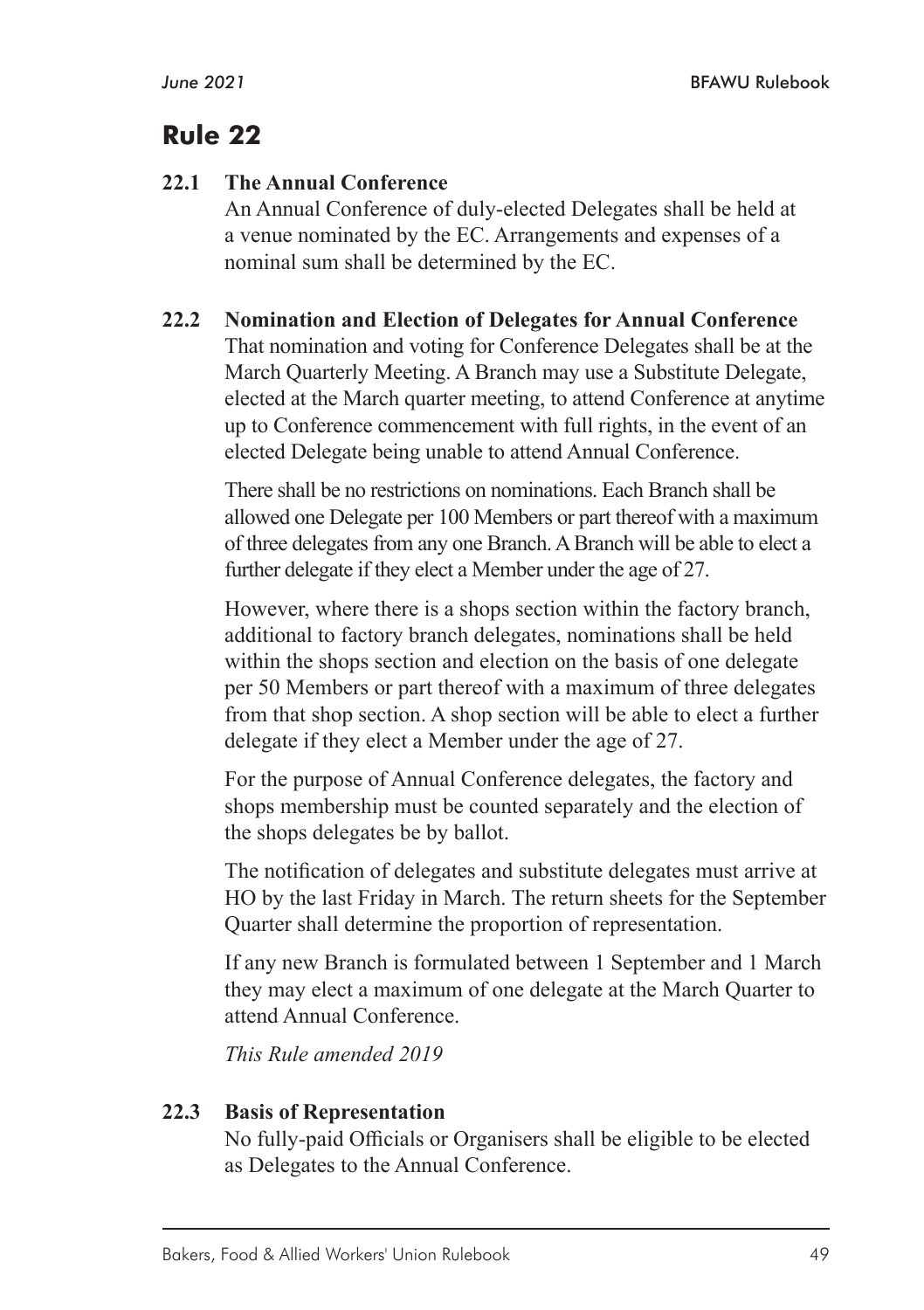#### **22.4 Duration of Conference**

- a) The Conference shall be Sunday, Monday, Tuesday and Wednesday, or as determined by the National President and SOC.
- b) A Standing Orders Committee shall be elected by and from the Conference delegates. The Committee consisting of one Member from each Region elected at one Conference shall elect its President who shall receive an honorarium of £4 annually and shall officiate at the next Conference. In the event of any such Member being elected conference delegate for the second year, then their branch shall be entitled to an extra delegate to that Annual Conference.

In the event of any such Member not being a delegate to the second Conference, they shall function as a Member of the Standing Orders Committee but shall take no part in Conference debates.

The Standing Orders Committee shall meet on the Saturday prior to the Conference and shall present a report to the first session of Conference.

Members of the Standing Orders Committee shall be paid in accordance with Rule 22.5 and shall be subject to Rule 9; and in the event of loss of earnings from their employer shall be compensated for any loss by the union.

#### **22.5 Rates of Payment for Delegates**

Each duly elected Delegate shall receive the sum of £5.00 per day for attendance, together with payment of second-class rail or bus fares and 25p per hour for time in travelling as per express timetables to and from the place of meeting. The EC shall have the authority to pay the same overnight expenses to Delegates who are finding their own accommodation.

The £5 fee shall also be payable to duly elected delegates to any BFAWU course or conference held away from their workplace. The £5.00 fee will not be payable where food is supplied by the Union.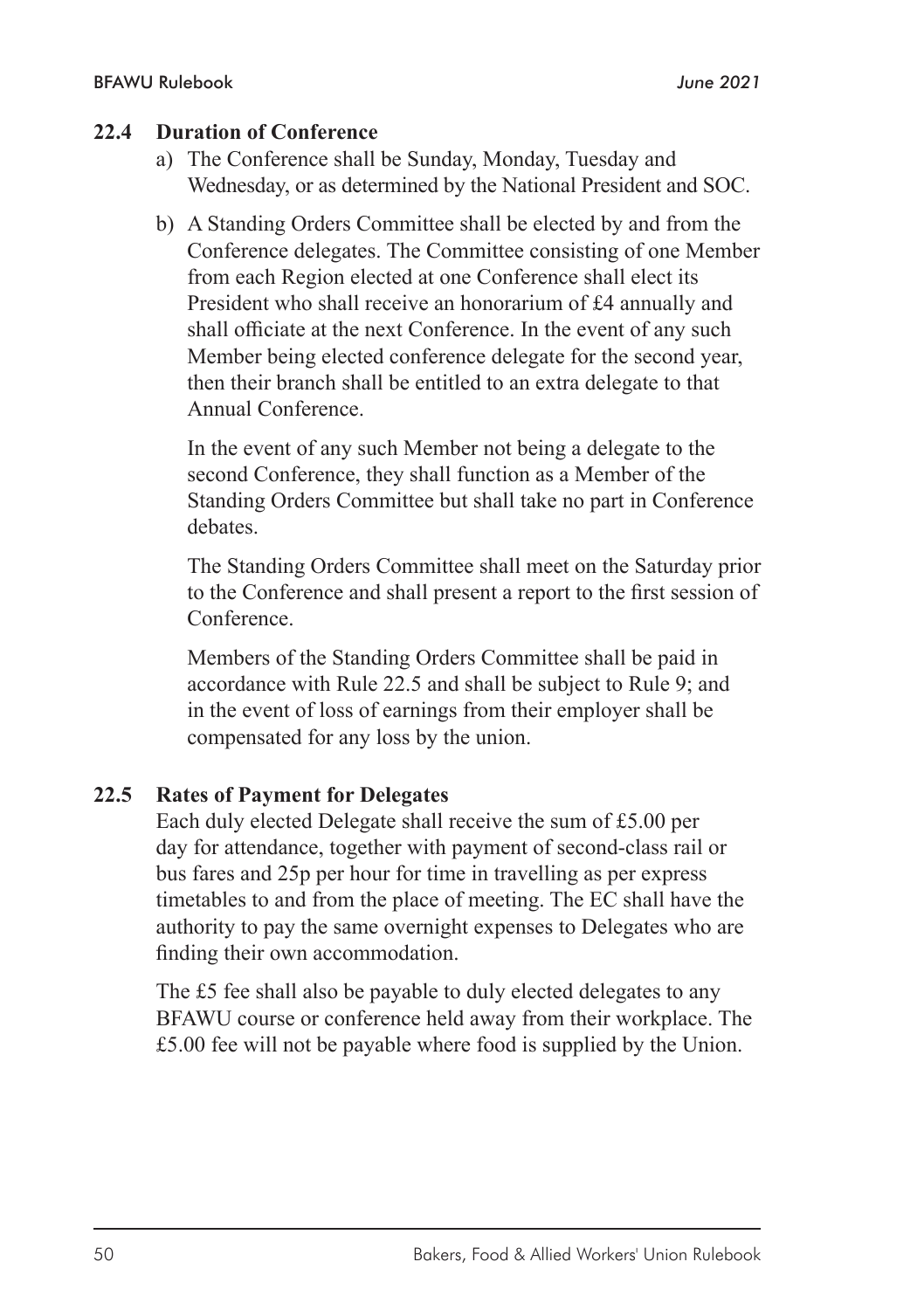#### **22.6 Power of Conference**

- a) To accept to refer back the decision of the existing EC.
- b) To elect from Conference Delegates on the following basis:

1 executive member per 3000 or there part of members in each region.

In addition, one female Member will be elected to represent the female membership and one Member to represent the young **Members**.

The EC so elected shall hold office for 2 years provided they are in addition to the Branches quota of Delegates as covered by Rule 22.2. To also elect substitute EC Members per Region to complete the remainder of any period of office following the resignation of a sitting EC Member for that Region. Where a sitting EC Member cannot attend an EC meeting, then a substitute EC Member should be notified in good time so that they can attend in their place.

*This rule amended 2021*

- c) To elect a Standing Orders Committee of one delegate per Region plus a substitute delegate for each Region.
- d) To elect delegates to the Labour Party Conference.
- e) To elect delegates to the Trades Union Congress.
- f) To discuss and take action upon any other matter.
- g) No collection shall be allowed on the floor of Conference. Any request for supplementing any collections taken outside Conference must be sent in writing to the subsequent quarterly EC meetings.
- h) Unacceptable behaviour at Conference will not be tolerated and will result in a ban from Conference and disciplinary action taken.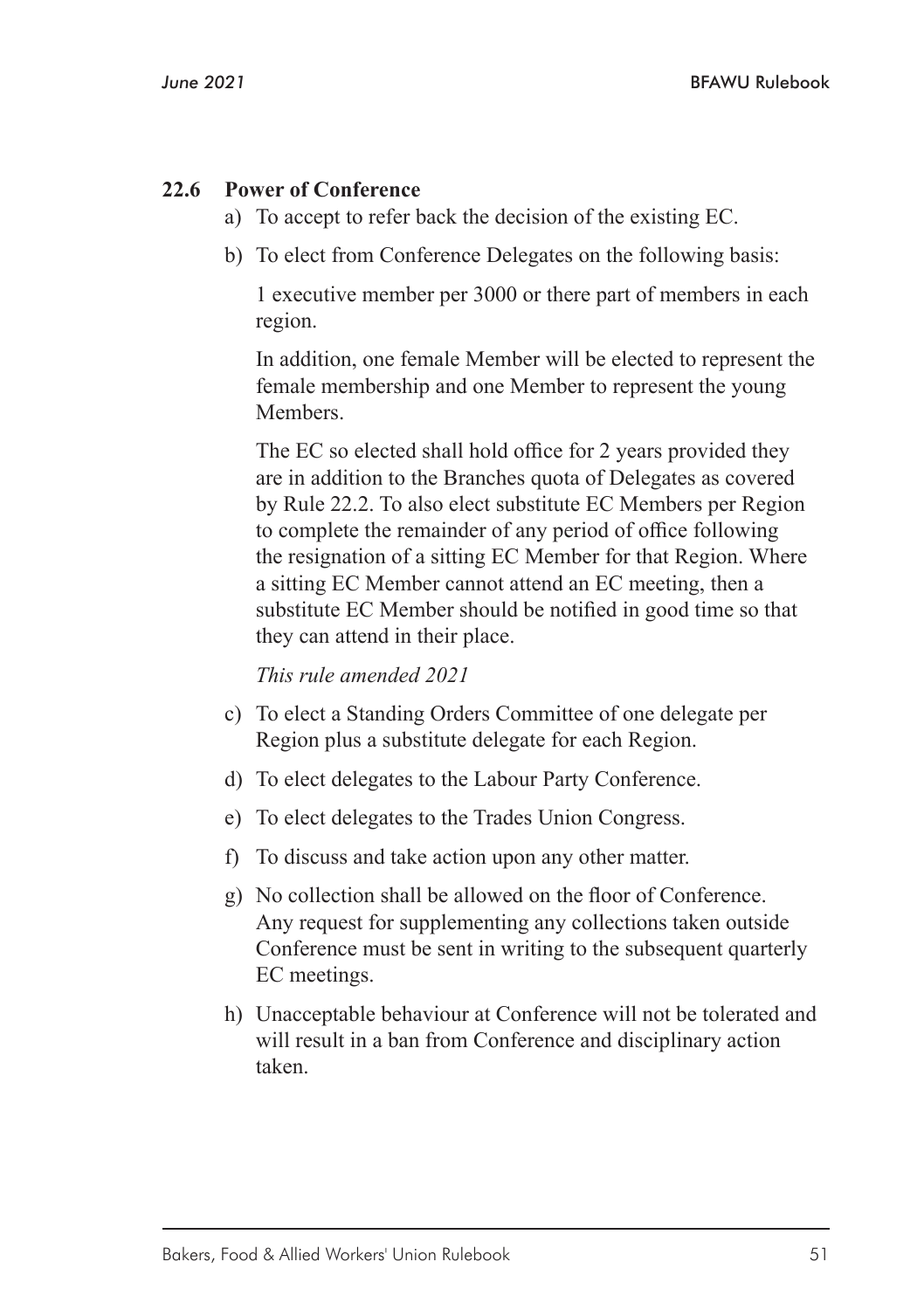#### **22.7 Nomination Papers**

Not less than 14 days before the Conference each delegate shall be sent nomination papers for candidates for the EC, standing Orders Committee, delegates to Labour Party Conference and delegates to Trades Union Congress. Ballot papers in respect of the foregoing, when completed shall be collected by the Scrutineers who shall be responsible for arranging the impartial scrutiny and counting of the votes cast.

In the case of a digital meeting being held, the deadline, delivery and collection of nominations and ballot arrangements may be amended as determined by the National President and SOC

*This Rule amended 2021*

#### **22.8 EC Vacancies**

In the event of a vacancy arising on the EC, nominations shall be invited from those attending as Conference Delegates. The nominees must be from the appropriate Region.

The nominations under this section shall be voted upon by all Conference Delegates.

#### **22.9 Conference start times**

The Annual Conference shall commence on the first day at 9.30 am and the remaining time as per the recommendation of the Standing Orders Committee.

#### **22.10 Legislation Functions**

Delegates shall have power, by a two-thirds majority vote of those present, to alter the General Rules of the Union. They shall have power to change the rates of entrance fees and contributions to the EC funds and to alter the rates of benefits therefrom.

They shall not have the power to extend the time for the Annual Conference or raise the rates of payment to Delegates or EC until such has been sanctioned by an appeal to the whole of the Members and agreed upon by a ballot vote taken.

Conference motions submitted by Regional Councils at their January meetings must be submitted to HO prior to the February EC meeting.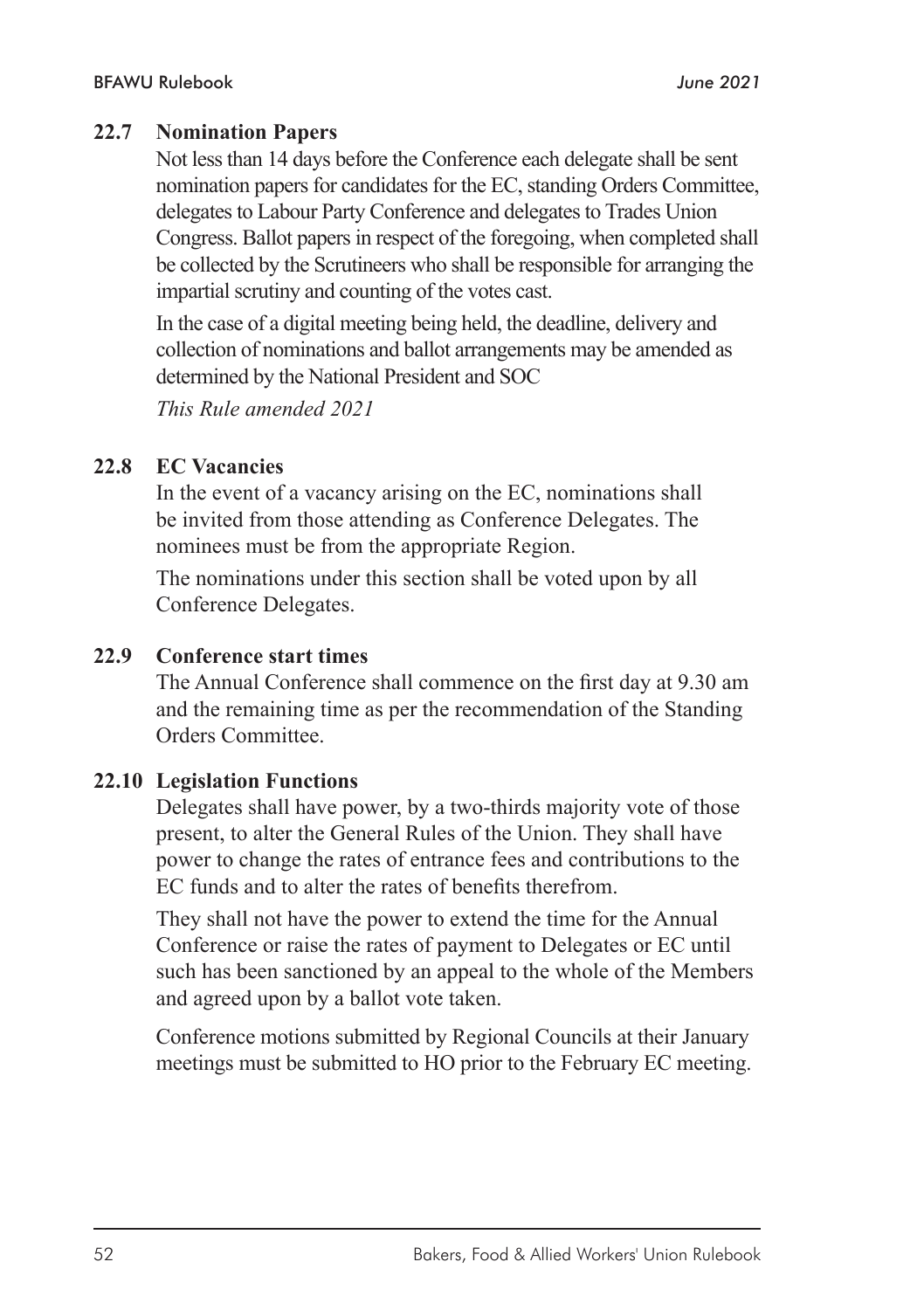#### **22.11 Rule change resolutions**

Resolutions involving alteration of Rules shall have precedence over all other Conference Resolutions and shall be debated on the first day of the Conference. Any change of Union Rule shall stand for a period of at least two years.

*This Rule is suspended until Annual Conference 2020 in relation to any motion proposing a change of Rule 27 only, at which time it will apply to all Rules*

#### **22.12 Submission of Conference Resolutions**

Resolutions for Annual Conference must be passed at the December Quarterly meetings of the Regions or Branches to which Members have been summoned and notice given on the Agenda.

Copies of resolutions giving movers and seconders, and signed by the Secretary and President of the RC or Branch must be sent to HO to arrive no later than the last working day in January. Printed copies of such Resolutions will be sent to each Region or Branch as soon as possible after being received. Any amendments to such Resolutions by Regions or Branches must be sent to the HO within four days of the March Quarterly meeting or will not be in order. Resolutions from Branches will be accepted up to 31st December.

The EC shall refer to the Standing Orders Committee any resolution or amendment which appears to be not bona fide. The Standing Orders Committee shall report to Conference as to the desirability or otherwise of placing such resolution or amendment on the Agenda.

Conference motions submitted by Regional Councils at their January meetings must be submitted to HO prior to the February EC meeting.

#### **22.13 Order of Business of Conference**

- 1 Roll Call.
- 2 EC Recommendation for Scrutineers, Tellers and Doorkeepers (submitted by EC).
- 3 Chairperson's Address.
- 4 EC Minutes and Report.
- 5 Resolutions Received. (No second amendment to be discussed from any Region or Branch unless differing from the principle of the first amendment on the same question).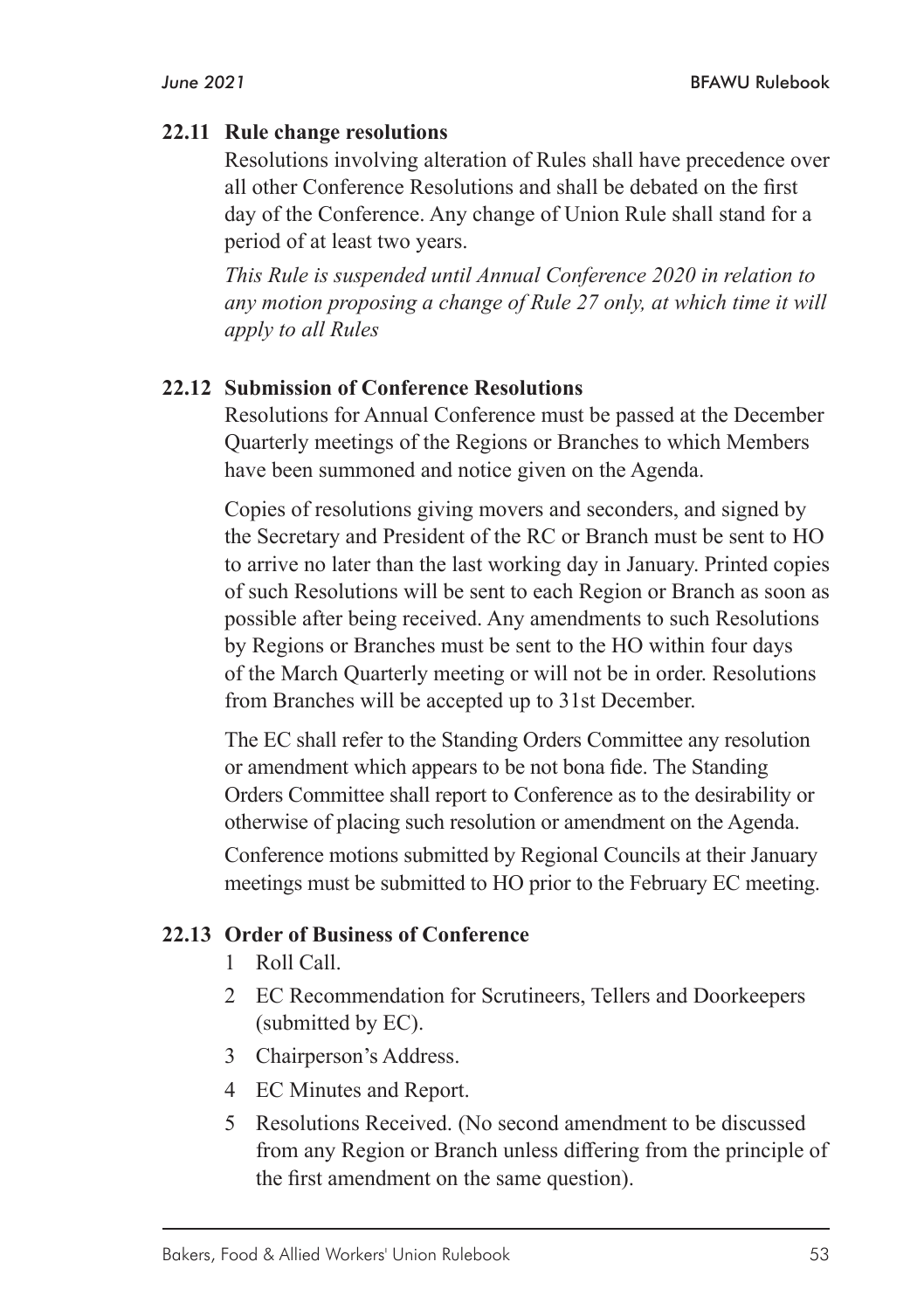- 6 Election of EC Members.
- 7 Election of Labour Party Conference Delegates and TUC Delegates.

## **22.14 Leaving the Conference**

Delegates are not to leave the Conference unless by consent of the President. Any Delegate being late for the start of Conference, or leaving before business is finished, and delegates must show their Conference passes to the doorkeepers when entering each session at conference if not, will forfeit their £5 Delegates fee for that day's sitting. Also, any Delegate not attending Conference without valid reason may be held responsible for paying their hotel bill for the day(s) of non-attendance and be debarred from the following Conference.

#### **22.15 Delegates voting on Chairperson's Questions**

Delegates must vote for or against any question submitted by the Chairperson or leave the Meeting for the time being, when the number of votes will be recorded by the Secretary.

#### **22.16 Delegates must identify themselves**

Delegates on rising to speak must give their names and Region they represent.

#### **22.17 Conference**

The Conference may, after the first day, by Resolution, decide that only movers and seconders of Resolutions or Amendments or speakers in opposition to Resolutions or Amendments shall address the Meeting when the question shall be once put. This shall not apply to any alteration of Rule.

#### **22.18 EC cannot override Conference on Rule changes**

The EC shall not have the power to override a Conference decision relative to Union Rules. Should the EC feel that changed circumstances make such a reversal of Conference decision necessary, then Conference delegates should be consulted either by a recalled Conference or ballot by delegates. Ballot papers should be accompanied by an explanatory letter.

#### **22.19 Nominations for EC**

Nominations, which should include a short biography of no more than 200 words why the nominee should be elected to the EC, should be handed to the General Secretary in writing on the first day of meeting and the election to take place on the second day.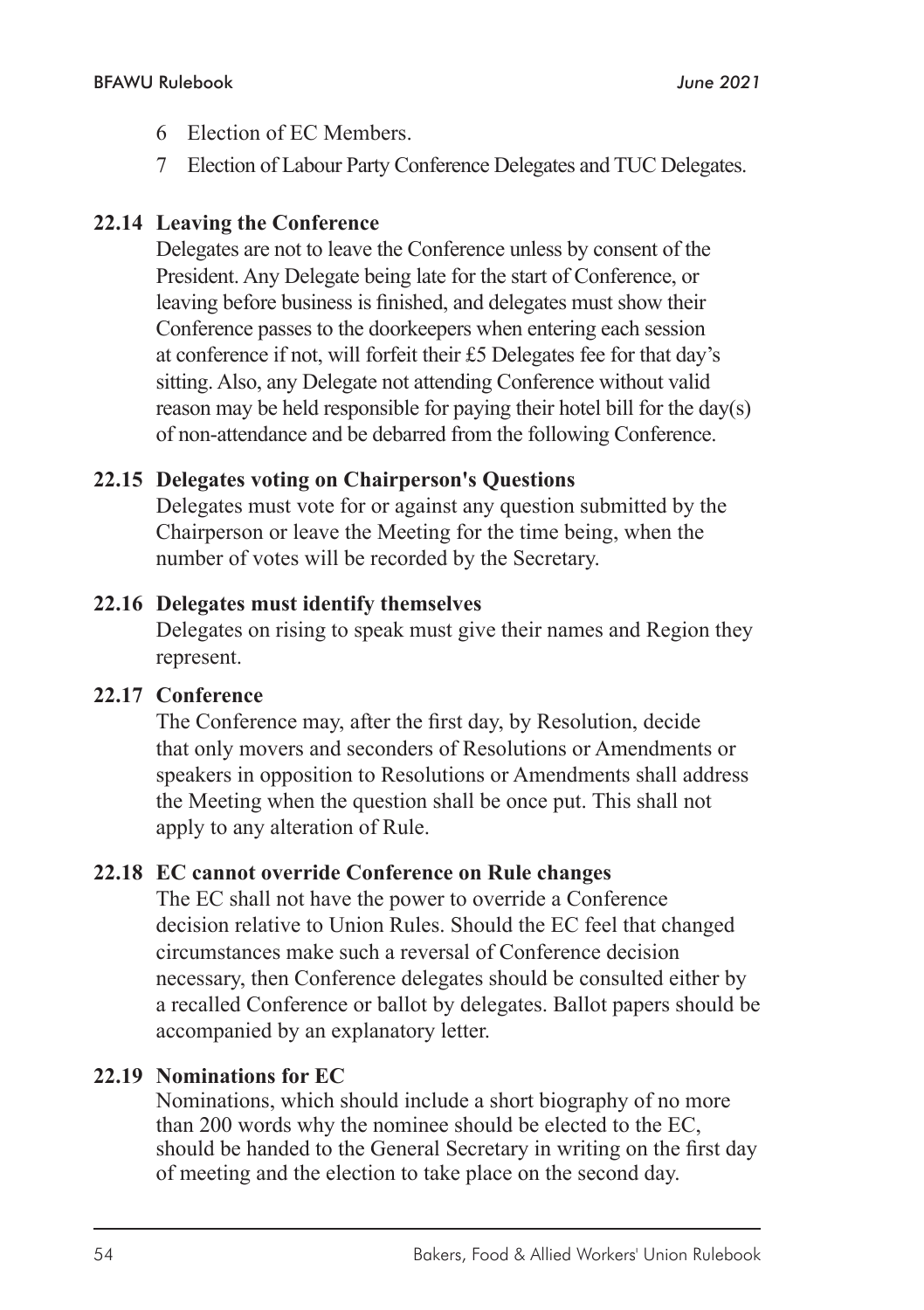Nominees must be Members of not less than 3 years membership apart from the Young Members EC representative who must have a minimum of 1 years membership, and be clear of arrears of contributions, or the nominations will be void.

Only Members from the appropriate Region will take part in the election of EC Members from their respective Region. The voting and counting to take place in the same day, with the results released before the close of Conference on the said day.

In the case of a digital meeting needing to be held the deadline, delivery and collection of nominations may be amended as determined by the National President and SOC.

*This Rule amended 2021*

#### **22.20 Delegates to Trades Union Congress and Labour Party Conference**

Delegates to the Trades Union Congress, the Northern Ireland Committee of the Irish Congress of Trade Unions and the Labour Party Conferences shall be nominated and elected at the National Conference of the Union. Nominations shall be made by delegates in writing and handed to the General Secretary on the first day. Election shall take place on the second day. Payment shall be the same as for Conference delegates. The duly elected delegates shall attend a meeting with representatives of the EC on the Sunday before the Congress or Conference concerned in order to consider the Agenda, Reports and other matters to be dealt with and shall carry out all instructions given by the EC as to how they shall vote. Delegates must attend and stay to the close of said Conference unless there are genuine emergency reasons to do otherwise.

Failure to carry out such instructions shall lead to the forfeiture of all payments laid down, and to such other disciplinary action as the EC may deem fit.

In any year which, for any reason, a Conference of the Union is not held, the EC shall take all necessary steps to secure the election of delegates by:

- a) inviting all delegates to the previous Union Conference to submit nominations and
- b) to take a postal ballot of the delegates on all eligible names submitted and not withdrawn by the persons nominated.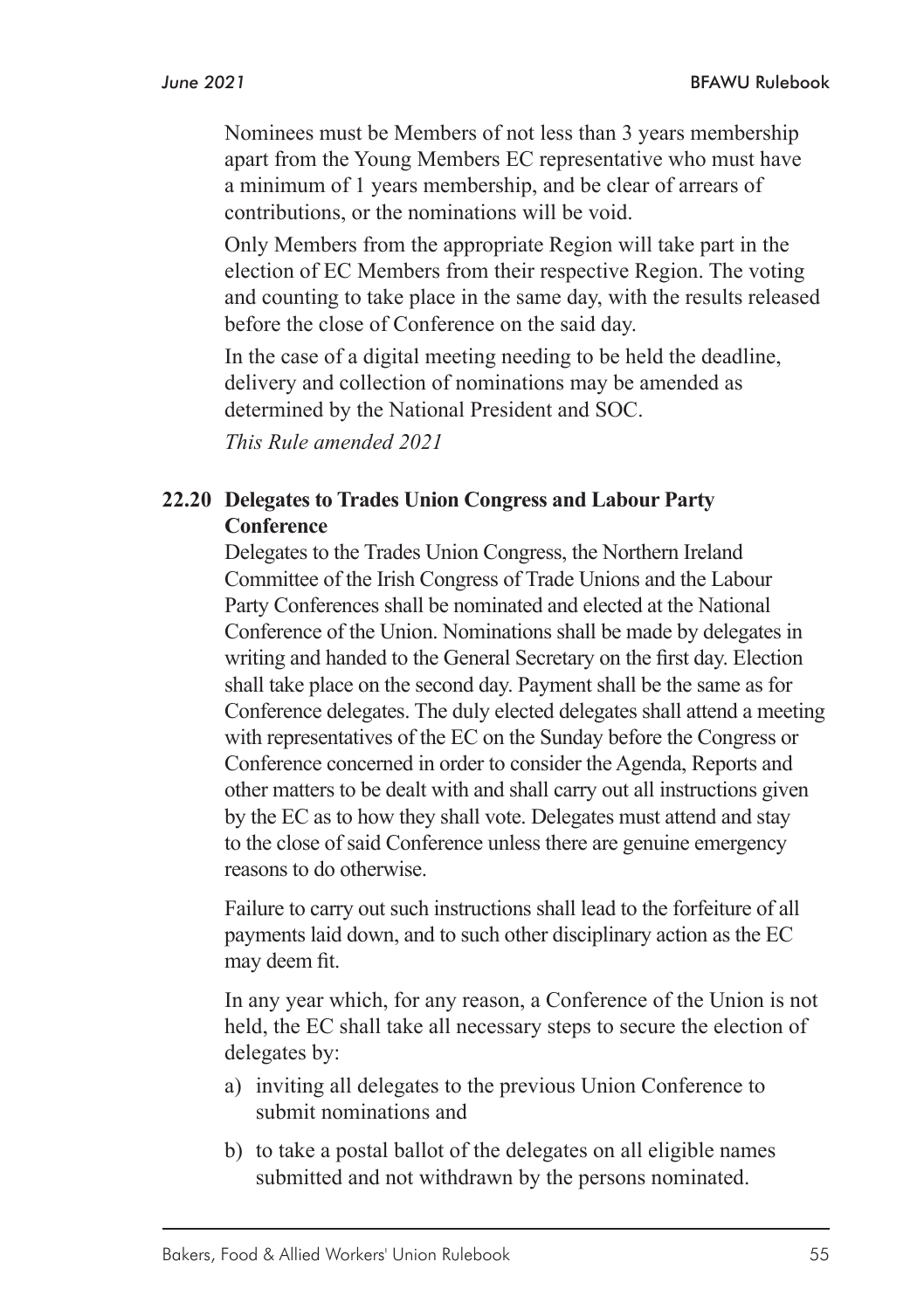The General Secretary shall attend the Trades Union Congress ex-officio and the National President the Labour Party Conference ex-officio. Only one National Officer shall attend either Conference. The number of delegates sent to the TUC and Labour Party Conferences will be four (including the National Officer).

Nominations to TUC Conferences for Black Workers, Women, Youth Disability and LGBT shall be submitted at the September quarterly meeting and must arrive at HO by the last Friday in September. No nominations accepted unless submitted though branches.

In the case of a digital meeting being held the deadline, delivery and collection of nominations and ballot arrangements may be amended as determined by the National President and SOC.

*This Rule amended 2021*

#### **22.21 Regional Officers and Organising Regional Secretaries at Conference**

Regional Officers and Organising Regional Secretaries shall have the right to attend Conference but with no voting power. The Full Time Officials Committee can nominate a maximum of five motions at Annual Conference for one of their representatives to speak on. The Full Time Officials Committee to determine the five motions and who will speak on their behalf. The individual to speak can vary, but no more than five motions can be spoken on behalf of the Full Time Officials at any Annual Conference

Should any difference of opinion arise as to the abuse of privilege by any Official, the President shall give their ruling on the matter and such decision shall be accepted as final.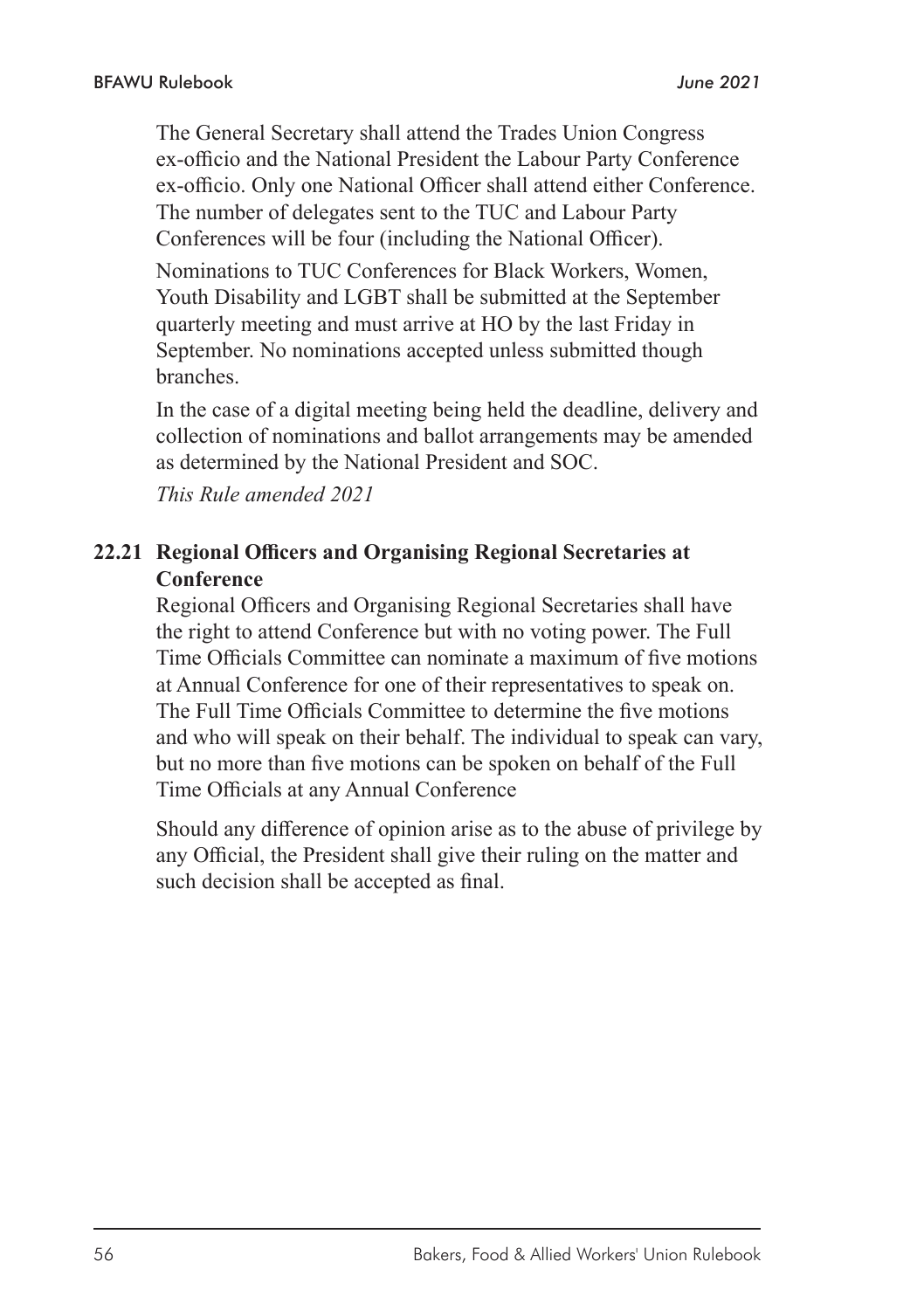#### **23.1 Payment to Executive Council by Regions and Branches for All Members**

Every Region each quarter from its current income of Contributions and Interest received shall be responsible for all expenditure incurred in the administration of the Region (as sanctioned by the EC), in accordance with these Rules.

The Region shall, after meeting its full commitments, remit to HO all surplus of monies received for the EC General Fund.

#### **23.2 Remission of monies**

The foregoing payment must be sent quarterly to Head Office on or before the 5th day in April, July, October and January in each year.

#### **23.3 Funds**

There shall be two separate funds as follows:

a) The General Fund, from which shall be paid the running cost of the Union and Members' benefits.

Regions and Branches requiring aid from the Fund shall submit particulars to the General Secretary, who shall submit them to the EC, who may make such provisions as they deem necessary.

- b) The Political Fund shall be dealt with as per Political Fund Rules.
- c) The Reserve Fund shall be used to finance the casual roll for the benefit of the Region 7 Members and the EC will ensure that this fund is maintained so long as casual workers roll operates.

#### **23.4 Maintenance of General Fund**

In the event of the General Fund failing to be self-supporting, the EC are hereby empowered to levy the whole of the Members to the extent of not more than 10p per Member per quarter to make up the deficiency. In case of a dispute in any Region sanctioned by the EC, the whole of the Members of the Union may be levied. In the interim and during the collection of such levy the EC may borrow a sum not exceeding two-thirds of liquid assets from any other source which shall be repaid from the levies collected. Any further levies required to either of these funds shall be made only after a plebiscite of the Members has been taken and a majority of the Members voting on the question shall have decided in favour of the same.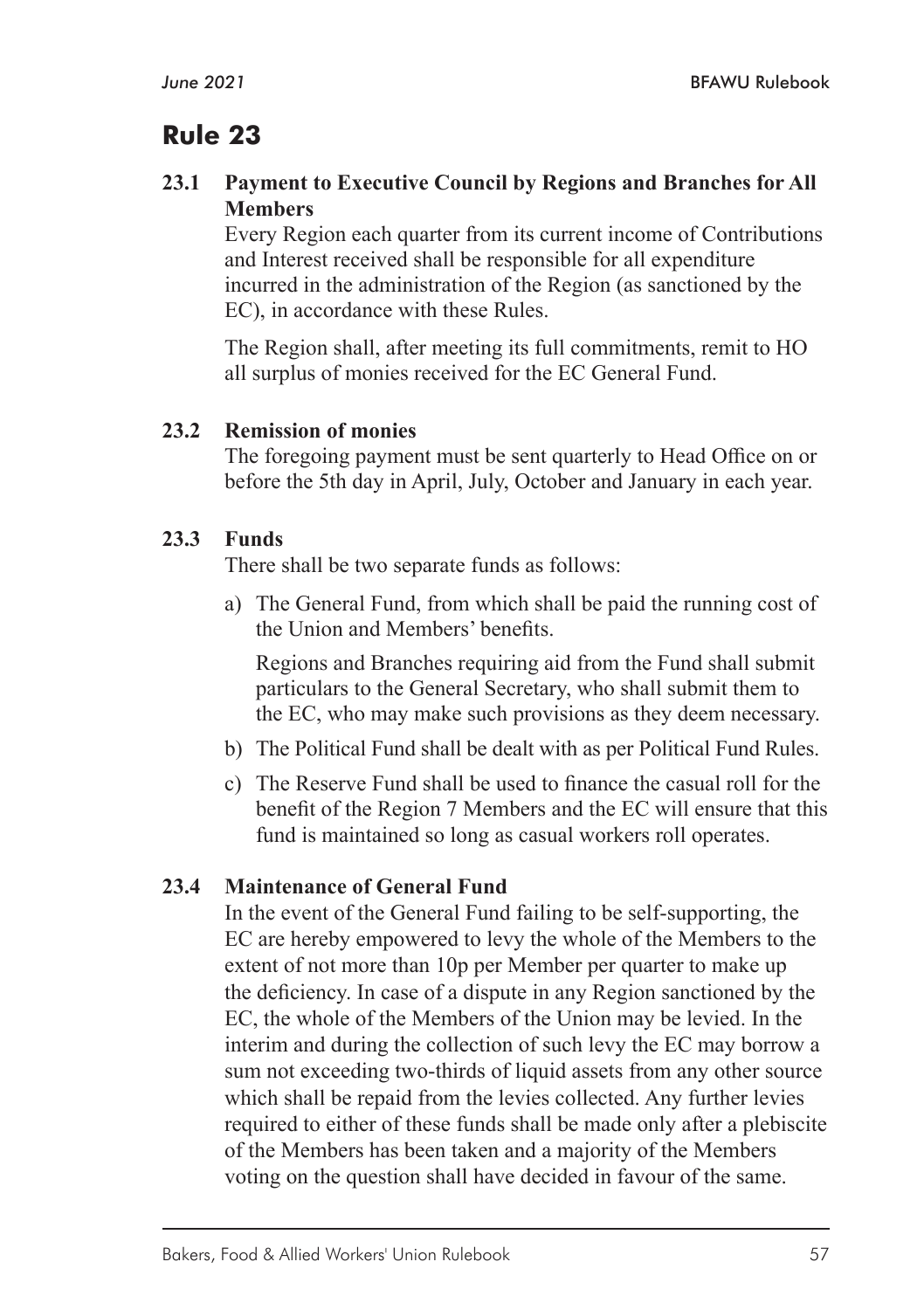## **24.1 Investment of Funds**

The funds which are not wanted for immediate use may be invested in a principle bank in the town in which the EC is located, or may in part be deposited in any other bank or invested in any manner and in any part of the world at the discretion of the EC.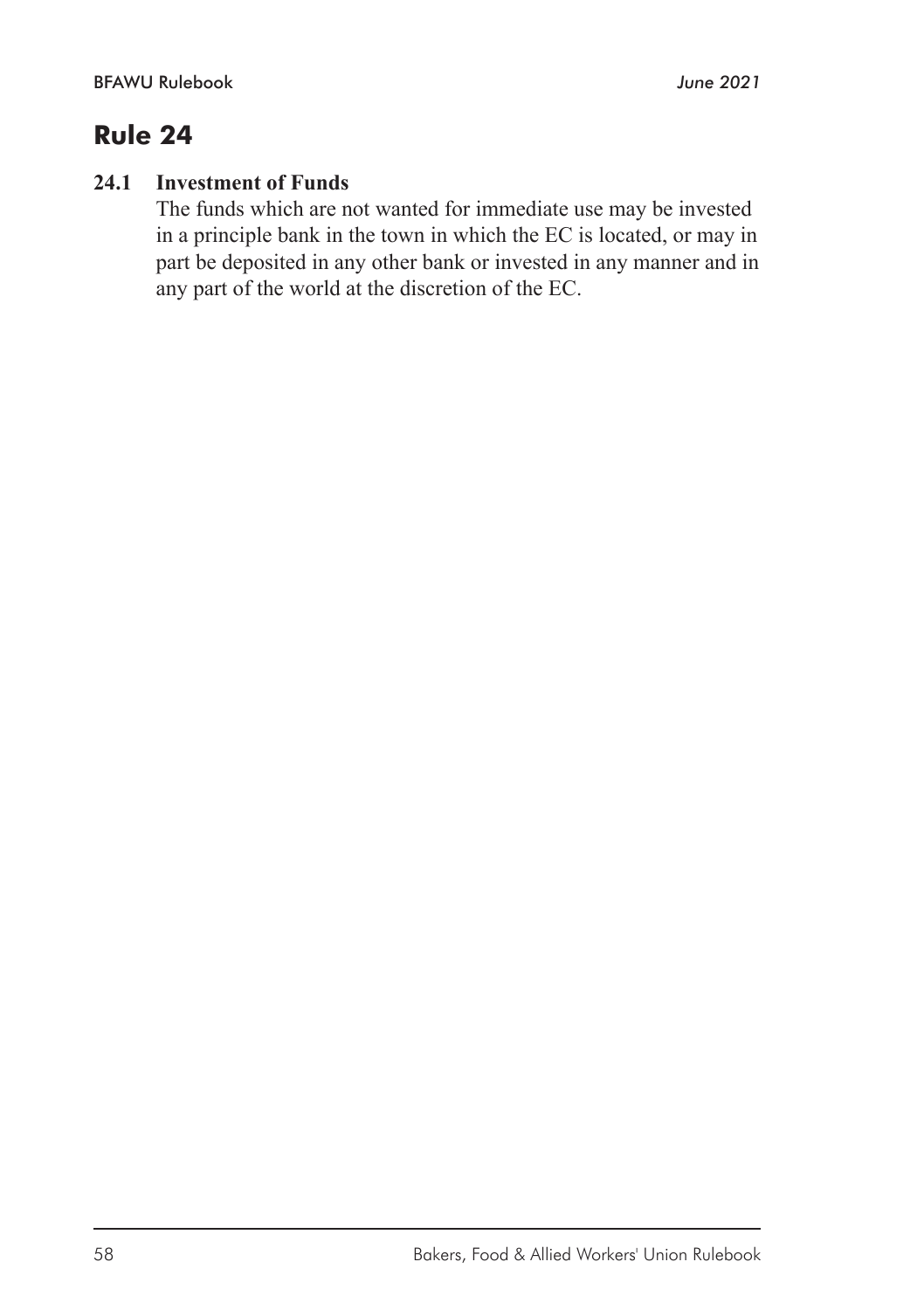#### **25.1 Inspection of Books**

- a) The Books concerning the Union as a whole, and the roll of Members, shall be kept at the HO and Regions. Branch books shall be kept at the respective Branches
- b) Members have the right at all reasonable times to inspect the books and records of the Union including the accounts so far as legislation permits.
- c) In relation to inspection of membership roll or the list of those Members who contribute to the Political Fund information is restricted to information concerning that Member alone.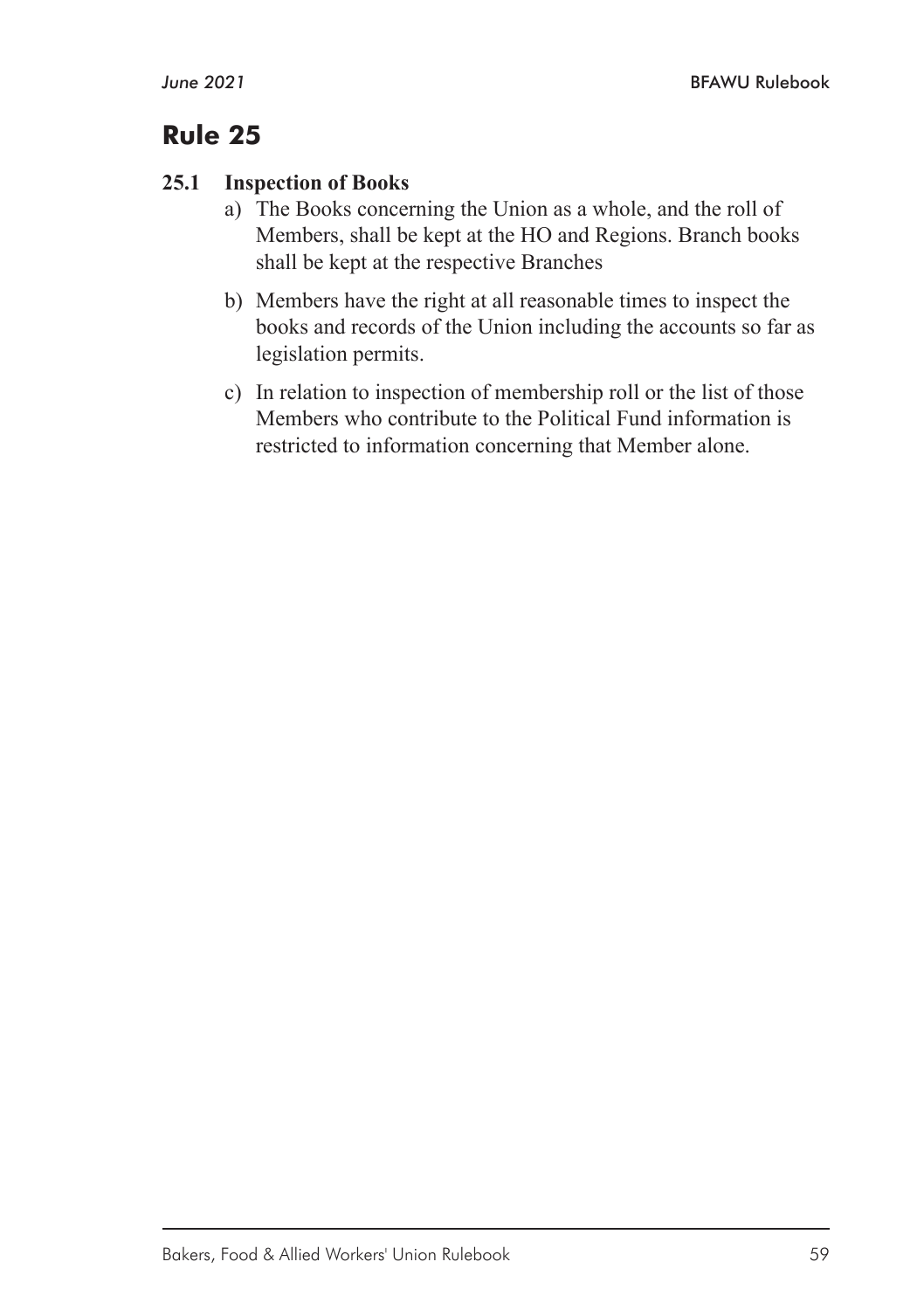#### **26.1 Dissolution of Union**

The Union may be dissolved by vote of three-fourths of its Members. In the event of any Branch or Region of the Union having separate funds belonging to such Branch or Region, deciding to secede from the Union, or to transfer to any Union, or to dissolve, or to withhold the EC dues, the whole of the fund, assets and effects belonging to such Branch or Region shall upon the passing of such a resolution to secede, transfer, or dissolve, or withhold their EC dues, thereupon vest in the EC of the Union as monies belonging to the Union generally, and shall be dealt with by the EC in such a mode as such EC shall think fit for the benefit of the Union as a whole and shall be paid over by the trustees of such Branch or Region to such EC of the Union within seven days of a resolution being passed to secede, transfer or dissolve, or to withhold their EC dues, as aforesaid.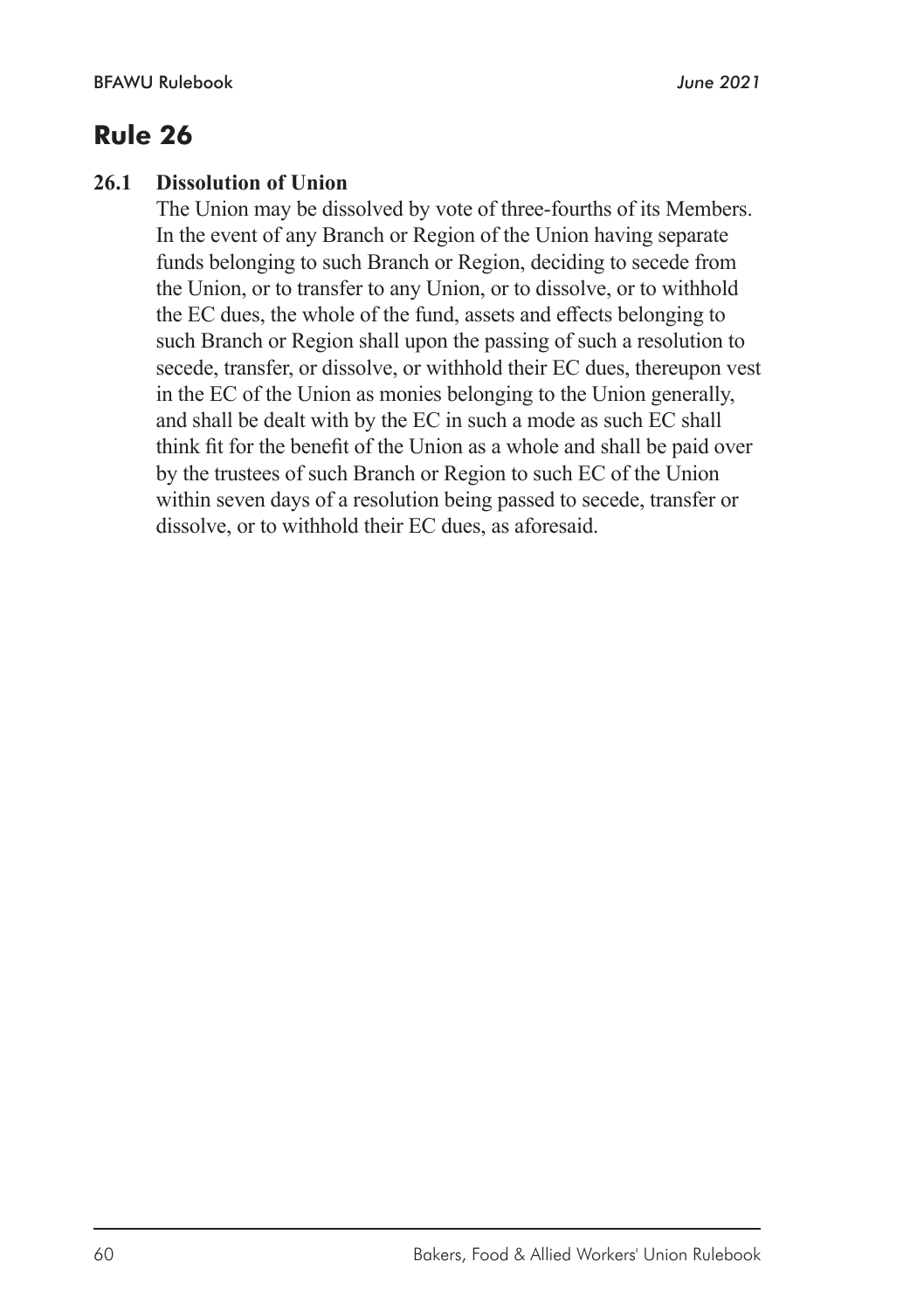#### **27.1 Political Fund governing Members from Great Britain**

The objects of the Bakers, Food and Allied Workers' Union shall include the furtherance of the political objects to which Section 72 of the **Trade Union and Labour Relations (Consolidation) Act, 1992** (the 1992 Act) applies; that is to say, the expenditure of money:

- a) on any contribution to the funds, or on the payment of expenses incurred directly or indirectly by, a political party
- b) on the provision of any service or property for use by or on behalf of any political party
- c) in connection with the registration of electors, the candidature of any person, the selection of any candidate or the holding of any ballot by the Union in connection with any election to a political office
- d) on the maintenance of any holder of a political office
- e) on the holding of any conference or meeting by or on behalf of a political party or of any other meeting the main purpose of which is the transaction of business in connection with a political party
- f) on the production, publication or distribution of any literature, document, film, sound recording or advertisement the main purpose of which is to persuade people to vote for a political party or candidate or to persuade them not to vote for a political party or candidate.

Where a person attends a conference or meeting as a delegate or otherwise as a participant in the proceedings, any expenditure incurred in connection with their attendance at such shall, for the purpose of paragraph (e) above, be taken to be expenditure incurred on the holding of the conference or meeting.

In determining for the purposes of paragraph (a) to (f) above, whether the trade union has incurred expenditure of a kind mentioned above in those paragraphs no account shall be taken of the ordinary administrative expenses of the Union.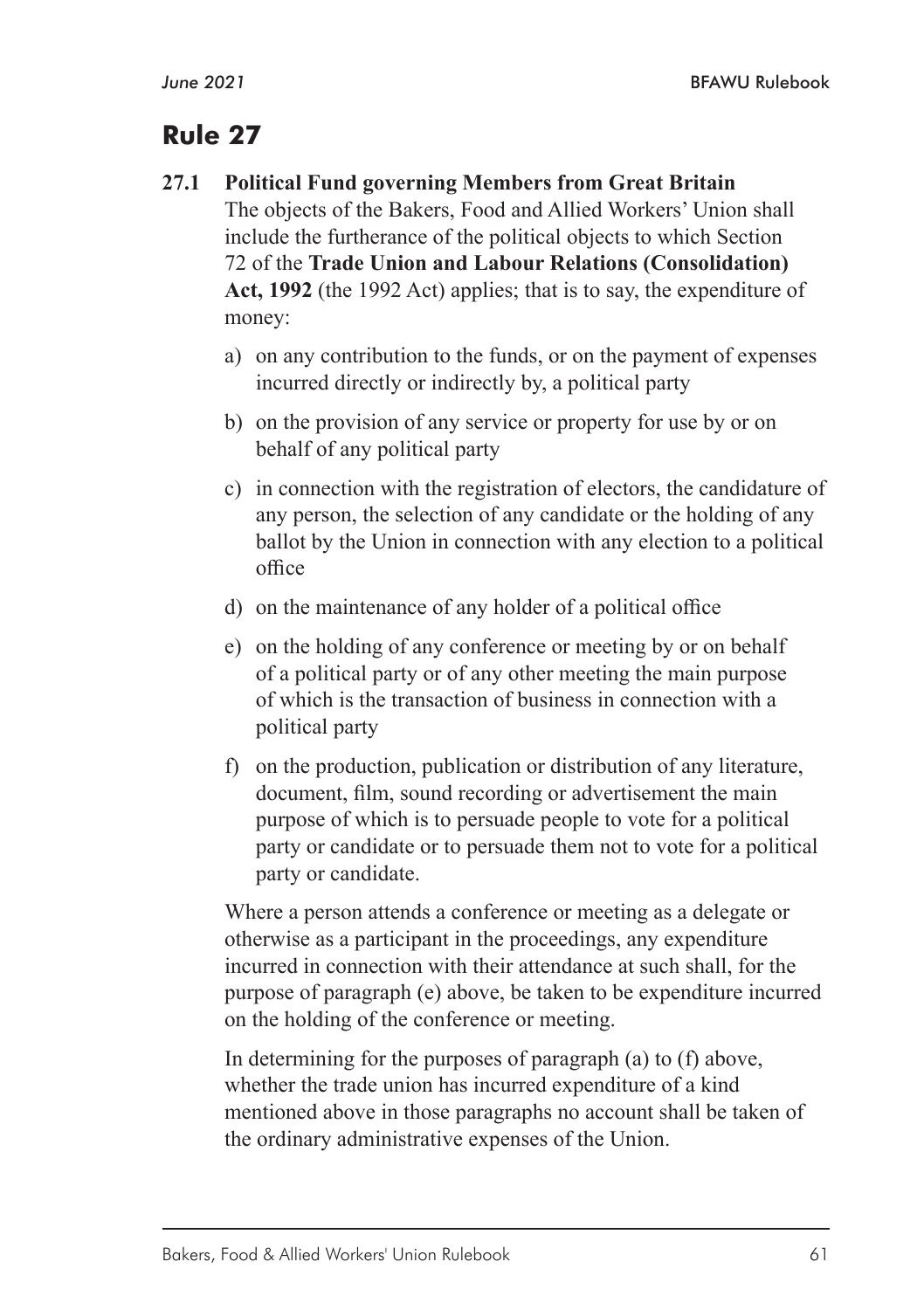In these objects:

'*candidate*' means a candidate for election to a political office and includes a prospective candidate;

'*contribution*' in relation to the funds of a political party, includes any fee payable for the affiliation to, or membership of, the party and any loan made to the party;

'*electors*' means electors at any election to a political office;

'*film*' includes any record, however made, of a sequence of visual images which is capable of being used as a means of showing that sequence as a moving picture;

'*local authority*' means a local authority within the meaning of section 270 of the Local Government Act 1972 or section 235 of the Local Government (Scotland) Act 1973; and

'*political office*' means the office of a Member of Parliament, a Member of the European Parliament or a Member of a local authority or any position within a political party.

#### **27.2 Payments from the Political Fund**

Any payments in the furtherance of such political objects shall be made out of a separate fund of the Union (hereinafter called the Political Fund).

#### **27.3 Applicable Political Fund Rules and Start of Membership**

The particular rules which apply to those people that joined the Union before 1st of March 2018 are set out in Schedule 1 of Appendix 2 to these rules.

The particular rules which apply to those people that joined the Union on or after 1st of March 2018 are set out in Schedule 2 of Appendix 2 to these rules.

#### **27.4 Amount of Contribution to the Political Fund**

- 1) The Political Fund contribution rate shall be set by the Executive Council.
- 2) For the purpose of enabling each Member of the Union to know in respect of any such periodical contribution what portion, if any, of the sum payable by the Member is a contribution to the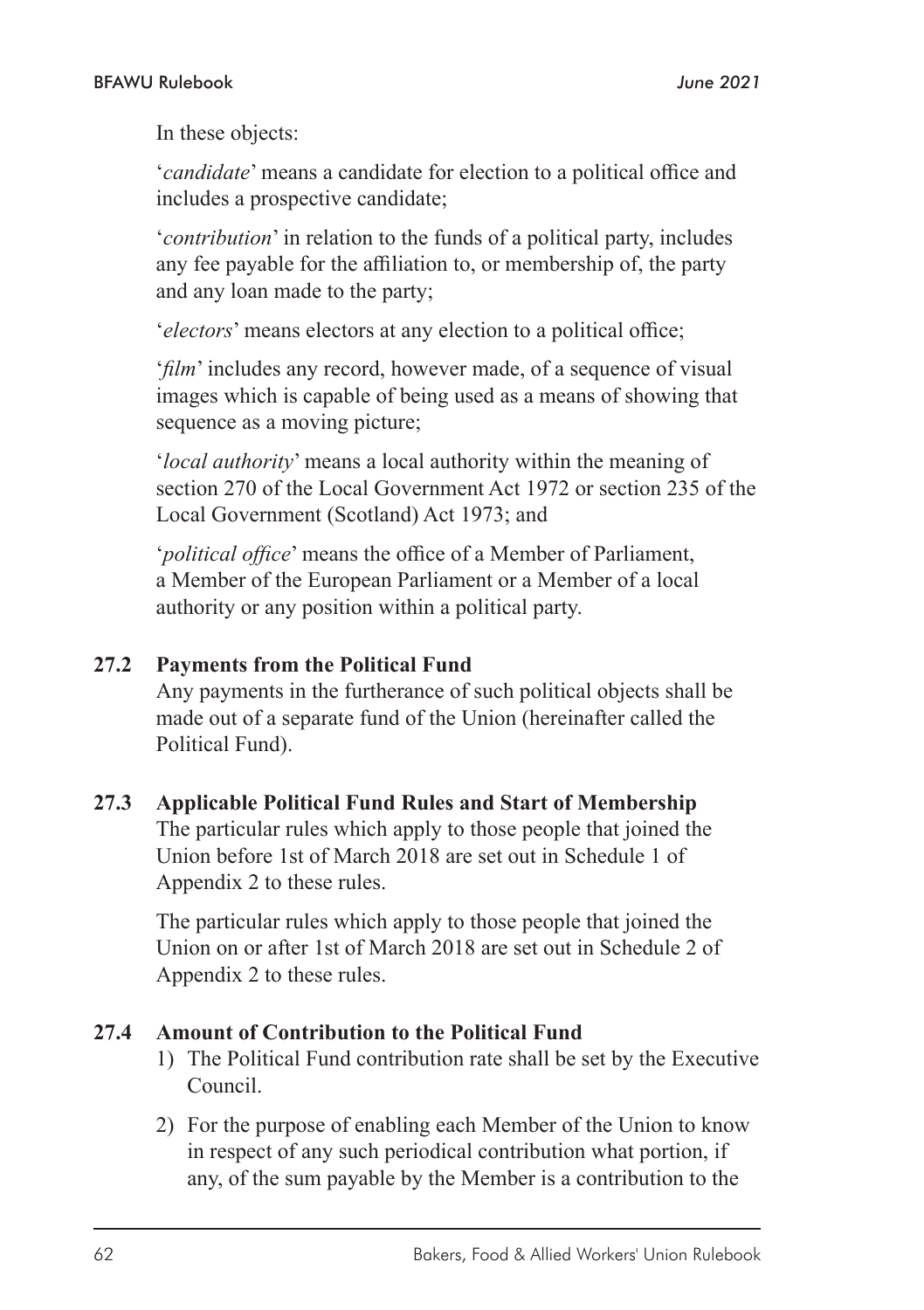Political Fund, it is hereby provided that the prevailing rate of the Political Fund contribution shall be published in a prominent place on the Union's website and in the Union's main journal. Any Member may also request it by emailing **politicalfund@bfawu**. org or by writing to Stanborough House, Great North Road, Stanborough, Welwyn Garden City, Hertfordshire AL8 7TA.

Any Member who is exempt shall be relieved from the payment of the sum which is the contribution to the Political Fund and shall pay the remainder of contribution only.

#### **27.5 No disqualification of benefits**

A Member who is exempt from the obligation to contribute to the Political Fund shall not be excluded from any benefits of the Union, or placed in any respect either directly or indirectly under any disability or disadvantage as compared with other Members of the Union (except in relation to the control or management of the Political Fund) by reason of their being so exempt.

#### **27.6 Political Fund contribution**

Contribution to the Political Fund shall not be made a condition of admission to the Union.

#### **27.7 Political Fund grievances**

If any Member alleges that they are aggrieved by a breach of any of the rules for the Political Fund, being a Rule or rules made pursuant to Section 82 of the 1992 Act, they may complain to the Certification Officer, and the Certification Officer, after giving the complainant and any representative of the Union an opportunity of being heard, may, if they considers that such a breach has been committed, make such order for remedying the breach as they thinks just in the circumstances. Any such order of the Certification Officer may, subject to the right of appeal provided by Section 95 of the 1992 Act, be enforced in the manner provided for in section 82(4) of the 1992 Act.

#### **27.8 Inclusion in the Annual Return**

The union shall include in the annual return that is submitted to the Certification Officer details of political expenditure as required by section 32ZB of the 1992 Act.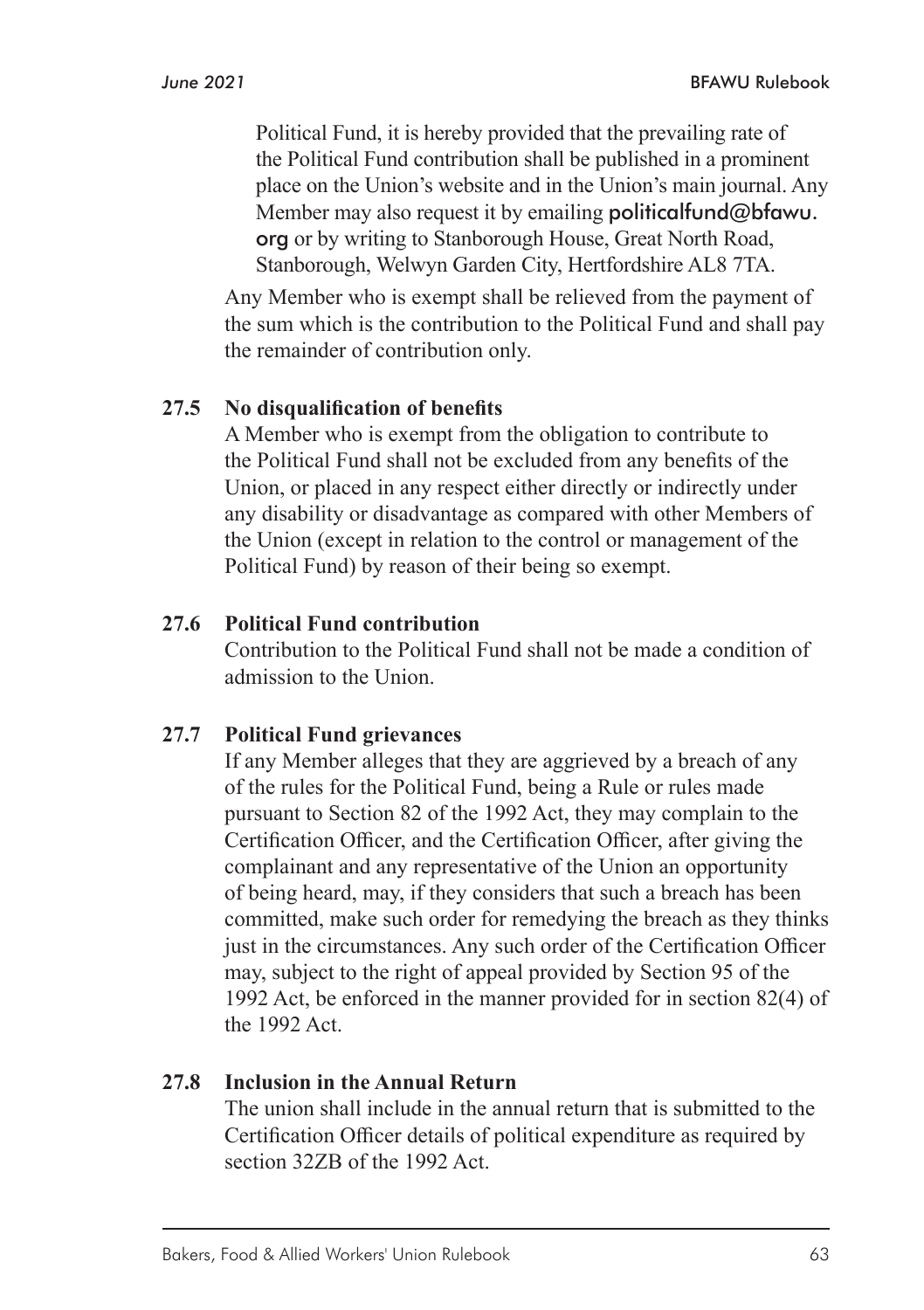#### **27.9 Publication of Political Fund Rules**

The EC shall ensure that a copy of these rules is available, free of charge, to any Member of the Union who request a copy.

#### **27.10 Distribution of Rules**

The EC shall also send to the Secretary of each Branch sufficient copies of these rules for distribution to each Member.

#### **27.11 Responsibility for distribution of Rules**

The Secretary of each Branch shall, as far as possible, secure that each Member of that branch receives a copy of these rules.

#### **27.12 Cost of Rules**

The Secretary of each Branch shall supply a copy of these rules free of charge to each Member who requests a copy.

#### **27.13 Copies of Rules to new Members**

A copy of these rules shall also be supplied by the Secretary of each Branch to every new Member on their admission to the Union.

#### **27.14 Northern Ireland Members**

- 1 Under Article 59 of the Trade Union and Labour Relations (NI) Order 1995 Members of the Northern Ireland Branch are not required to make any contributions to the Political Fund of the Union unless they:
	- a) have given notice in writing or their willingness to contribute to the fund; and
	- b) have not notified the Union in writing of withdrawal of such notice.
- 2 The form of the Political Fund Contribution Notice is shown opposite
- 3 If at any time a Member of Region 7 who had delivered such a notice as is provided for in Article 59(1)(a) of the 1995 Order, gives such notice of withdrawal thereof, delivered, as provided in Article 59(2) of that order, at the Head Office or any Branch Office of the Union, they shall be deemed to have withdrawn the notice from the first day of January next after the delivery of such notice.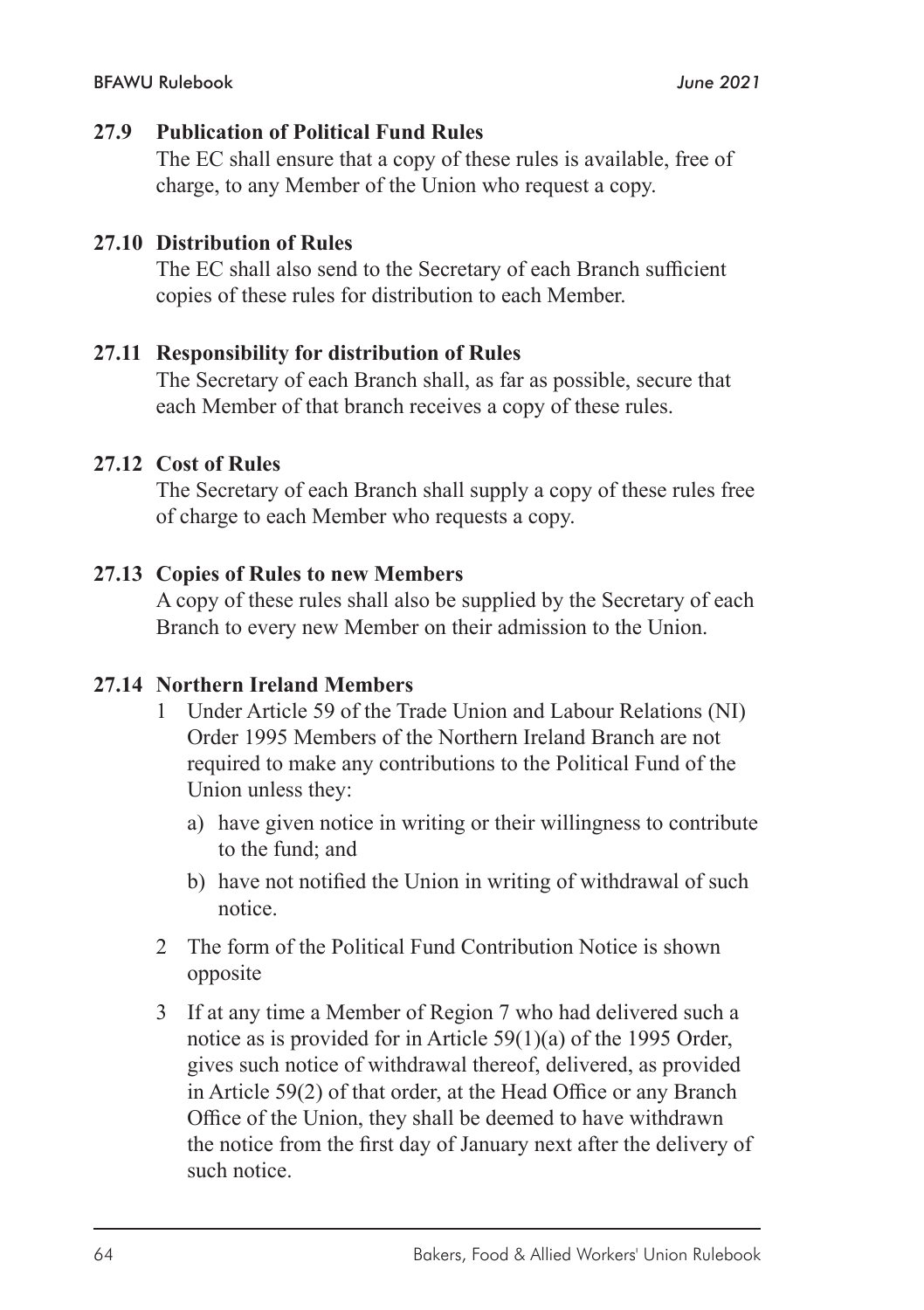Form of Political Fund Contribution Notice:

| POLITICAL FUND (CONTRIBUTION NOTICE)                                                                                                                                                                                                                                                                                                                                                                                                                                                                                                               |  |
|----------------------------------------------------------------------------------------------------------------------------------------------------------------------------------------------------------------------------------------------------------------------------------------------------------------------------------------------------------------------------------------------------------------------------------------------------------------------------------------------------------------------------------------------------|--|
| Member's Branch Name                                                                                                                                                                                                                                                                                                                                                                                                                                                                                                                               |  |
| I hereby give notice that I am willing, and agree to<br>contribute to the Political Fund of the Union and I<br>understand that I shall in consequence, be liable to<br>contribute to that fund and shall continue to be so liable,<br>unless I deliver at the Head Office or some other Branch<br>office of the Union, a written notice of withdrawal. I also<br>understand that after delivering such notice of withdrawal<br>I shall continue to be liable to contribute to the Political<br>Fund until the next following first day of January. |  |
|                                                                                                                                                                                                                                                                                                                                                                                                                                                                                                                                                    |  |
|                                                                                                                                                                                                                                                                                                                                                                                                                                                                                                                                                    |  |
|                                                                                                                                                                                                                                                                                                                                                                                                                                                                                                                                                    |  |
|                                                                                                                                                                                                                                                                                                                                                                                                                                                                                                                                                    |  |
| Dated this Day of 20                                                                                                                                                                                                                                                                                                                                                                                                                                                                                                                               |  |

- 4 The notice referred to in Article 59(1)(a) of the 1995 Order may be delivered personally by the Member or by any authorised agent of the Member, and any notice shall be deemed to have been delivered at the Head Office or Branch Office of the Union if it has been sent by post properly addressed.
- 5 All contributions to the Political Fund of the Union from Members of the Union who are liable to contribute to that fund shall be levied and made separately from any contributions to the other funds of the Union.
	- a) The Political Fund contribution rate shall be set by the Executive Council to be expressed as proportion of every whole pound of contributions paid by each working Member per quarter payable in the final week of each quarter and such sum is included in the above weekly scales.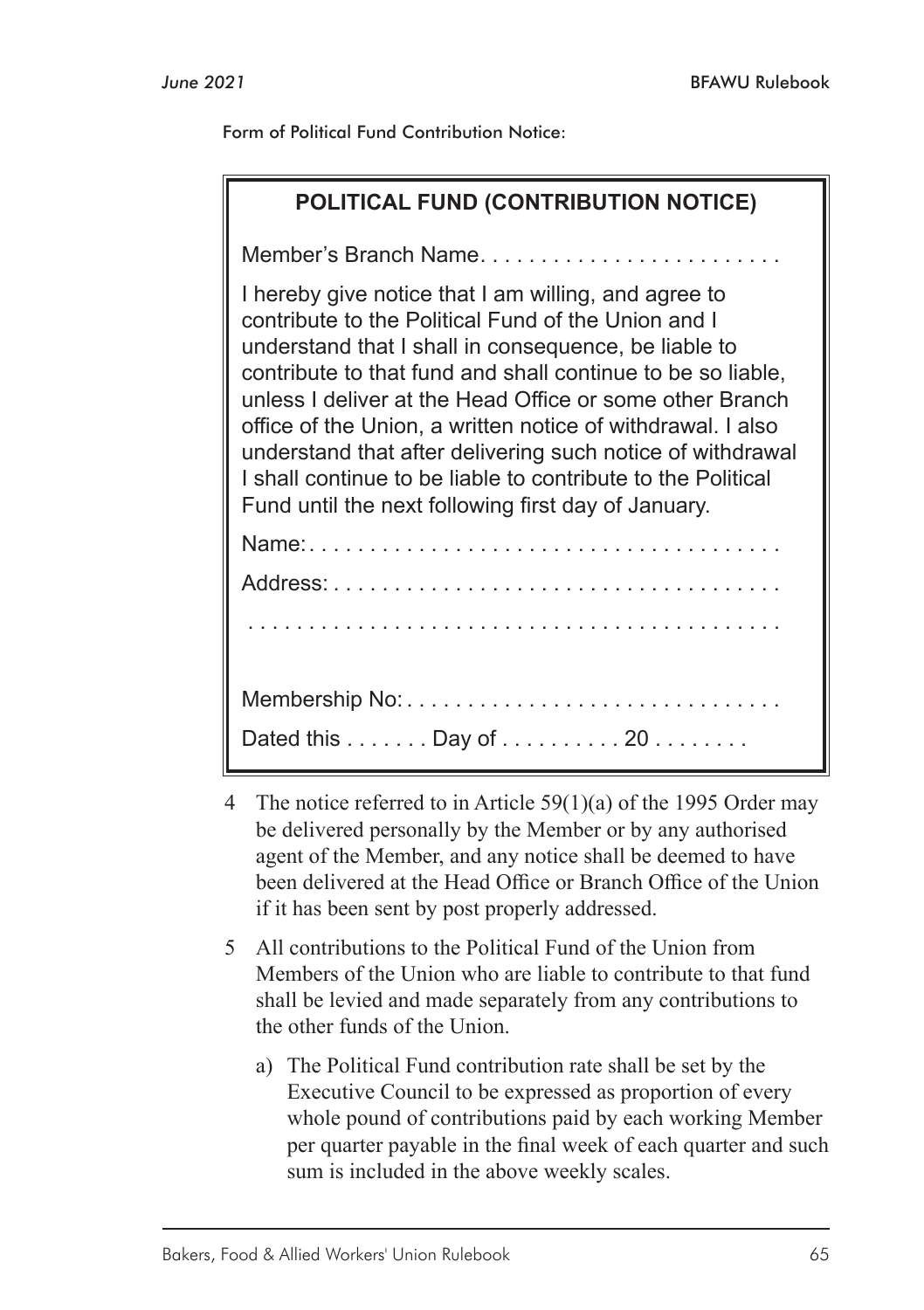- b) For the purpose of enabling each Member of the Union to know in respect of any such periodical contribution what portion, if any, of the sum payable by the Member is a contribution to the Political Fund, it is hereby provided that the prevailing rate of the Political Fund contribution shall be published on the Union's website and in the Union's main journal. Any Member may also request it by emailing politicalfund@bfawu.org or by writing to Stanborough House, Great North Road, Stanborough, Welwyn Garden City, Hertfordshire AL8 7TA
- 6 Any Member of Region 7 who wishes to complain about a breach of the statutory requirements under Article 71(2) to (5) of the 1995 Order should contact the Northern Ireland Certification Officer, 10-16 Gordon Street Belfast BT1 2LG.

Where a complaint relates to the statutory provisions of Great Britain law, Northern Ireland Members should contact: Lower Ground, Fleetbank House, 2-6 Salisbury Square, London EC4Y 8JX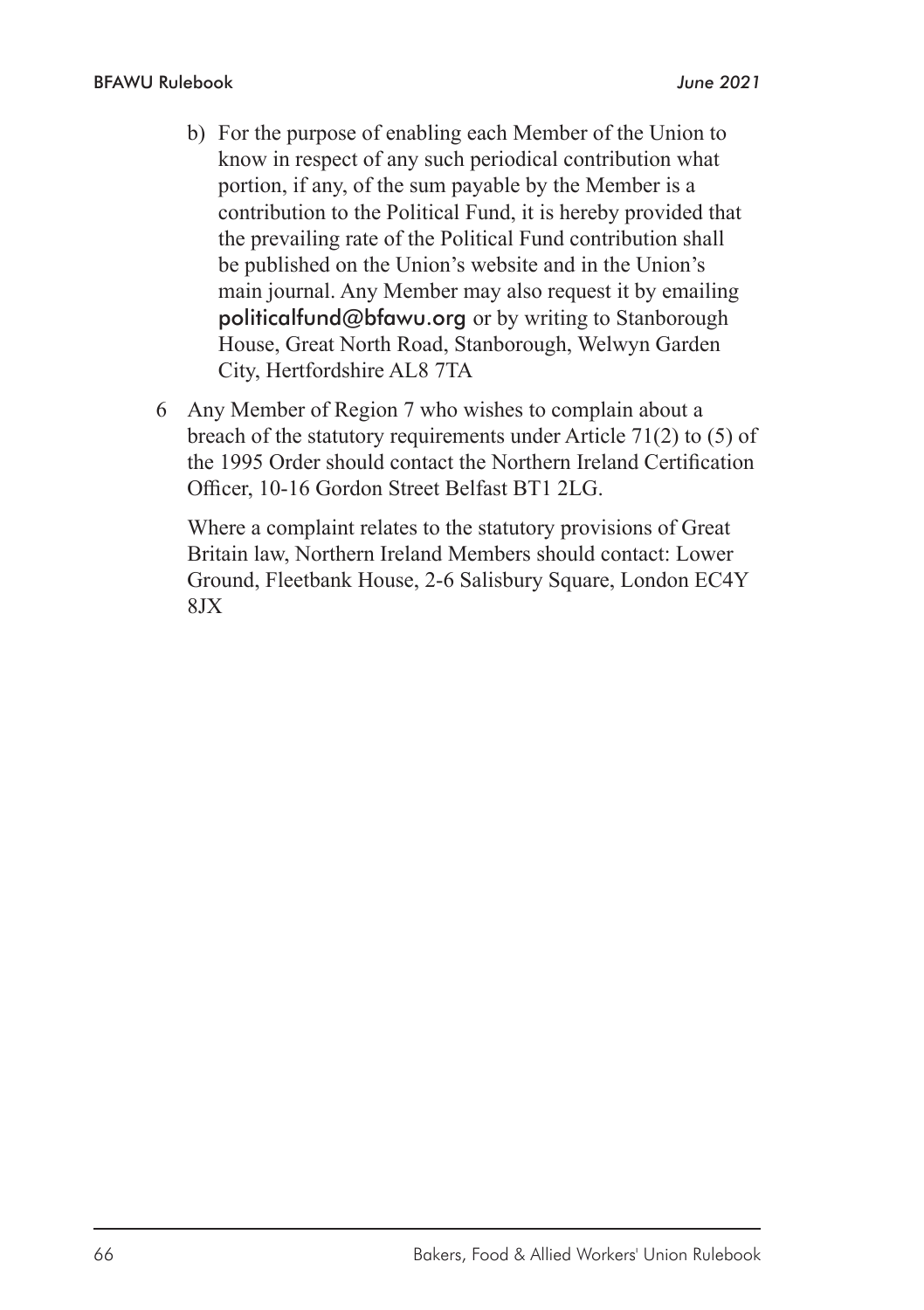#### **28.1 Benevolent Funds**

Each Region shall have the option of forming its own Benevolent Fund.

## **28.2 Fund names and subscription**

These Funds shall be know as the Benevolent Fund of the Region of the Bakers, Food and Allied Workers' Union concerned, and shall be raised by contributions, voluntary subscriptions and/or such other methods as may be approved form time to time by the EC.

## **28.3 Regions responsible for operation of funds**

Each Region shall make rules to cover the operation of their Benevolent Fund, subject to the rules, and any subsequent alteration being approved by a majority of the Members of the said Fund, and receiving the approval of the EC.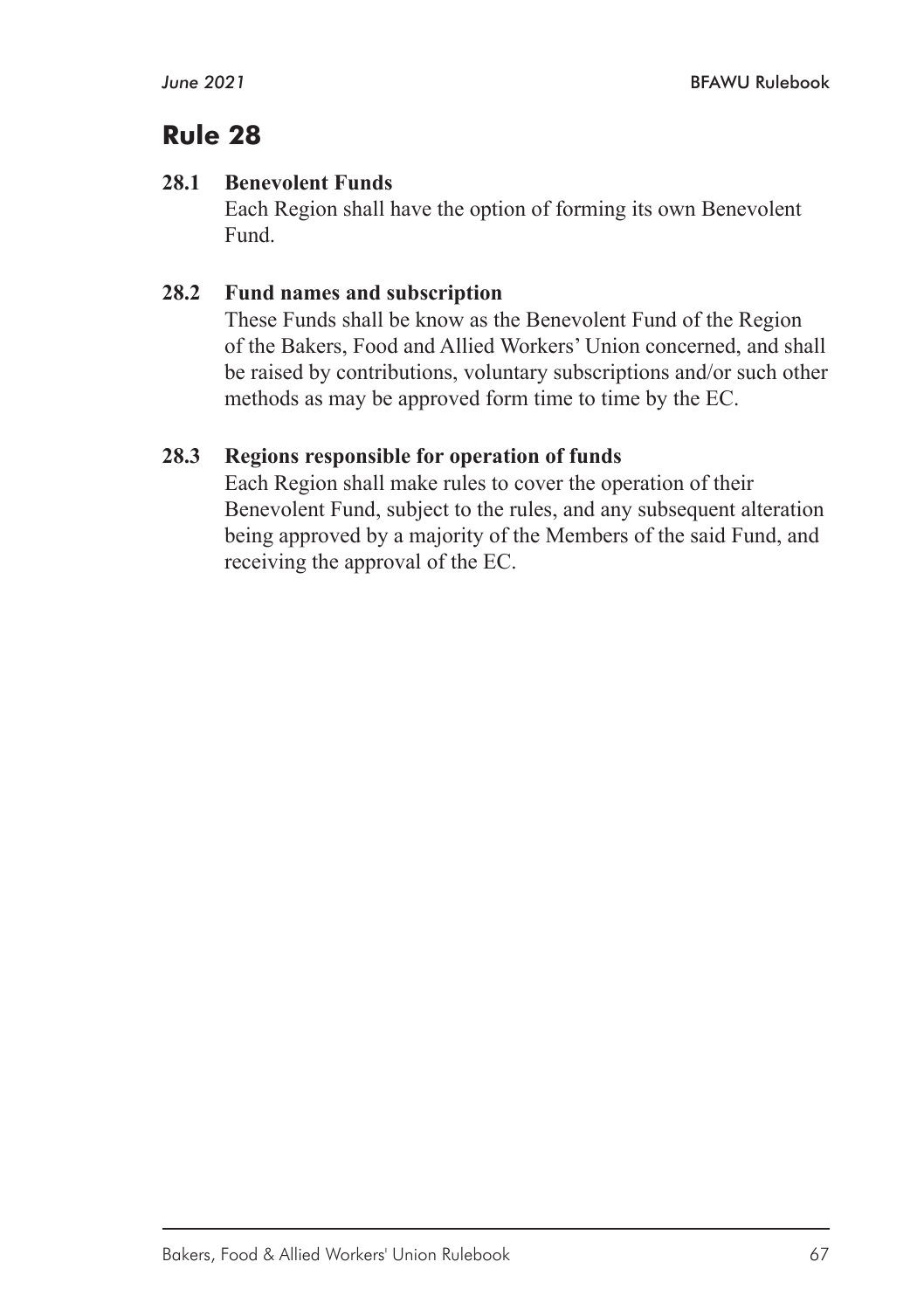#### **29.1 Strike Fund**

The Union shall establish a strike fund. The said governed by the General Secretary and the National President. The fund could be raised from branches, Regional Councils at Annual Conference and the generosity of the National Executive Committee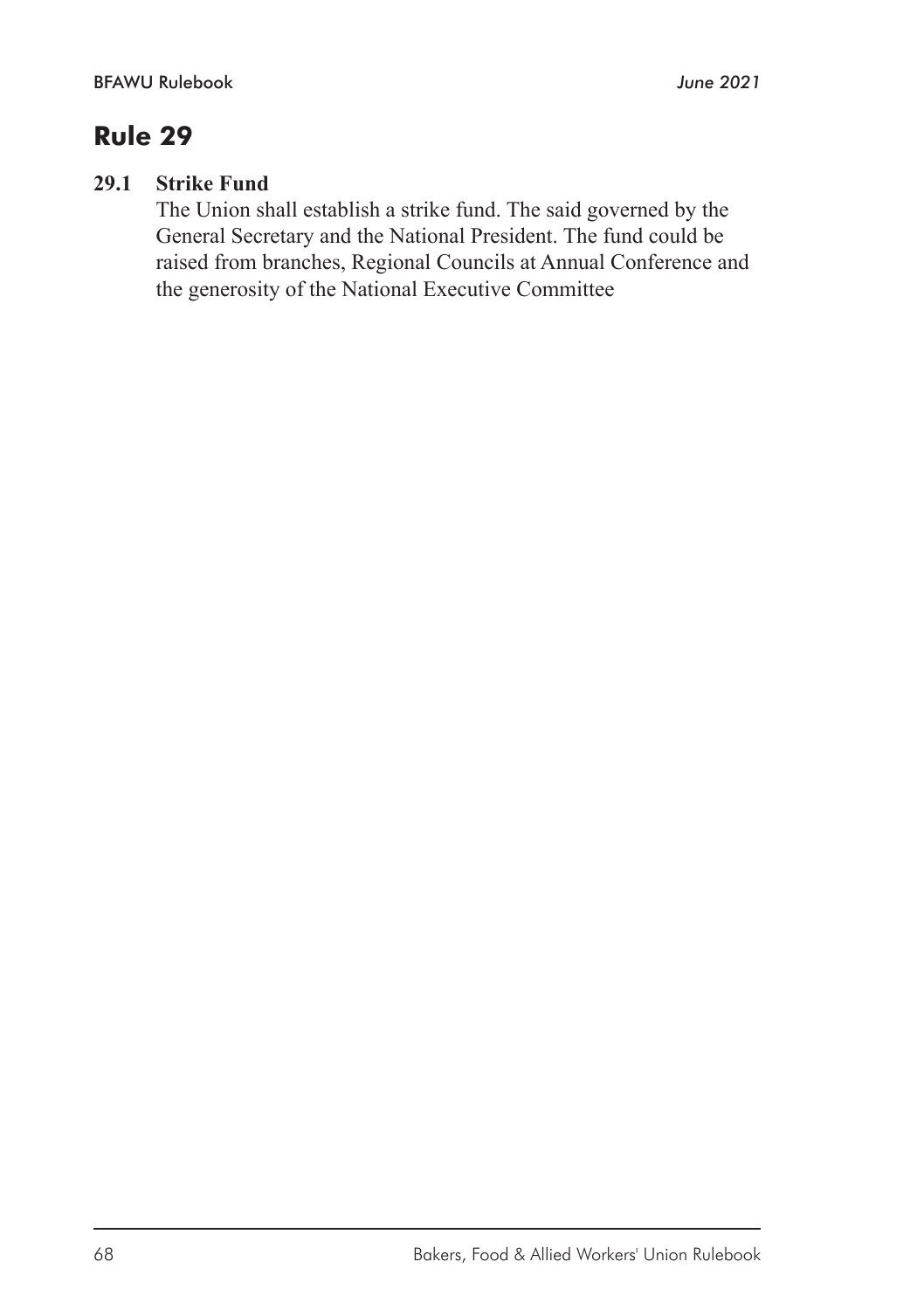# **Appendix**

This Appendix shall form part of the Rules of the Union.

# **Standing Orders**

These standing order shall apply to all meetings conducted under the auspices of the Union.

## **1 Quorum**

Each Board, Committee or Branch shall fix its own quorum. If within half-an-hour for the time appointed for the meeting to commence there is not a quorum present, the meeting shall be cancelled.

## **2 Order of Business**

An Agenda shall be prepared by the Secretary and be sent to the Members before the meeting or be read out by the Chairperson at the opening. It shall be drawn up in the following order:

- a) Minutes of the previous meeting and matters arising
- b) To receive and consider the Financial Statement and Auditor's Report
- c) To receive and consider the Secretary's Reports
- d) To receive and consider Correspondence
- e) To receive and consider Reports
- f) To consider Resolutions
- g) To consider Appeals
- h) To consider Any Other Business.

## **3 Suspension of Standing Orders**

In the event of matter of urgency the Chairperson shall accept a motion for the suspension of Standing Orders. The Member moving each suspension must clearly state the nature and urgency of the business, the number of Standing Orders affected, and the time (not exceeding thirty minutes) for which suspension is required. At the option of the meeting a further extension may be allowed but no suspension shall take place except by a two-thirds majority vote of the Members present. Standing Order No.13 shall not, in any circumstance, be suspended.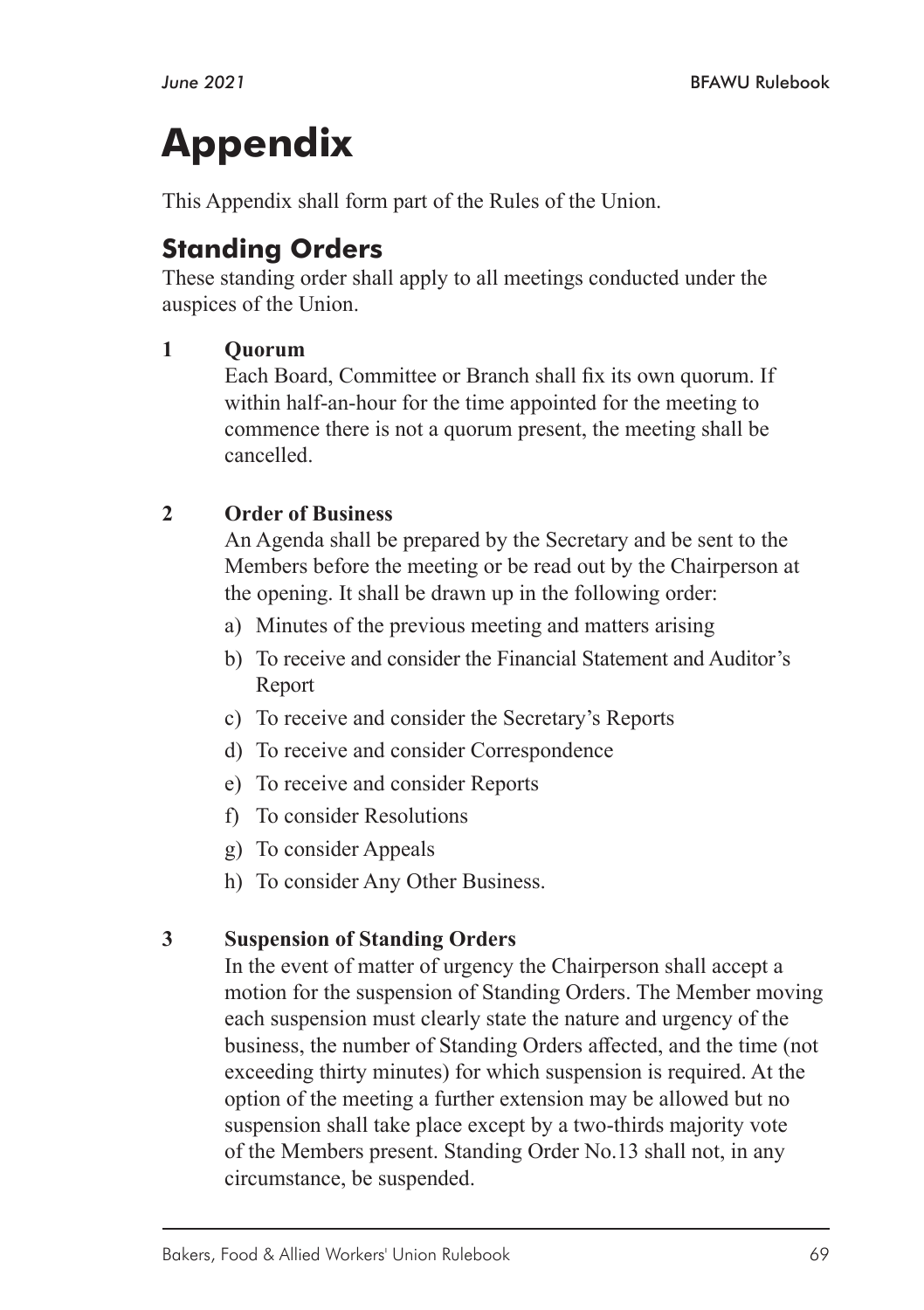#### **4 Minutes**

The Secretary shall print and circulate all Minutes. No motion or discussion shall be allowed on the Minutes except in regard to their accuracy. After confirmation of the Minutes they shall be signed by the President and the Members shall then be at liberty to ask questions arising out of them.

Such questions shall be allowed for information purposes only and no debate on the policy outlined in the minutes shall take place.

#### **5 Selection of Speakers**

Except during Committee meetings, Members shall stand when speaking and shall address the President as Mr. Chairperson. When more than one Member rises to speak, the first to rise shall be given preference, the decision resting with the Chairperson, but the Member who rose immediately after the first one shall have the right to speak at the cost of such Member's address.

#### **6 Chairperson's Ruling**

If the Chairperson rises to call a Member to order or for any other purpose connected with the proceedings, the Member speaking shall thereon resume their seat, and no other Member shall rise until the Chair be resumed. The ruling of the Chairperson on any question under Standing Orders, or on points of order or explanation shall be final unless challenged and unless a majority of the Members present vote to the contrary.

#### **7 Interruption**

No Member shall interrupt when another Member is addressing the Chair except to raise a point of order or a point of correction, which shall be dealt with immediately by the Chairperson. If a Member refuses to obey the Chairperson they shall be named by the Chairperson. They shall thereupon be expelled from the room and shall not be allowed to enter again until an apology, satisfactory to the meeting, be given. No Member shall leave the meeting before its conclusion with out the permission of the Chairperson.

#### **8 Speakers**

No Member shall be allowed to speak more than once on any subject before the meeting, unless in Committee, or on a point of order or explanation, except the mover of the original motion.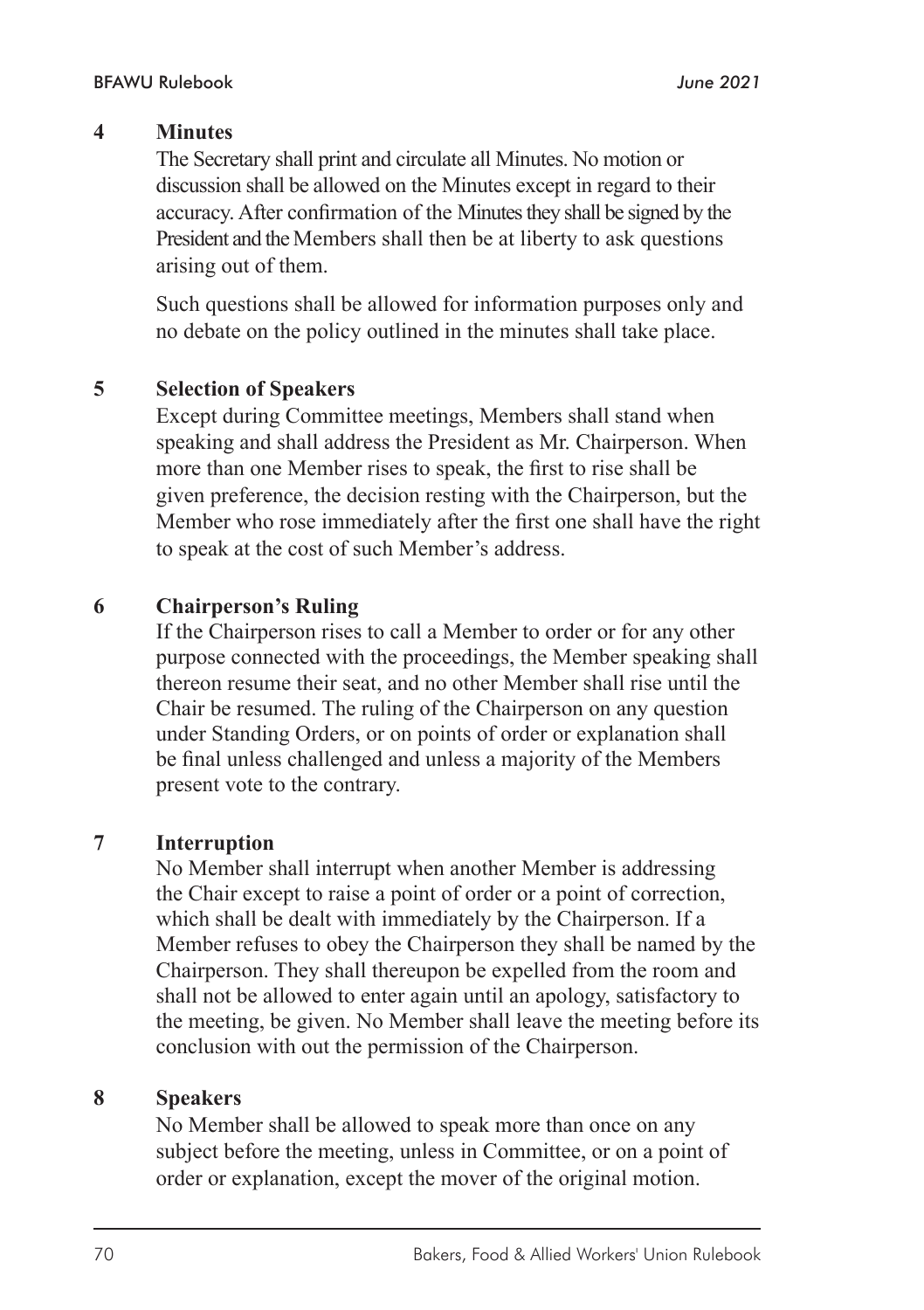Movers of motion shall be allowed 10 minutes to move, and 10 minutes to reply to the discussion. Other speakers shall be allowed five minutes. The motion shall be put immediately the mover has replied.

The time limit shall not apply for speakers giving a special address or report.

Members wishing to raise points of order or explanation must first obtain the permission of the President, and must rise immediately the breach has occurred. Any Member may formally second any motion or amendment and reserve their speech until a later period in the debate.

#### **9 Motions and Amendments**

The first proposition on any particular subject shall be know as the original motion, and all succeeding propositions on that subject shall be called amendments. No amendment shall have for its purpose the destruction of the principle contained in the original motion. Every motion or amendment must be moved and seconded by Members present at the meeting before they can be discussed and, wherever possible, must be set forth in writing. When an amendment is moved to an original motion no further amendment shall be discussed until the first amendment is disposed of. Notice of any further amendment must be given before the first amendment is put to the vote.

#### **10 Substantive Motions**

If an amendment is carried, it displaces the original motion and itself becomes the substantive motion, whereupon any further amendment relating to any portion of the substantive motion may be moved, provided it is consistent with the business and has not been covered by an amendment or motion which has been previously rejected. After the vote on each succeeding amendment has been taken, the surviving proposition shall be put to the vote as the main question, and if carried shall then become a resolution of the meeting.

#### **11 Right of Reply**

The mover of the original motion shall have the right of reply at the close of the debate upon such motion, but shall introduce no new matter. The question shall then be put to the vote immediately and under no circumstances shall any further discussion be allowed once the question has been put from the Chair. The mover of an amendment shall not be entitled to reply.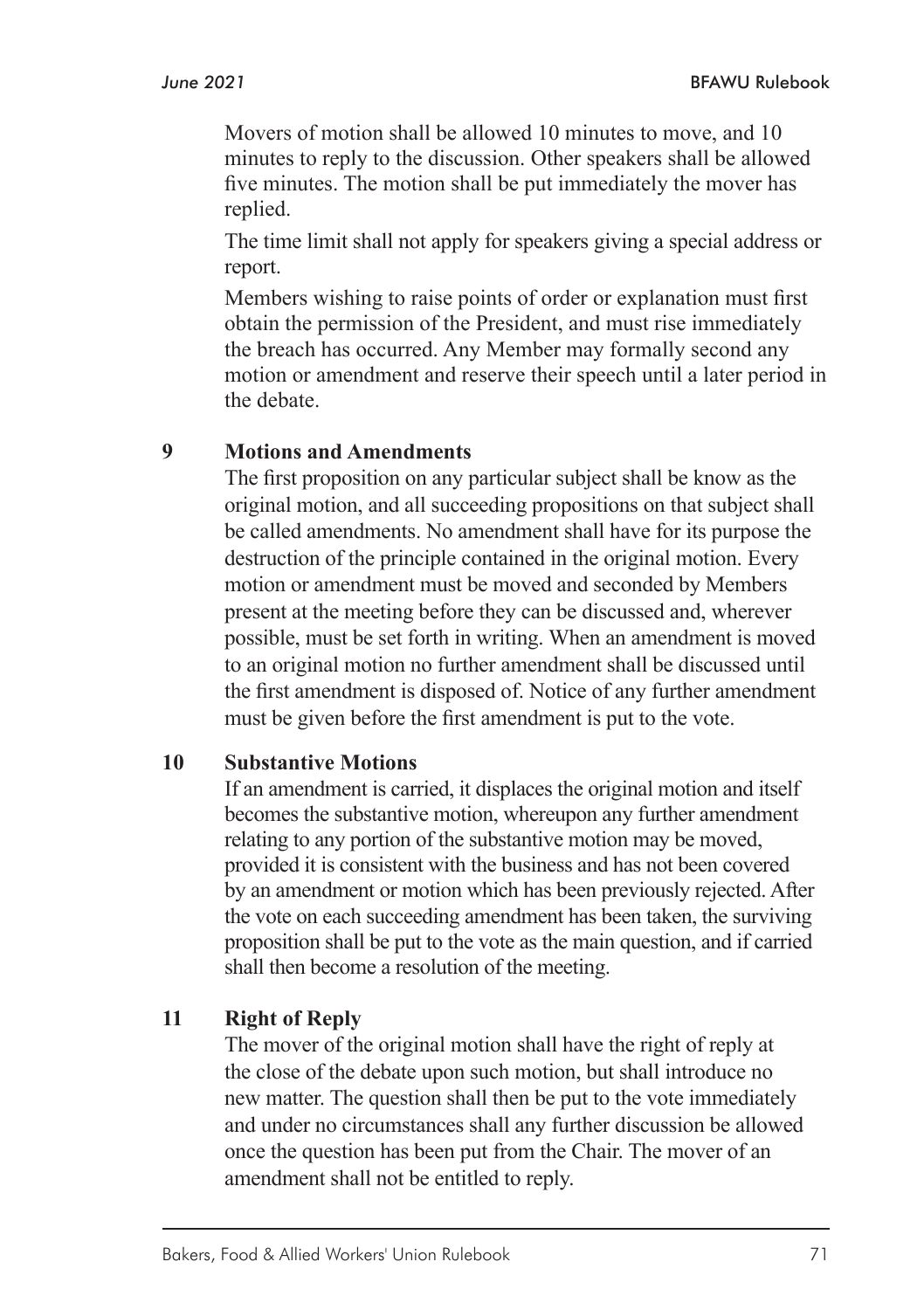#### **12 Withdrawals or Additions**

No motion or amendment which has been accepted by the Chairperson shall be withdrawn without the consent of the meeting. Neither shall any rider or addendum be added to a motion which has been accepted without such consent.

#### **13 Closing Debate**

The motions for 'next business' of the closure may be moved and seconded only by Members who have not previously spoken at any time during the debate. No speeches shall be allowed on such motions. In the event of the closure being carried, the mover of the original motion shall have the right to reply in accordance with Standing Order No.11, before the question is put. Should either of the motions mentioned in the Standing Order be defeated, fifteen minutes shall elapse before it can be accepted again by the President unless they are of the opinion that the circumstances have materially altered in the meantime.

#### **14 Adjournment**

Any Member who has not already spoken during the debate may move the adjournment of the question under discussion, but must confine their remarks to the question and must not discuss any other matter. The mover of the motion upon which the adjournment has been moved shall be allowed the right to reply on the question of the adjournment, but such right shall not prejudice their right to reply on their own motion. In the event of such a motion being lost, it shall not be moved again except in accordance with Standing Order No 14.

#### **15 Voting**

Voting shall be by simple majority on a show of hands. Where required by the Rules, or where deemed necessary by the Chairperson, the Auditors or, in their absence, two specially elected Members shall act as Scrutineers and tellers. All Members present shall vote. In the event of an equal vote the Chairperson shall have the casting vote. Any Member shall, on request, have their opposition to any decision recorded in the minutes.

#### **16 Notice of Motion**

Notices of Motion shall be sent to the Secretary in writing not less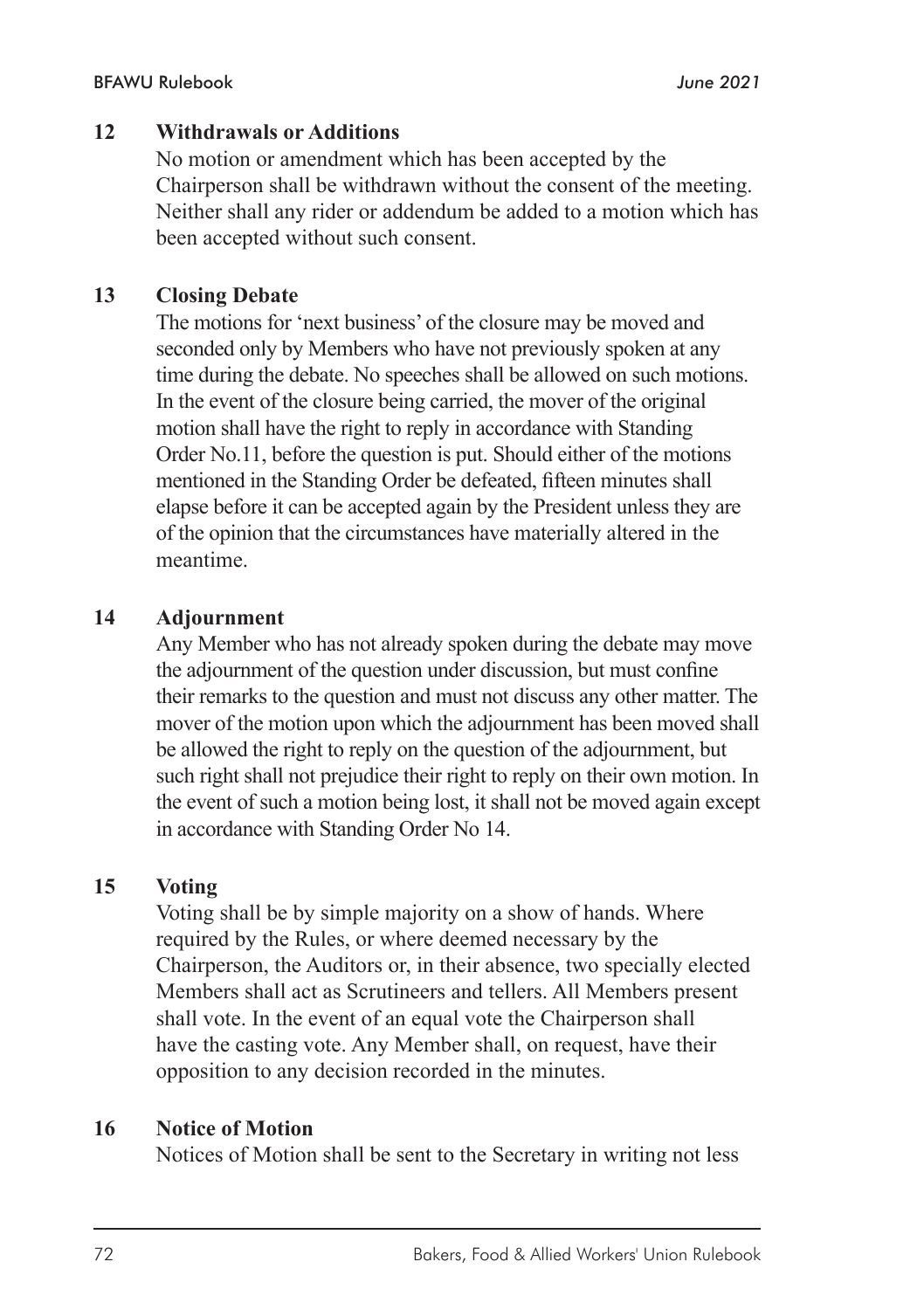than ten days before the meeting at which they are to be discussed. Such motions shall be placed on the agenda in the order in which whey are received by the secretary. Notwithstanding the provisions of this Order, it shall be competent by resolution, at any time to consider an emergency resolution.

#### **17 Rescinding a Resolution**

No resolution shall be rescinded or amended at the meeting at which it is passed. No minute shall be rescinded or amended unless notice of motion is given at a subsequent meeting. Such notice having been given, it shall lie on the table until the following meeting when it shall be considered and a decision arrived at; the Minutes shall not be rescinded or amended unless by the consent of two-thirds of the Members present at the meeting when it is considered.

#### **18 Union's Balloting procedure – Election of Officials**

Organising Regional Secretaries shall be elected by Members in the Region concerned; The National President and General Secretary shall be elected by the membership nationally, provided it complies with current legislation. In each election the following rules shall apply:

- i) The EC shall cause to be printed a number of ballot appears in the form hereinafter provided sufficient for the holding of a ballot in accordance with these ballot rules. Every such ballot paper should be stamped with the stamp or seal of the Union. No ballot paper shall be used for voting which is not so stamped.
- ii) Nothing shall be written or printed and no mark shall be made on any part of any ballot paper or envelope or be inserted in any envelope save as provided in these Rules, and in particular nothing shall be marked or indicated on any ballot paper or envelope or inserted in any envelop by any person which can in any way identify the Member voting. Any contravention of this Rule by a Member voting shall render the ballot paper invalid, and the vote shall not be counted.
- iii) The ballot shall be conducted so as to ensure that, so far as is reasonably practicable, those voting do so in secret.
- iv) Entitlement to vote in the ballot shall be accorded equally to all Members except those not in compliance with Rule (10). No Members shall be entitled to more than one vote.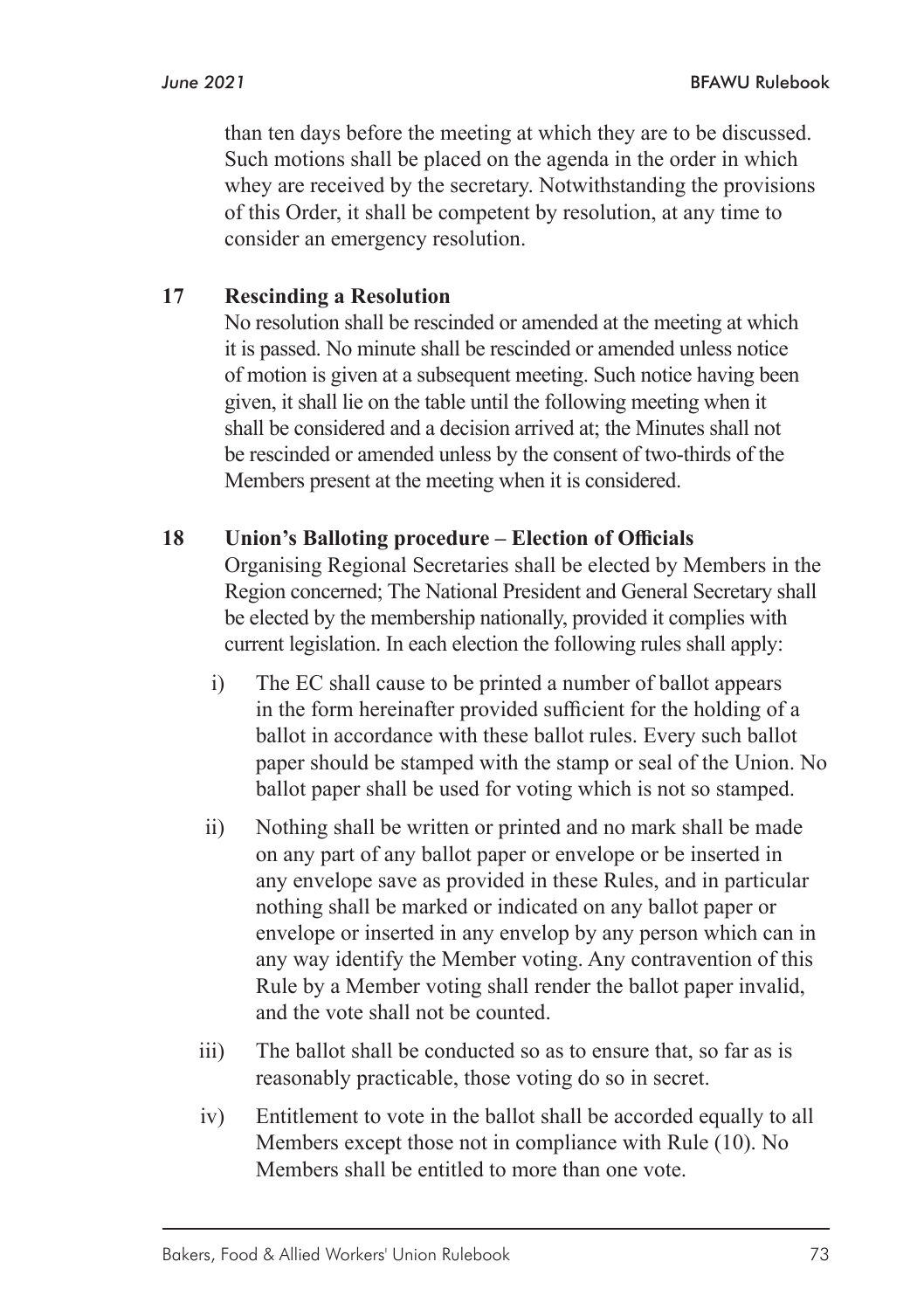v) Every ballot paper shall be in the following form:

| <b>BAKERS, FOOD AND</b>     |                                                                                                                                                                                                                                                                                                                           |  |   |  |  |  |
|-----------------------------|---------------------------------------------------------------------------------------------------------------------------------------------------------------------------------------------------------------------------------------------------------------------------------------------------------------------------|--|---|--|--|--|
| <b>ALLIED WORKERS UNION</b> |                                                                                                                                                                                                                                                                                                                           |  |   |  |  |  |
|                             |                                                                                                                                                                                                                                                                                                                           |  |   |  |  |  |
|                             |                                                                                                                                                                                                                                                                                                                           |  | П |  |  |  |
|                             |                                                                                                                                                                                                                                                                                                                           |  |   |  |  |  |
|                             | You must place a cross (X) in one, and one only, of<br>these boxes, provided above; otherwise your vote will<br>not be counted.                                                                                                                                                                                           |  |   |  |  |  |
|                             | You must not sign or make any other mark on the<br>paper; if you do your vote will not be counted.                                                                                                                                                                                                                        |  |   |  |  |  |
|                             | This paper must be enclosed in the envelope provided,<br>which you must seal. If you are voting by post, the<br>envelope must be sent so as to reach Head Office<br>before *; if it does not, your vote will not be<br>counted. If you are not voting by post, the envelope<br>must be placed in the ballot box provided. |  |   |  |  |  |
|                             | (*Insert here the date on which the counting of votes will commence.)                                                                                                                                                                                                                                                     |  |   |  |  |  |

- vi) Every Member who is entitled to vote shall;
	- a) be allowed to vote without interference from or constraint imposed by, the Union or any of its Members, officials or employees; and
	- b) so far as is reasonably practicable, be enabled to do so without incurring any cost to the Member themself.
- vii) Subject to (viii) below so far as it is reasonably practicable every Member who is entitled to vote shall:

#### **EITHER a)**

- i) be sent a ballot paper by post; and
- ii) be given a convenient opportunity to vote by post;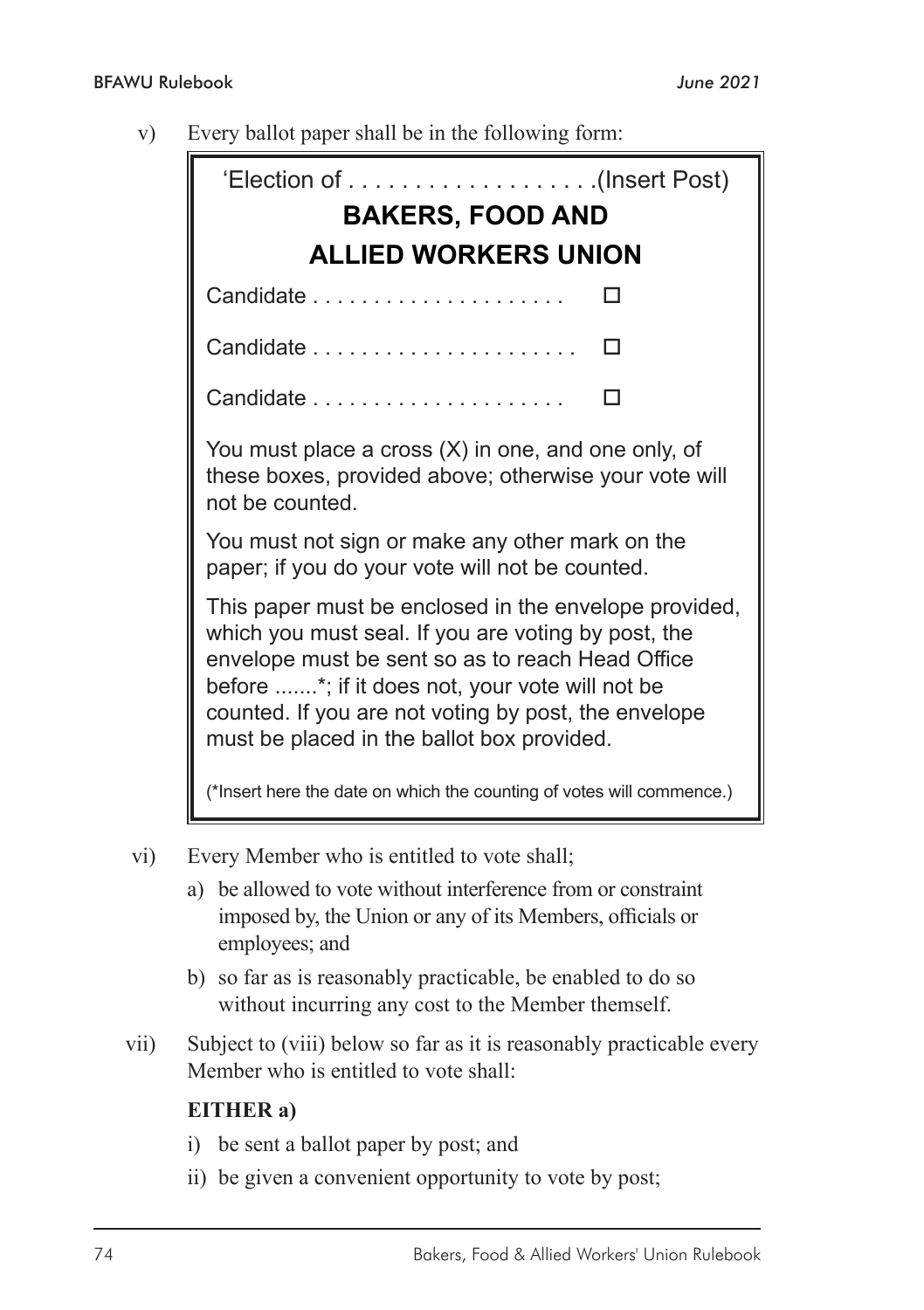#### **OR b)**

- i) have a ballot paper made available to the Member; and
- ii) be given an opportunity to vote immediately before, immediately after, or during their working hours and at their place of work or at a place which is more convenient for the Member.
- viii These ballot rules are not complied with, even though it is not reasonably practicable for paragraph (a) or (b) of Rule (vii) to be applied to any Member, if it is reasonably practicable for the Member to be otherwise enable to vote.
- ix) In these ballot Rules, a Member to whom paragraph (a) of Rule (vii) is applied is referred to as a Member 'given a fully postal vote' and a Member to whom paragraph (b) is applied is referred to as a Member 'given a workplace vote'.
- x) Subject to the requirements of Rules (iv) to  $(vii)$ 
	- a) Rules  $(xiv) (xviii)$  shall apply in relation to Members given a fully postal vote; *and*
	- b) Rules  $(xix) (xxx)$  shall apply in relation to Members given a workplace vote
- xi) The Union shall at the request of any Member supply the Member with a copy of these ballot rules free of charge.
- xii) The EC. shall determine the date on which the counting of the votes will commence.
- xiii) Notice shall be published in such a manner as notices are usually given by the Union to its Members that a ballot will take place for the election of  $\dots$  . . . . . . . . . . . (position) and that the Union will, on request, supply any Member with a copy of these ballot rules free of charge.

The notice shall also specify, as appropriate:

- a) the date by which the ballot papers will be sent to Members given a fully postal vote (as determined under Rule (xiv));
- b) the date by which the workplace ballots will be taken (as determined under Rule (xx) (b)); *and*
- c) the date before which the ballot papers returned by post must reach Head Office (under Rule (xviii)).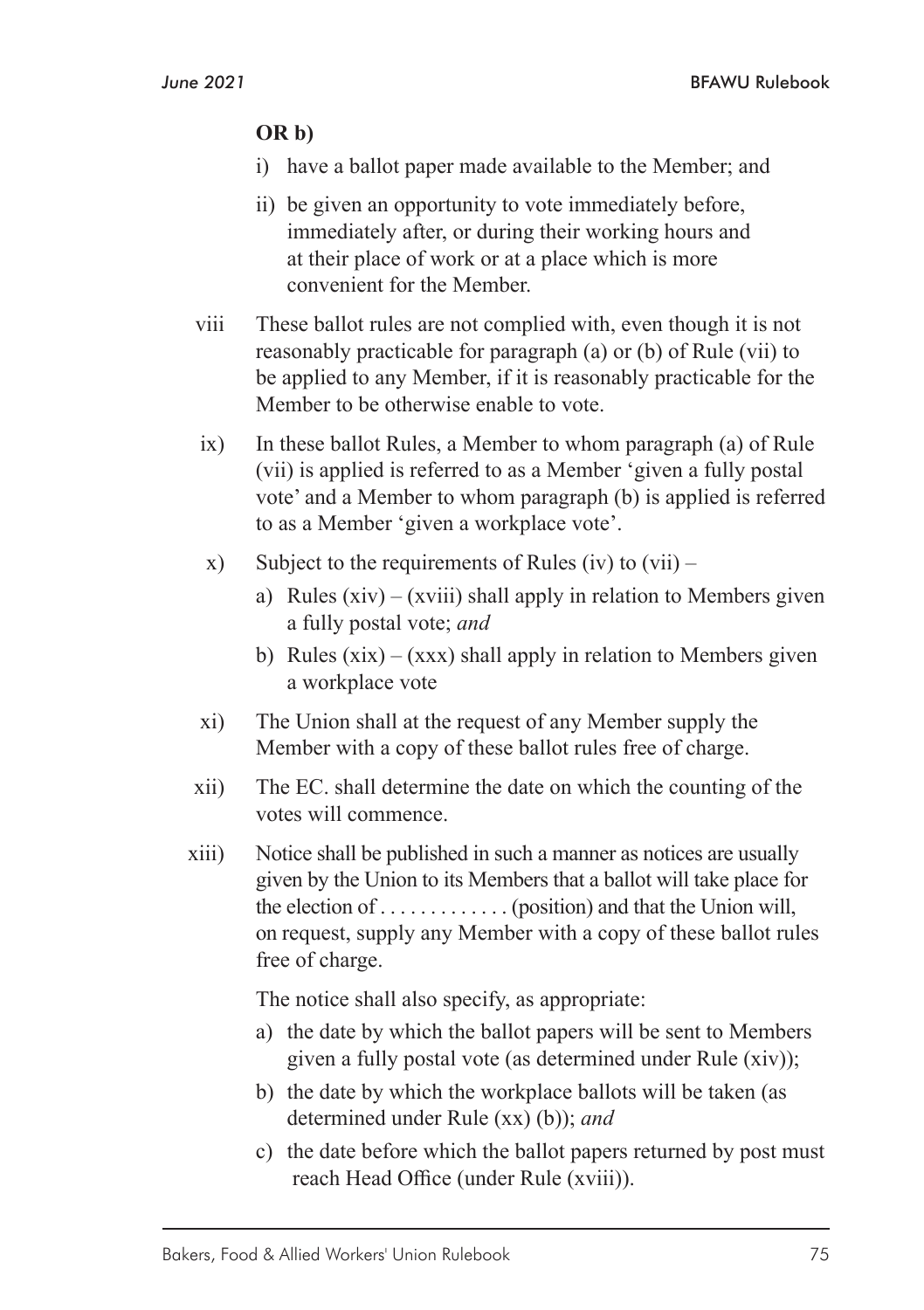#### **Rules for Members given a Fully Postal Vote**

- xiv) Where any Members are given a fully postal vote the EC. shall determine the date by which the ballot papers shall be sent to those Members, which shall be not less than three weeks before the date on which the counting of votes will commence.
- xv) The EC shall secure that every Member given a fully postal vote has sent to the Member at their proper address and by post and (unless Rule (xvi) applies) by the date determined under Rule (xiv):
	- a) a ballot paper, and:
	- b) an envelope capable of being sealed on which is printed or written 'Ballot' and 'Ballot' and which is addressed to 'General Secretary, Bakers, Food and Allied Workers' Union' followed by the address of the Head Office. The envelope shall bear a postage stamp or mark showing that the envelope may be returned to the Head Office by post without direct cost to the voter.
- xvi) Where in the particular circumstances (whether because it was not originally intended that they should be given a fully postal vote), it is not, or it is no longer, reasonably practicable for the Member to be sent a ballot paper and envelope by the date determined under Rule (xiv), a ballot paper and envelope shall be sent to the Member under Rule (xv) as soon as is reasonable practicable after that date, so as to give the Member a convenient opportunity to vote by post.
- xvii) The name of each Member to whom a ballot paper is sent shall be checked off or recorded in a list or other records of Members.
- xviii) Every Member given a fully postal vote who desires to vote must return their ballot paper by post, duly marked and in the envelope provided, to arrive at Head Office before the date on which the counting of votes is to commence; and the General Secretary shall ensure that such envelopes are placed unopened, as and when received, in a locked receptacle and are so retained until the time fixed for the counting of the votes.

#### **Rules for Members given a Workplace Vote**

xix) For each place of work, or other places more convenient to the voter, which is to be used for voting by Members given a workplace vote, the EC shall secure that two Scrutineers at least are appointed to be in charge of the taking of the ballot.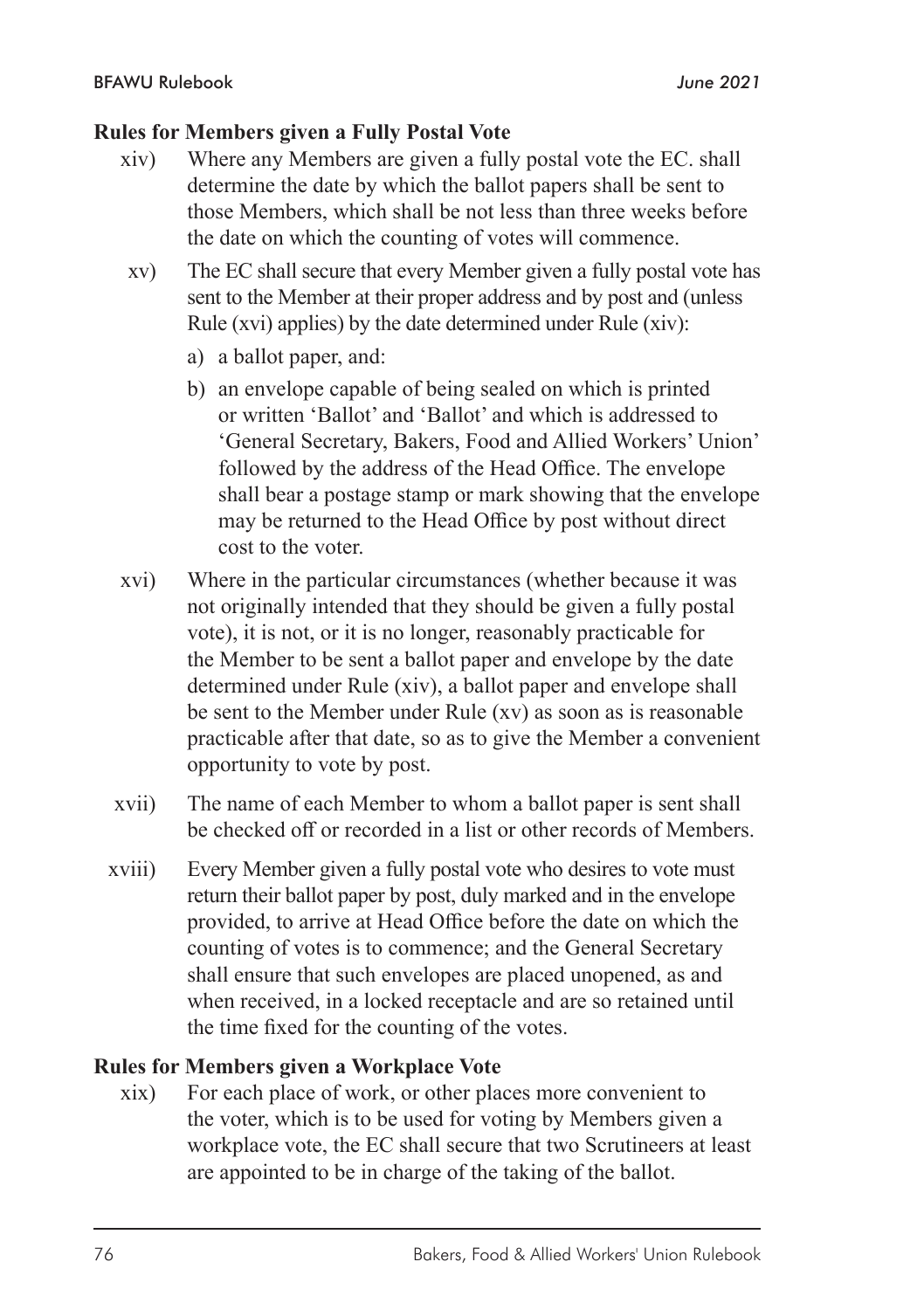- xx) Where any Members are given a workplace vote the EC shall
	- a) determine the date by which the ballot papers shall be supplied to the Scrutineers;
	- b) determine the dates by which the ballots shall be taken at the places of work or other places more convenient for the voters;
	- c) cause to be determined the time or times and the place at which the ballot at each place of work or other place shall be taken. The times and places chosen shall be such as to give every Member given a workplace vote an opportunity to vote immediately before, immediately after, or during their working hours and at their place of work or at a place more convenient to the Member; and
	- d) secure that any Member who cannot be given a workplace vote (whether because on holiday, sickness on the day/ days of the workplace ballot or otherwise) shall, so far as is reasonably practicable, be given a fully postal vote as required by Rule (vii).
- xxi) The EC shall secure that, by the date determined under Rule (xx) (a), the Scrutineers are supplied with a number (sufficient for the number given a workplace vote at the place in respect of which they have been appointed) of:
	- a) ballot papers; and
	- b) envelopes capable of being sealed.
- xxii) So far as is reasonably practicable, every Member given a workplace vote shall be informed of the time or times and place at which they will be able to vote.
- xxiii) At every place where a Member is to be given a workplace vote, a notice stating the time or times and place of ballot at that place, shall be posted up at the location(s) at which the Union notices are customarily posted and so far as is reasonably practicable shall be kept posted up for at least fourteen days before the earliest time appointed for the taking of the ballot.
- xxiv) A separate room or, if that is not practicable, a separate part of a room shall be used for the taking of the ballot and the Union shall provide writing materials and a locked ballot box from the commencement of the ballot until the box is opened under Rule  $(xxx)$ .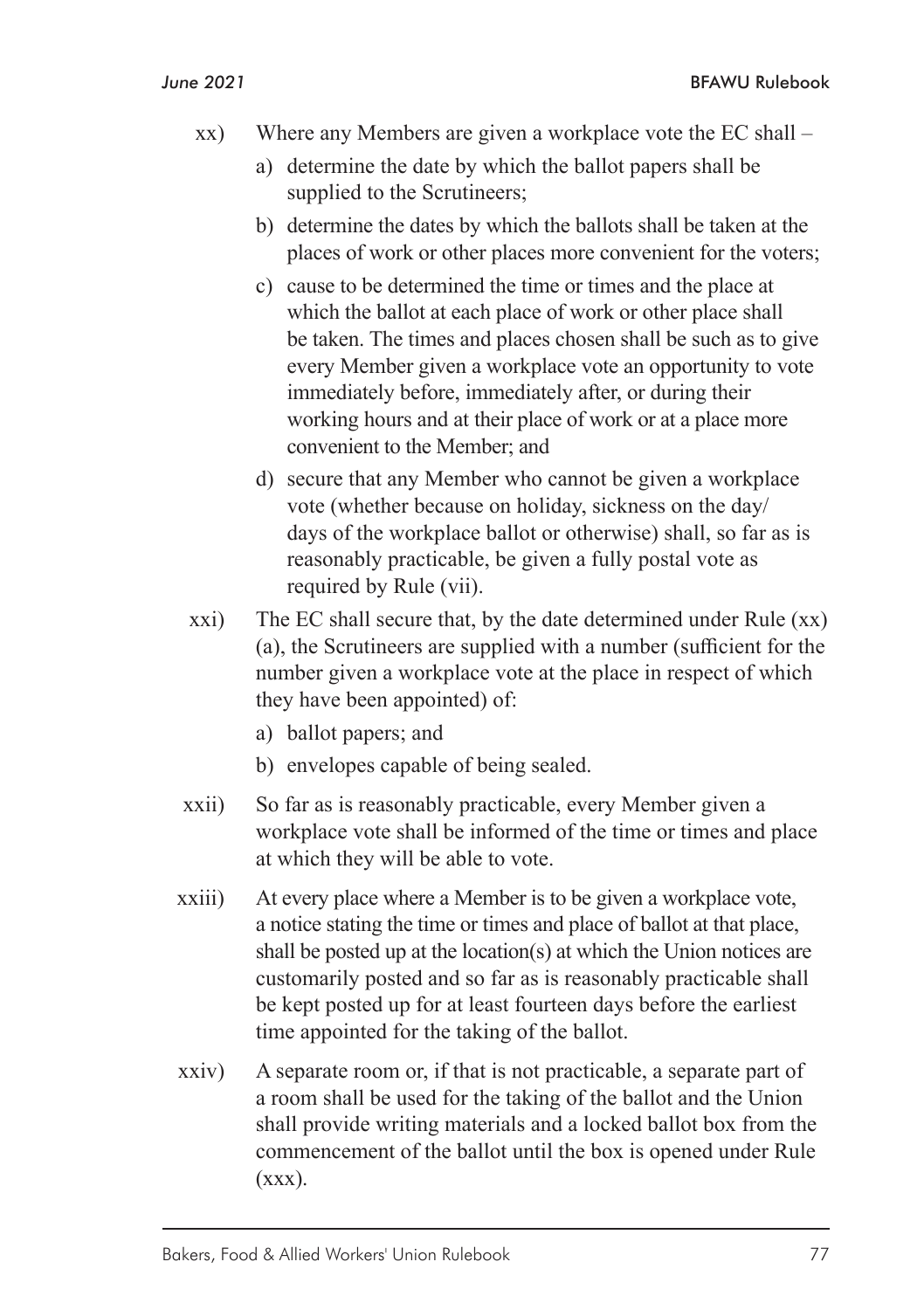The Scrutineers shall be responsible for the ballot box being kept locked and for the safe custody of the ballot box at all times.

- xxv) Two Scrutineers shall be present throughout the taking of the ballot. No other person shall be present in the room or part of the room as the case may be, during the voting except the Members who are actually voting.
- xxvi) Each Member of the Union given a workplace vote, on presenting themselves at the appropriate place and time for the purpose of voting, shall be handed a ballot paper and an envelope by a Scrutineer. The Scrutineer shall then check off or record the name of the Member in a list or other record of **Members**
- xxvii) The Member shall make their cross on the ballot paper secretly and shall not show their ballot paper to any person, but shall place it in the envelope, which they shall seal and place the same in the ballot box and immediately leave the room or part of the room as the case may be.
- xxviii) No Member voting or other person shall take any ballot paper out of the voting room and no paper shall be deposited in the ballot box other than the ballot papers and envelopes deposited therein by the Members voting or by a Scrutineer as provided in Rule (xxix).
	- xxix) If any Member voting satisfies the Scrutineer that they are incapacitated by any physical cause from voting in the manner prescribed by these rules or is unable to read, the Scrutineer shall mark the ballot paper in the manner directed by the Member and shall forthwith place the ballot paper in the envelope, which they shall close and place in the ballot box.
	- xxx) At the conclusion of the voting all ballot papers which have not been used for voting shall be destroyed by the Scrutineers. The Scrutineers shall then open the ballot box and remove the envelopes therein unopened and place them in one or more packets which they shall seal and forthwith sent to the counting officers at the Head Office. The General Secretary shall secure that such sealed packets are placed unopened, as and when received, in a locked receptacle and are so retained until the time fixed for the counting of the votes.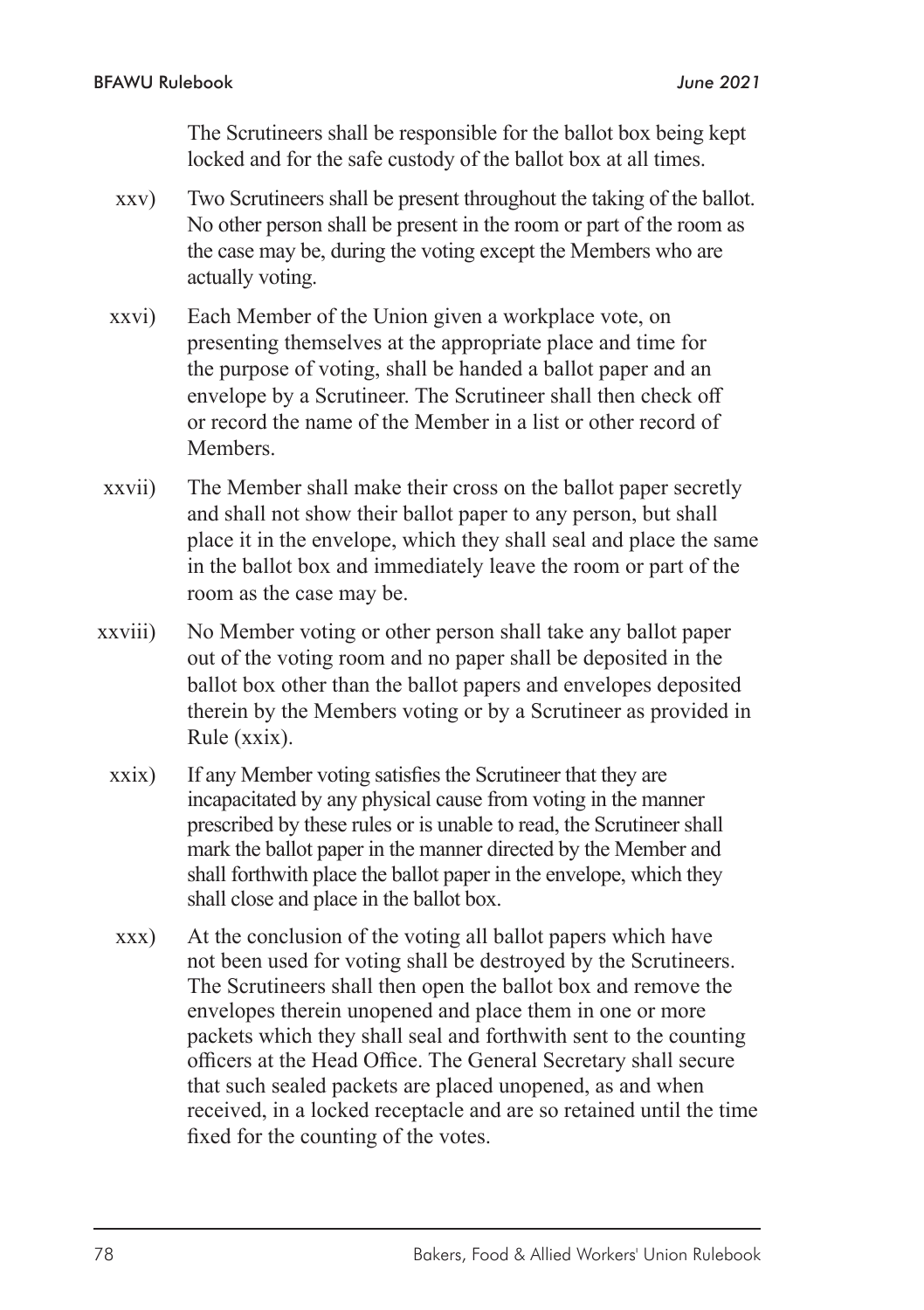#### **Counting Rules**

- xxxi) The ballot shall be conducted so as to secure that the votes given in the ballot are fairly and accurately counted (any inaccuracy in the counting being disregarded for the purpose of this Rule if it is accidental and on a scale which could not affect the result of the ballot).
- xxxii) The EC auditors appointed under Rule 21.2 shall be the counting officers and, at the date and time appointed for the counting of the votes, the counting officers shall supervise the destruction of any ballot papers at the Head Office which have not been used for voting, the opening of packets and envelopes received under Rules (xviii) and (xxx) and the counting of the votes. No persons shall be present at the count other than the counting officers, those acting under their supervision and the General Secretary and as many Members of the EC as desire to attend.
- xxxiii) The counting officers shall decide whether any ballot paper shall be rejected as being invalid under Rule (iii) and shall forthwith separate any paper so rejected and mark it 'Rejected'.
- xxxiv) The total number of votes given for each candidate and the total number of votes rejected shall be recorded in a return signed by the counting officers.

 The return shall be forthwith posted up and kept posted up in a conspicuous place accessible to Members at the Head Office of the Union for at least one month.

A copy of the return shall be printed in the next available issue of the Journal and all branches will be made aware of the ballot result.

xxxv) The EC shall secure that the ballot papers which have been counted and those which have been rejected are respectively placed in sealed parcels which are then deposited in a secure place and kept so deposited for at least six months and that the lists or other records of Members used for the ballot are also kept available for at least six months.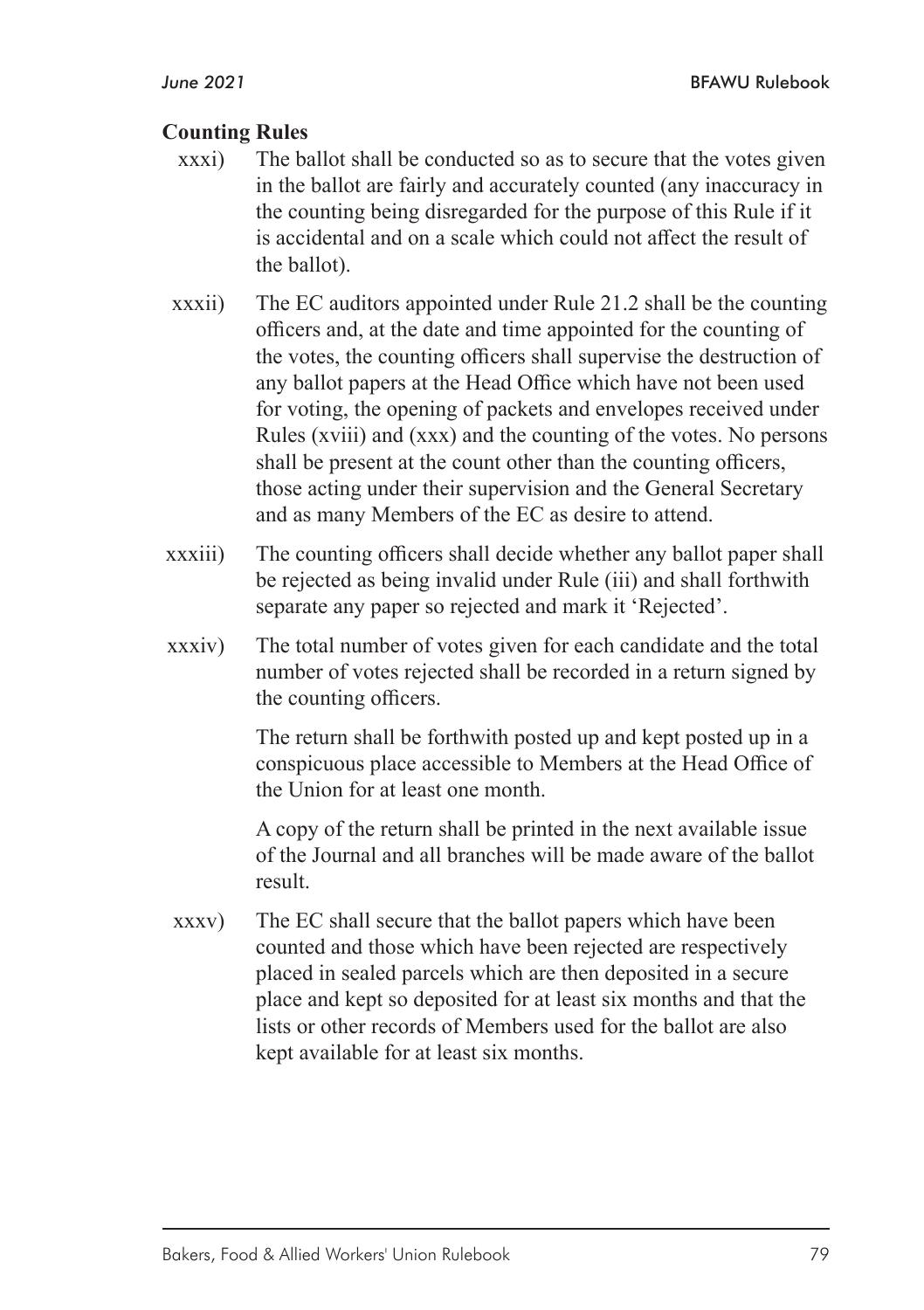# **APPENDIX 2**

This Appendix shall form part of the Rules of the Union.

# **Schedule 1 – Political Fund**

Rules that apply to Members who joined the Union before 1st of March 2018

#### **Provision of Notice to Members**

- 1 As soon as it is practicable after the passing of a resolution approving the furtherance of such political objects as an object of the Union, the EC shall ensure that a notice in the following form is given to all Members of the Union in accordance with this Rule.
- 2 The notice shall be published to Members by such methods as are customarily used by the Union to publish notices of importance to Members and shall include the following minimum requirements:
	- a) The notice shall be published in the Union's main journal which is circulated to Members; and
	- b) A copy of the notice shall be posted up and kept posted up for at least 12 months in a conspicuous place, accessible to Members, at the office or meeting place of each Branch of the Union;
- 3 The form of notice shall be as follows:

#### **Trade Union and Labour Relations (Consolidation) Act 1992**

A resolution approving the furtherance of political objects within the meaning of the above Act as an object of the Union has been adopted by a ballot under the 1992 Act. Any payments in the furtherance of any of those objects will be made out of a separate fund, the Political Fund of the Union but every Member of the Union has the right to be exempt from contributing to that fund. A form of exemption notice can be obtained by or on behalf of any Member either by application at, or by post from, the Head Office or any Branch Office of the Union or from the Certification Office for Trade Unions and Employers' Associations, Lower Ground, Fleetbank House, 2–6 Salisbury Square, London EC4Y 8JX

This form, when filled in, or a written request in a form to the like effect, should be handed or sent to the Secretary of the Branch to which the Member belongs.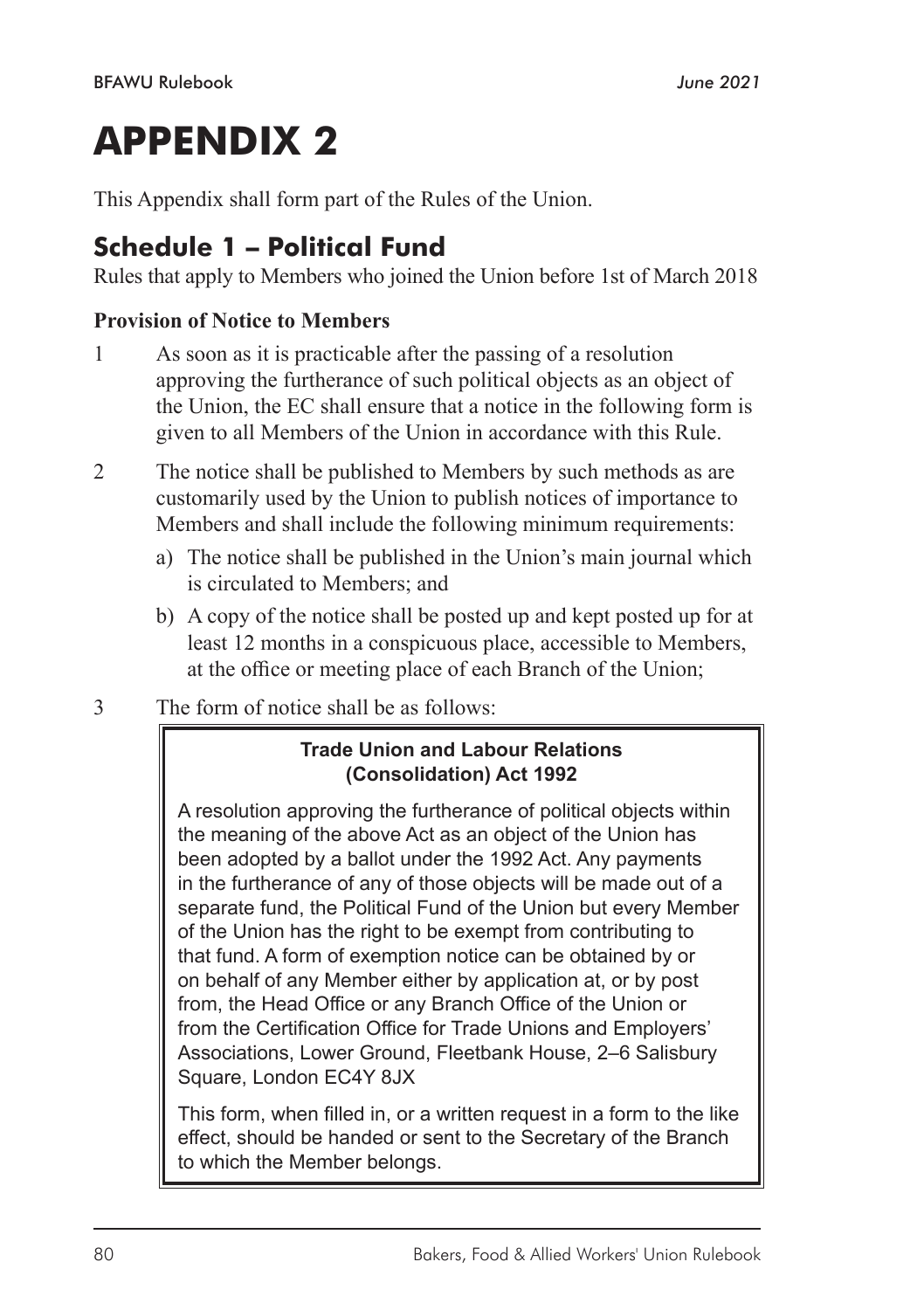4 The Secretary of each branch shall also take steps to secure that every Member of the Branch, so far as is reasonably practicable, receives a copy of the notice, and shall supply a copy to any Member who on request. The EC shall provide the Secretary of each Branch with a number of copies of the notice sufficient for these purposes.

#### **Notice of Exemption**

5 Any Member of the Union may at any time give notice on the form of exemption notice specified in paragraph 6 below, or by a written request in a form to the like effect, that they objects to contribute to the Political Fund. A form of exemption notice may be obtained by, or on behalf of, any Member, either by application at, or by post from, the general office or any Branch Office of the Union, or from the Certification Office for Trade Unions and Employers' Associations, Lower Ground, Fleetbank House, 2–6 Salisbury Square, London EC4Y 8JX.

#### **Exemption Notice Format**

6 The form of an exemption notice shall be as follows:

#### **Name of Trade Union: Bakers, Food & Allied Workers' Union**

#### **POLITICAL FUND EXEMPTION NOTICE**

I hereby give notice that I object to contributing to the Political Fund of the Bakers, Food & Allied Workers' Union and am in consequence exempt, in the manner provided by Chapter VI of the Trade Union and Labour Relations (Consolidation) Act 1992, from contributing to that fund.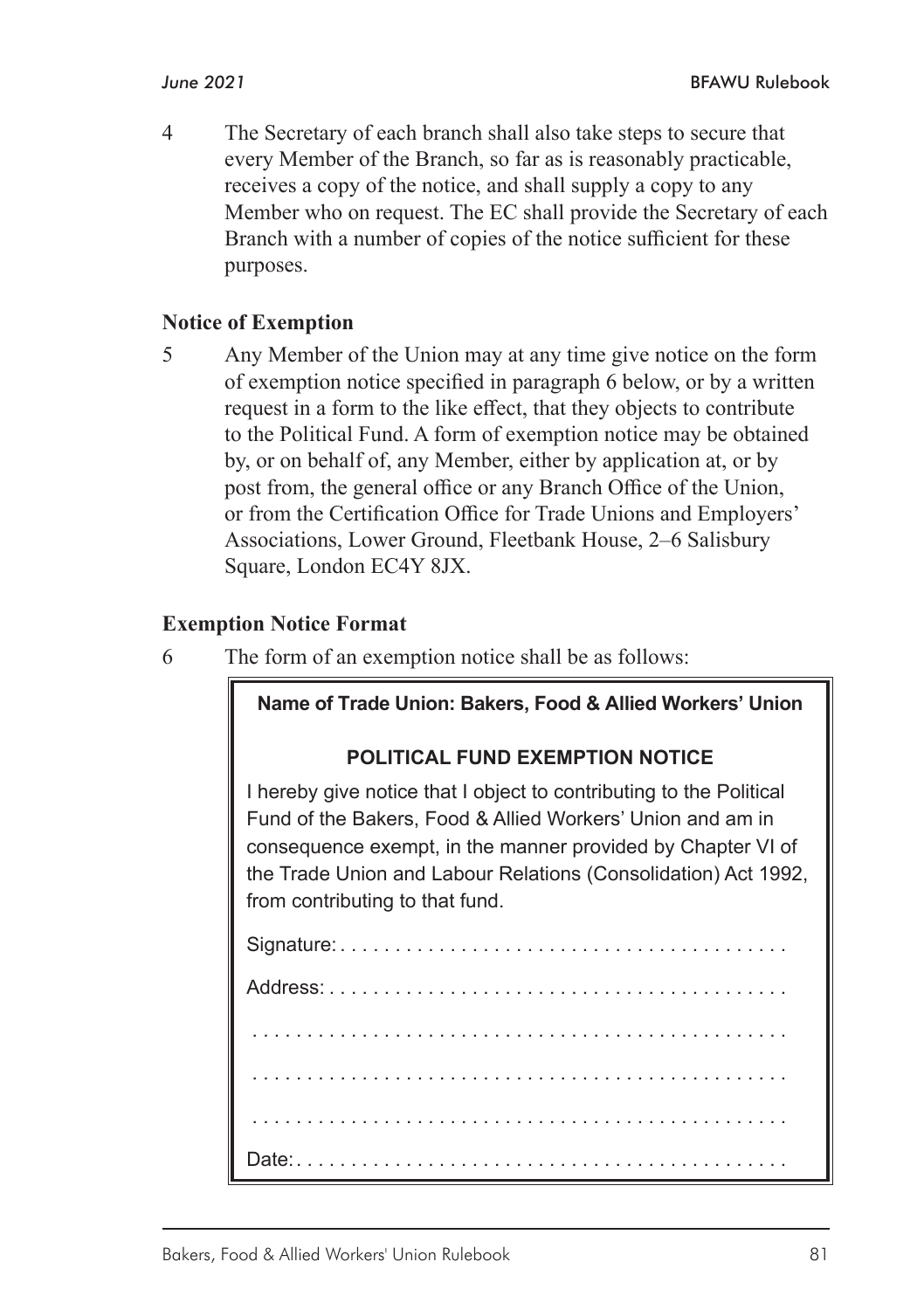#### **Delivery of Exemption Notice**

7 Any Member may obtain exemption by sending such notice to the Secretary of the Branch to which the Member belongs and, on receiving it, the Secretary shall send an acknowledgement of its receipt to the Member at the address upon the notice, and shall inform the General Secretary of the name and address of the Member.

#### **Applying an Exemption Notice**

- 8 On giving such notice, a Member shall be exempt, so long as their notice is not withdrawn, from contributing to the Political Fund as from either:
	- a) the first day of January next after the notice by the Member is given, or,
	- b) in the case of a notice given within one month after the notice given to Members under paragraph 1 of this Schedule or after the date on which a new Member admitted to the Union is supplied with a copy of these rules under paragraph 1 of this Schedule, as from the date on which the Member's notice is given

#### **Contribution to the Political Fund**

9 The EC shall give effect to the exemption of Members to contribute to the Political Fund by relieving any Members who are exempt from payment of part of any periodical contributions required from the Members of the Union towards the expenses of the Union as hereinafter and such relief shall be given as far as possible to all Members who are exempt on the occasion of the same periodical payment.

#### **Withdrawal of Exemption**

10 Any Member may withdraw their notice of exemption on notifying their desire to that effect to the Secretary of their Branch, who shall, on receiving it, send the Member an acknowledgement of receipt of the notification and inform the General Secretary of the name and address of that Member.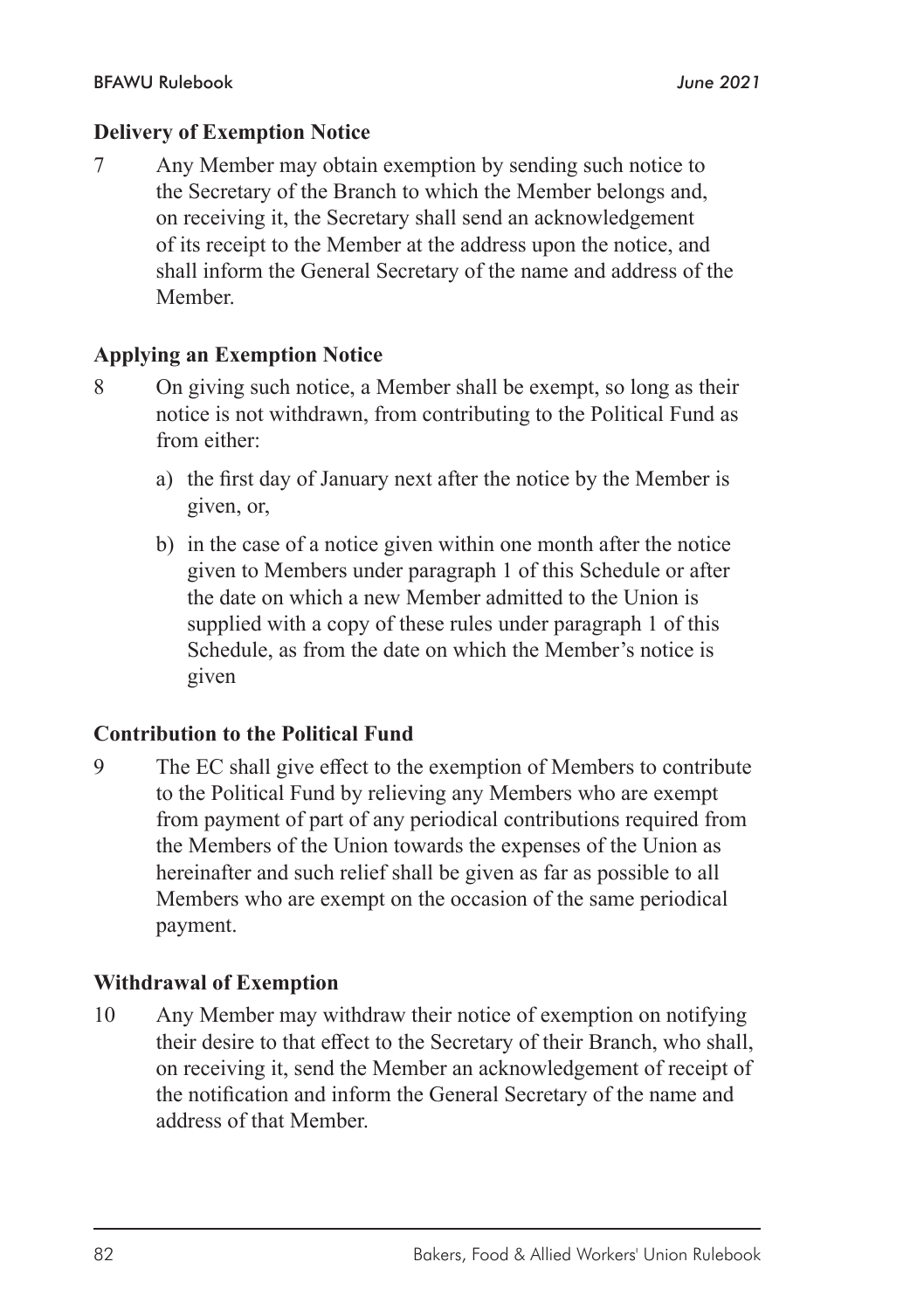## **Schedule 2 – Political Fund**

Rules that apply to people who joined the Union on or after 1st of March 2018

#### **Opting in by union Members to contribute to the Political Fund**

- 1 A Member cannot be required to make a contribution to the Political Fund of the union unless they have given notice of their willingness to contribute to that fund (an "opt-in notice").
- 2 A Member of a trade union who has given an opt-in notice may withdraw that notice by giving notice to the union (a "withdrawal notice").
- 3 A withdrawal notice takes effect at the end of the period of one month beginning with the day on which it is given.
- 4 A Member of a trade union may give an opt-in notice or a withdrawal notice:
	- a) by delivering the notice (either personally or by an authorised agent or by post) at the head office or a branch office of the union;
	- b) by sending it by e-mail to the following email address: politicalfund@bfawu.org;
	- c) by completing an electronic form provided by the union which sets out the notice and sending it to the union by electronic means with instructions by the union; or
	- d) by any other electronic means prescribed under the 1992 Act (as inserted by the 2016 Act).

#### **Information to Members about opting in to the political fund**

- 5 The union shall take all reasonable steps to secure that, not later than the end of the period of eight weeks beginning with the day on which the annual return of the union is sent to the Certification Officer, all the Members of the union are notified of their right to give a withdrawal notice.
- 6 Such notification may be given:
	- a) by sending individual copies of it to Members; or
	- b) by any other means (whether by including the notification in a publication of the union or otherwise) which it is the practice of the union to use when information of general interest to all its Members needs to be provided to them.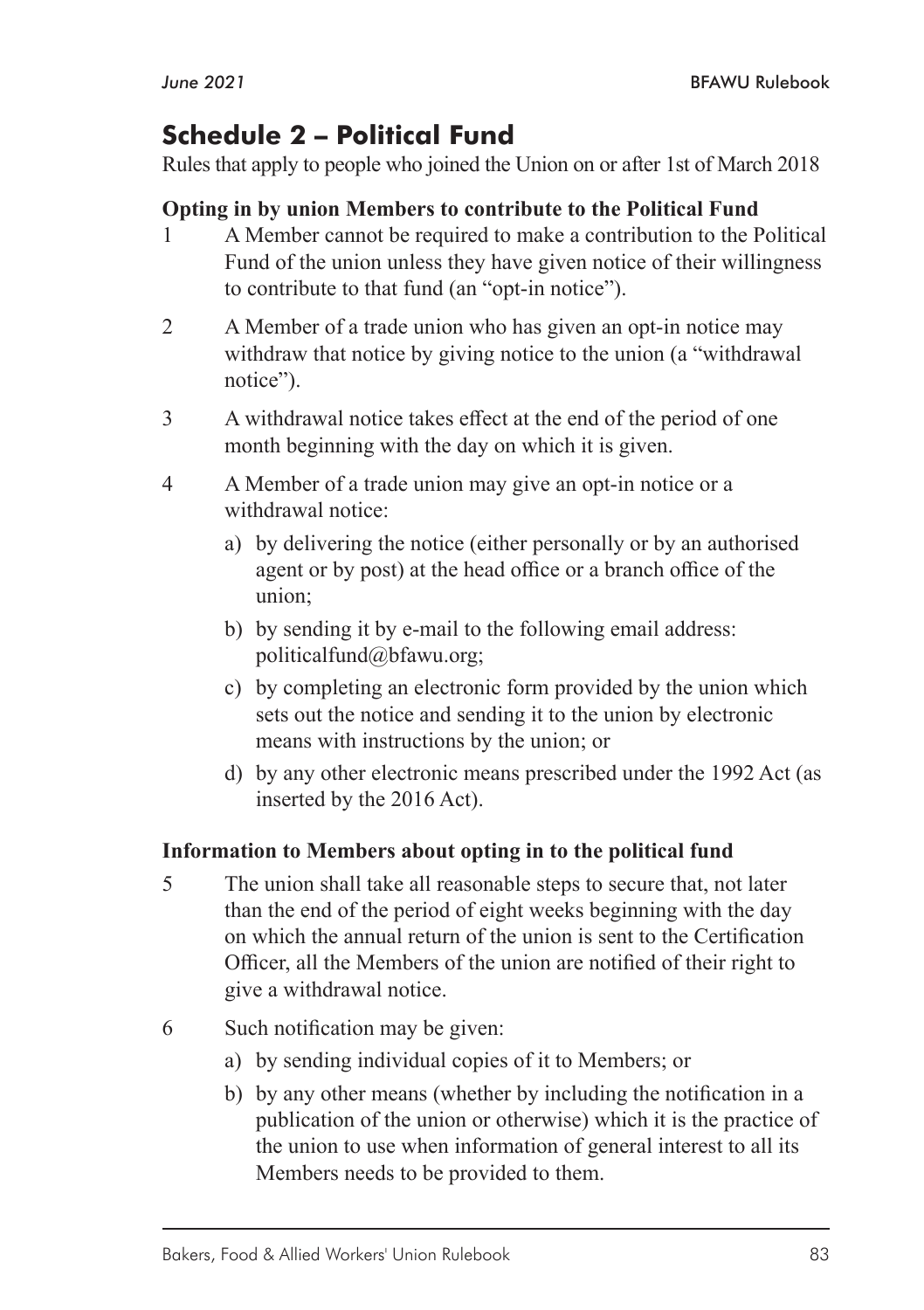- 7 The notification may be included with the statement required to be given by section 32A of the 1992 Act. Overseas Members of the union will not be sent the notification.
- 8 Where the same form of notification is not provided to all the Members of the union, the union shall send to the Certification Officer a copy of each form of notification provided to any of them.
- 9 If any Member alleges that they are aggrieved by a breach of any of these rules for giving information to Members about opting into the political fund, being a Rule or rules made pursuant to section 84A of the 1992 Act, they may complain to the Certification Officer. Where the Certification Officer is satisfied that the union has failed to comply with a requirement of section 84A of the 1992 Act the Officer may make such order for remedying the failure as they think just under the circumstances. Before deciding the matter the Certification Officer:
	- a) may make such enquiries as the Officer thinks fit;
	- b) must give the union, and any Member of the union who made a complaint to the Officer regarding the matter, an opportunity to make written representations; and
	- c) may give the union, and any such Member as is mentioned in clause (b), an opportunity to make oral representations.

### **Manner of giving effect to decision not to contribute to the Political Fund**

- 10 The union shall give effect to the Members' decision not to contribute to the Political Fund of the union either:
	- a) by a separate levy of contributions to that fund from the Members who are contributors; or
	- b) by relieving Members who are not contributors from the payment of the appropriate portion of any periodical contribution required from Members towards the expenses of the union.
- 11 Any form (including an electronic form) that a person has to complete in order to become a Member of the union shall include:
	- a) a statement to the effect that the person may opt to be a contributor to the fund; and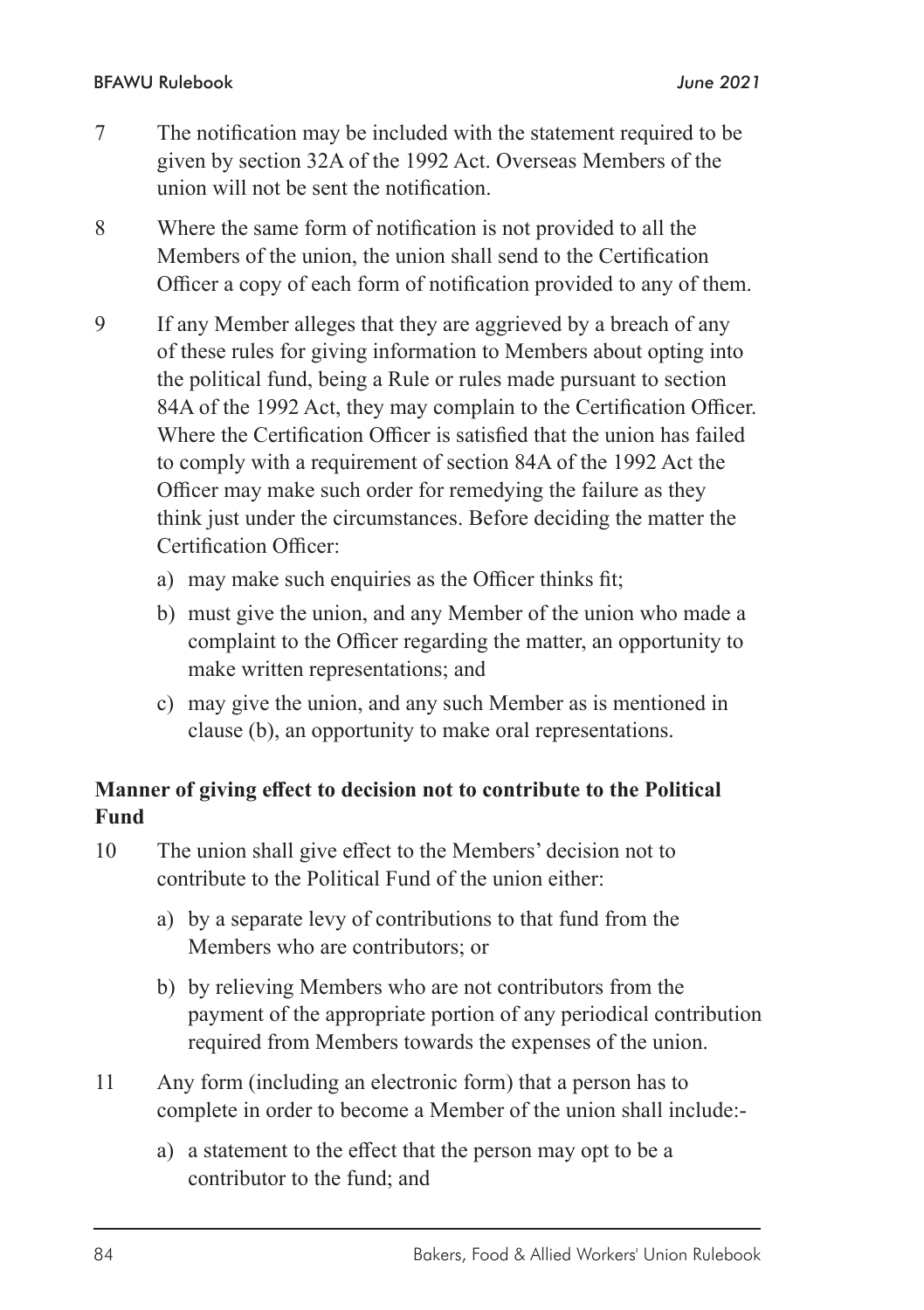b) a statement setting to the effect that a person who chooses not to contribute to the Political Fund shall not, by reason of not contributing, be excluded from any benefits of the union or be placed in any respect either directly or indirectly under a disability or at a disadvantage as compared with other Members of the union (except in relation to control of the Political Fund).

# **Interpretation** *'Ballot Paper'* Means a ballot paper in the form required by Rules (i) and (ii) of these ballot Rules; *'Given a fully postal vote'* Have the respective meanings given and by Rule (ix) of these Rules *'given a workplace vote' 'Post'* Means a postal service provided by the Post Office *'Proper address'* In relation to any Member, means their home address or any other address which they has requested the Union in writing to treat as their postal address; and *'Working hours'* In relation to any employee, means any time when, in accordance with their contract of employment, they is required to be at work.